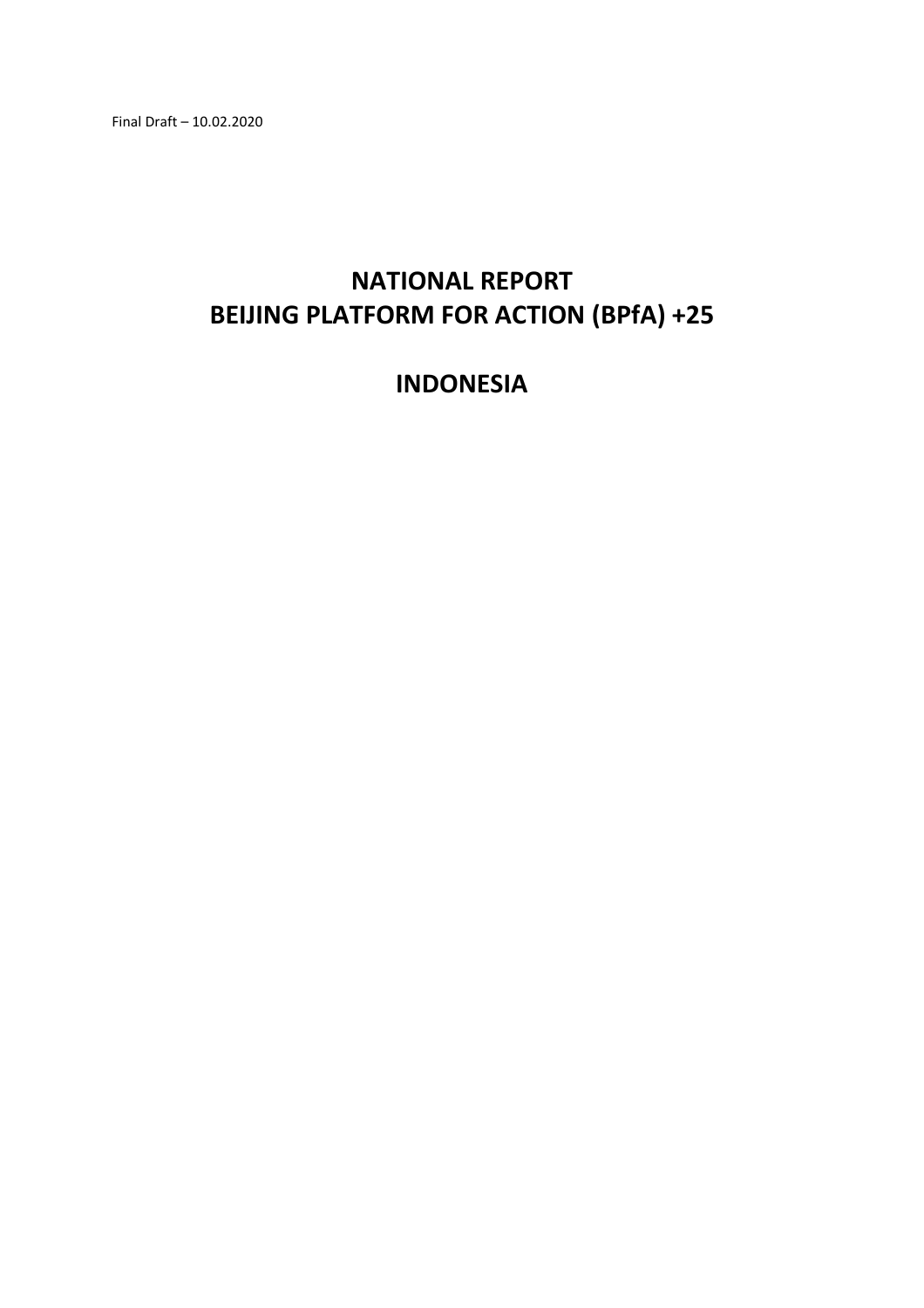#### <span id="page-1-0"></span>LIST OF ABBREVIATION

| <b>Bappenas</b>         |                      | National Development Planning Agency / Badan Perencanaan dan Pembangunan<br>Nasional     |
|-------------------------|----------------------|------------------------------------------------------------------------------------------|
| Bawaslu                 |                      | Election Supervisory Agency / Badan Pengawas Pemilu                                      |
| <b>BDT</b>              |                      | Indonesia's Unified Database / Basis Data Terpadu                                        |
| <b>BK-TKI</b>           |                      | Migrant Worker Family Programs / Bina Keluarga TKI                                       |
| <b>BKKBN</b>            | $\ddot{\cdot}$       | National Population and Family Planning Board / Badan Kependudukan dan                   |
|                         |                      | Keluarga Berencana Nasional                                                              |
| <b>BPfA</b>             | $\ddot{\cdot}$       | Beijing Declaration and Platform for Action                                              |
| <b>BPPK</b>             |                      | Financial Education and Training Agency / Badan Pendidikan dan Pelatihan                 |
|                         |                      | Keuangan                                                                                 |
| <b>BPS</b>              |                      | Central Bureau of Statistics / Badan Pusat Statistik                                     |
| <b>BNP2TKI</b>          |                      | National Board on The Placement and Protection of Indonesian Overseas Workers            |
|                         |                      | / Badan Nasional Penempatan dan Perlindungan Tenaga Kerja Indonesia                      |
| <b>CEDAW</b>            | $\ddot{\cdot}$       | Convention on the Elimination of All Forms of Discrimination Against Women               |
| <b>CSO</b>              | $\ddot{\phantom{a}}$ | <b>Civil Society Organizations</b>                                                       |
| <b>DAK</b>              | $\ddot{\cdot}$       | Special Allocation Fund / Dana Alokasi Khusus                                            |
| Desbumi                 |                      | Village of Migrant Workers Care / Desa Peduli Buruh Migran                               |
| Desmigratif             |                      | Productive Migrant Village / Desa Migran Produktif                                       |
| <b>FDS</b>              | $\ddot{\phantom{a}}$ | <b>Family Development Session</b>                                                        |
| FGM/C                   |                      | Female Genital Mutilation/Circumcision                                                   |
| <b>FY</b>               |                      | <b>Fiscal Year</b>                                                                       |
| <b>GDI</b>              | $\ddot{\cdot}$       | Gender Development Index                                                                 |
| GIA                     | $\ddot{\cdot}$       | Gender Impact Assessment                                                                 |
| HDI                     |                      | Human Development Index                                                                  |
| <b>IBI</b>              |                      | Indonesian Midwife Association / Ikatan Bidan Indonesia                                  |
| ICT                     |                      | Information and Communication Technology                                                 |
| IEC                     |                      | Information Education and Communication                                                  |
| <b>ICRMW</b>            |                      |                                                                                          |
|                         | $\ddot{\cdot}$       | International Convention on the Protection of the Rights of All Migrant Workers          |
| <b>IWAPI</b>            | $\ddot{\cdot}$       | Indonesia Businesswomen Association / Ikatan Wanita Pengusaha Indonesia                  |
| Jampersal               | $\ddot{\cdot}$       | Childbirth Insurance Program / Jaminan Persalinan                                        |
| <b>KKLA</b>             |                      | Child-Friendly Regency/Cities / Kabupaten/Kota Layak Anak                                |
| <b>KMK</b>              | $\ddot{\cdot}$       | Decree of Minister of Finance / Keputusan Menteri Keuangan                               |
| K/L                     |                      | Ministries/Institutions / Kementerian/Lembaga                                            |
| Komnas HAM              |                      | National Commission on Human Rights/Komisi Nasional Hak Asasi Manusia                    |
| <b>KPAI</b>             | $\ddot{\cdot}$       | Indonesian Children Protection Commision / Komisi Perlindungan Anak Indonesia            |
| <b>KOMNAS Perempuan</b> |                      | National Commission on Violence Against Women / Komisi Nasional Anti                     |
|                         |                      | Kekerasan terhadap Perempuan                                                             |
| <b>KPU</b>              |                      | General Election Commission / Komisi Pemilihan Umum                                      |
| LK3                     |                      | Family Welfare Consultancy Institution / Lembaga Konsultasi Kesejahteraan                |
|                         | $\ddot{\cdot}$       |                                                                                          |
| <b>LPSK</b>             |                      | Keluarga<br>Witness and Victim Protection Agency / Lembaga Perlindungan Saksi dan Korban |
|                         |                      |                                                                                          |
| <b>MISP</b><br>MoEC     |                      | Minimum Initial Service Package<br>Ministry of Education and Culture                     |
| MoFA                    |                      | Ministry of Foreign Affairs                                                              |
|                         |                      |                                                                                          |
| MoH                     |                      | Ministry of Health                                                                       |
| MoHA                    |                      | Ministry of Home Affairs                                                                 |
| <b>MoLHR</b>            |                      | Ministry of Law and Human Rights                                                         |
| Molin                   |                      | Women and Child Protection Cars / Mobil Perlindungan Perempuan dan Anak                  |
| MoM                     |                      | Ministry of Manpower                                                                     |
| MoRA                    |                      | Ministry of Religious Affairs                                                            |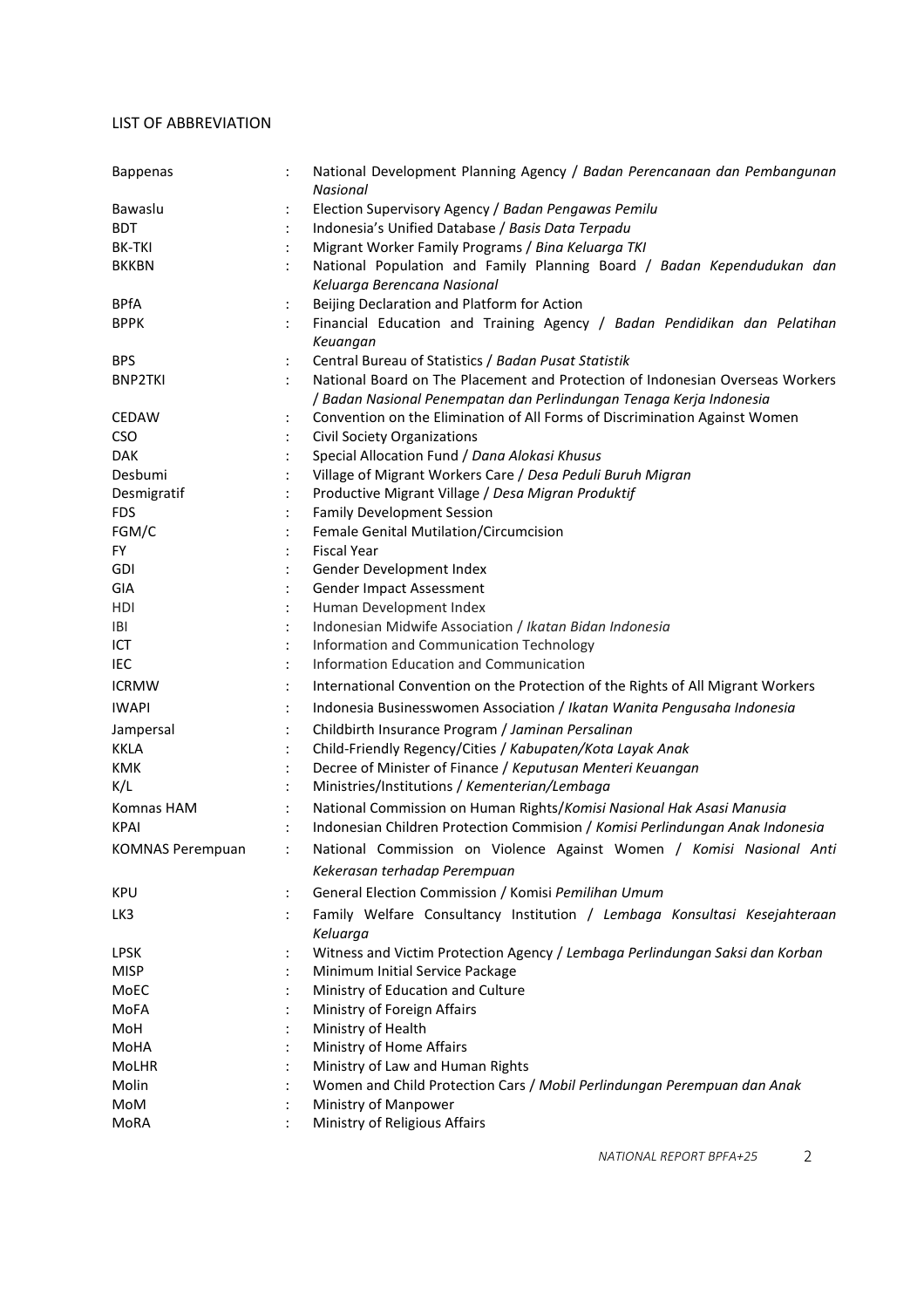| MoSA              |                | Ministry of Social Affairs                                                                                                                                       |
|-------------------|----------------|------------------------------------------------------------------------------------------------------------------------------------------------------------------|
| MoU               |                | Memorandum of Understanding                                                                                                                                      |
| MoWECP            |                | Ministry of Women Empowerment and Child Protection                                                                                                               |
| NAP-HR            |                | National Action Plan on Human Rights                                                                                                                             |
| <b>NHRIS</b>      |                | National Human Rights Institutions                                                                                                                               |
| <b>NTD</b>        |                | <b>Neglected Tropical Diseases</b>                                                                                                                               |
| PAUD              |                | Early Childhood Education and Development / Pendidikan Anak Usia Dini                                                                                            |
| <b>PKAT</b>       |                | Isolated and Vulnerable Community Empowerment / Pemberdayaan Komunitas                                                                                           |
|                   |                | <b>Adat Terpencil</b>                                                                                                                                            |
| P4GN              | $\ddot{\cdot}$ | Illicit Drug Prevention, Eradication, Abuse, and Distribution / Pencegahan,                                                                                      |
|                   |                | Pemberantasan, Penyalahgunaan, dan Peredaran Narkotika                                                                                                           |
| P2TP2A            | $\ddot{\cdot}$ | Integrated Service Center for Women Empowerment and Child / Pusat Pelayanan<br>Terpadu Pemberdayaan Perempuan dan Anak                                           |
| P3AKS             | $\ddot{\cdot}$ | Protection and Empowerment of Women and Children in Social Conflicts /                                                                                           |
|                   |                | Perlindungan dan Pemberdayaan Perempuan dan Anak dalam Konflik Sosial                                                                                            |
| Pekka             |                | Empowerment of Women Headed Household / Yayasan Pemberdayaan                                                                                                     |
|                   |                | Perempuan Kepala Keluarga                                                                                                                                        |
| Perka             |                | Peraturan Kepala                                                                                                                                                 |
| <b>PKH</b>        |                | Hope Family Program / Program Keluarga Harapan                                                                                                                   |
|                   |                |                                                                                                                                                                  |
| <b>PNM</b>        |                | Madani National Capital / Permodalan Nasional Madani                                                                                                             |
| <b>POKJA</b>      |                | Working Group / Kelompok Kerja                                                                                                                                   |
| <b>PPLIPI</b>     |                | Perhimpunan Perempuan Lintas Profesi Indonesia                                                                                                                   |
| PPRG              |                | Gender Responsive Budgeting Planning / Perencanaan dan Penganggaran                                                                                              |
|                   |                | <b>Responsif Gender</b>                                                                                                                                          |
| <b>PTPPO</b>      | $\ddot{\cdot}$ | Prevention of Trafficking in Persons / Pencegahan Tindak Pidana Perdagangan<br>Orang                                                                             |
| Puskesmas         |                | Primary Healthcare Center / Pusat Kesehatan Masyarakat                                                                                                           |
| <b>PUG - PUPR</b> | $\ddot{\cdot}$ | Gender Mainstreaming Team within the Ministry of Public Works Public Housing /                                                                                   |
|                   |                | Tim Pengarusutamaan Gender - Kementerian Pekerjaan Umum dan Perumahan<br>Rakyat                                                                                  |
|                   |                |                                                                                                                                                                  |
| Puspaga           |                | Family Empowerment Center / Pusat Pembelajaran Keluarga<br>Regional Action Plan / Rencana Aksi Daerah                                                            |
| <b>RAD</b>        |                |                                                                                                                                                                  |
| <b>RAN</b>        |                | National Action Plan / Rencana Aksi Nasional                                                                                                                     |
| RAN-P3AKS         |                | National Action Plan on the Protection and Empowerment of Women and Children<br>in Social Conflicts / Rencana Aksi Nasional Perlindungan dan Pemberdayaan        |
|                   |                | Perempuan dan Anak dalam Konflik Sosial                                                                                                                          |
| RAN-PBPTA         |                | National Action Plan on the Elimination of the Worst Forms of Child Labour /<br>Rencana Aksi Nasional Penghapusan Bentuk-Bentuk Pekerjaan Terburuk untuk<br>Anak |
| <b>RPJMN</b>      |                | National Medium-Term Development Plan / Rencana Pembangunan Jangka<br>Menengah Nasional                                                                          |
| <b>RPSA</b>       |                | Child Social Safehouses / Rumah Perlindungan Sosial Anak                                                                                                         |
| SDGs              |                | Sustainable Development Goals                                                                                                                                    |
| Simfoni PPA       |                | Information System for the Protection of Women and Children / Sistem Informasi                                                                                   |
|                   |                | Online Perlindungan Perempuan dan Anak                                                                                                                           |
| <b>SKPD</b>       | $\ddot{\cdot}$ | Local Government Working Unit / Satuan Kerja Perangkat Daerah                                                                                                    |
| <b>SPPA</b>       |                | Juvenile Justice System / Sistem Peradilan Pidana Anak                                                                                                           |
| SPPT-PKKTP        |                | Integrated Criminal Justice System on Handling Cases of VAW / Sistem Peradilan                                                                                   |
|                   |                | Pidana Terpadu Penanganan Kasus Kekerasan Terhadap Perempuan                                                                                                     |
| <b>STEM</b>       |                | Science, Technology, Engineering and Mathematics                                                                                                                 |
| Stranas PKTA      |                | National Strategy on the Elimination of Violence Against Children / Strategi                                                                                     |
|                   |                | Nasional Penghapusan Kekerasan Terhadap Anak                                                                                                                     |
| <b>TIPs</b>       |                | <b>Trafficking in Persons</b>                                                                                                                                    |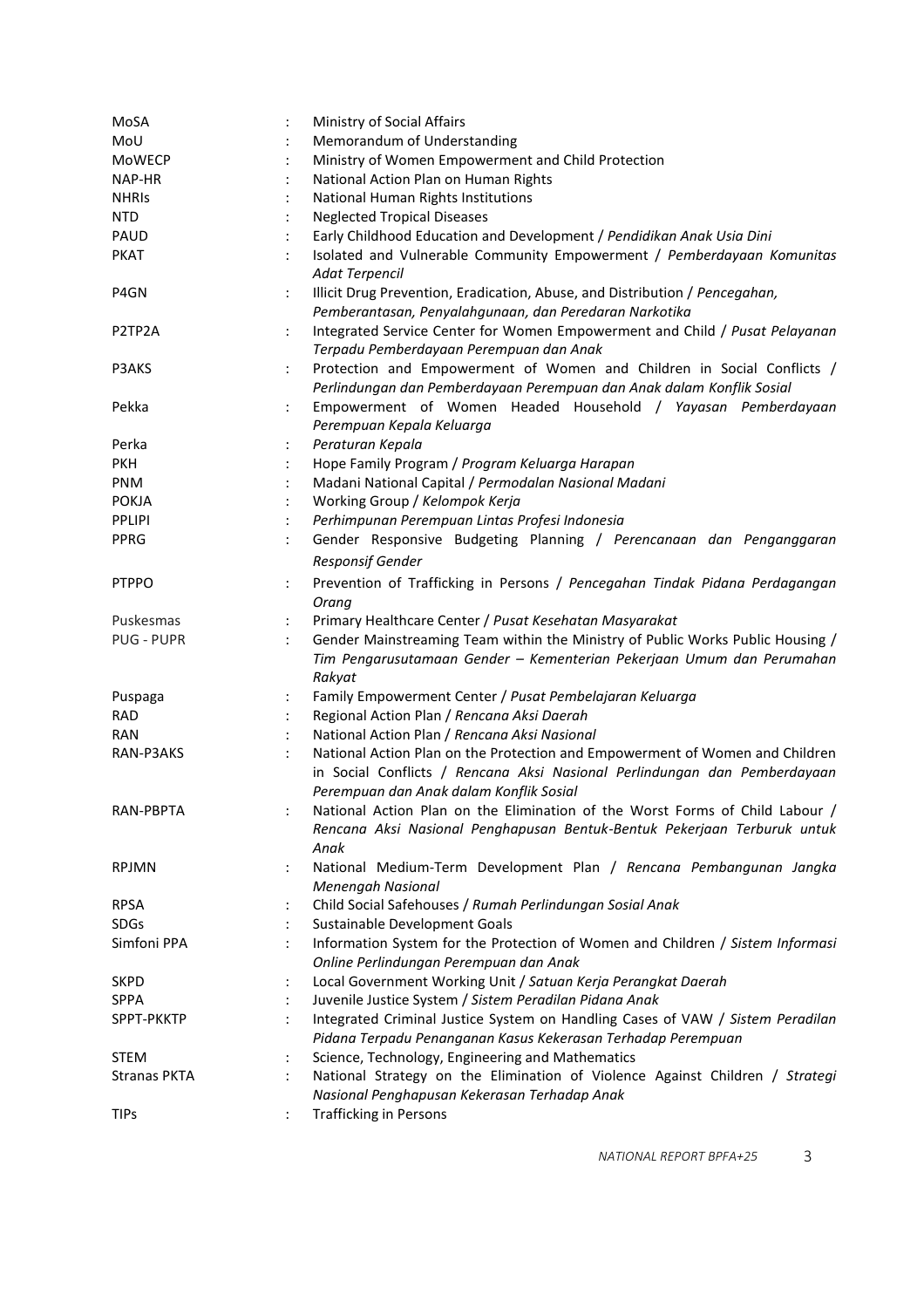|             | Indonesian Migrant Workers / Tenaga<br>Keria<br>Indonesia<br>Undocumented |
|-------------|---------------------------------------------------------------------------|
| <b>TKIU</b> | Undocumented                                                              |
| Torlin      | Women and Child Protection Motorcycles / Sepeda Motor Perlindungan        |
|             | Perempuan dan Anak                                                        |
| ToT         | <b>Training of Trainer</b>                                                |
| <b>TVET</b> | Technical and Vocational Education and Training                           |
| <b>TIP</b>  | Trade in Person                                                           |
| <b>USE</b>  | Universal Secondary Education                                             |
| UN Women    | United Nations Entity for Gender Equality and the Empowerment of Women    |
| <b>VAW</b>  | Violence Against Women                                                    |
|             |                                                                           |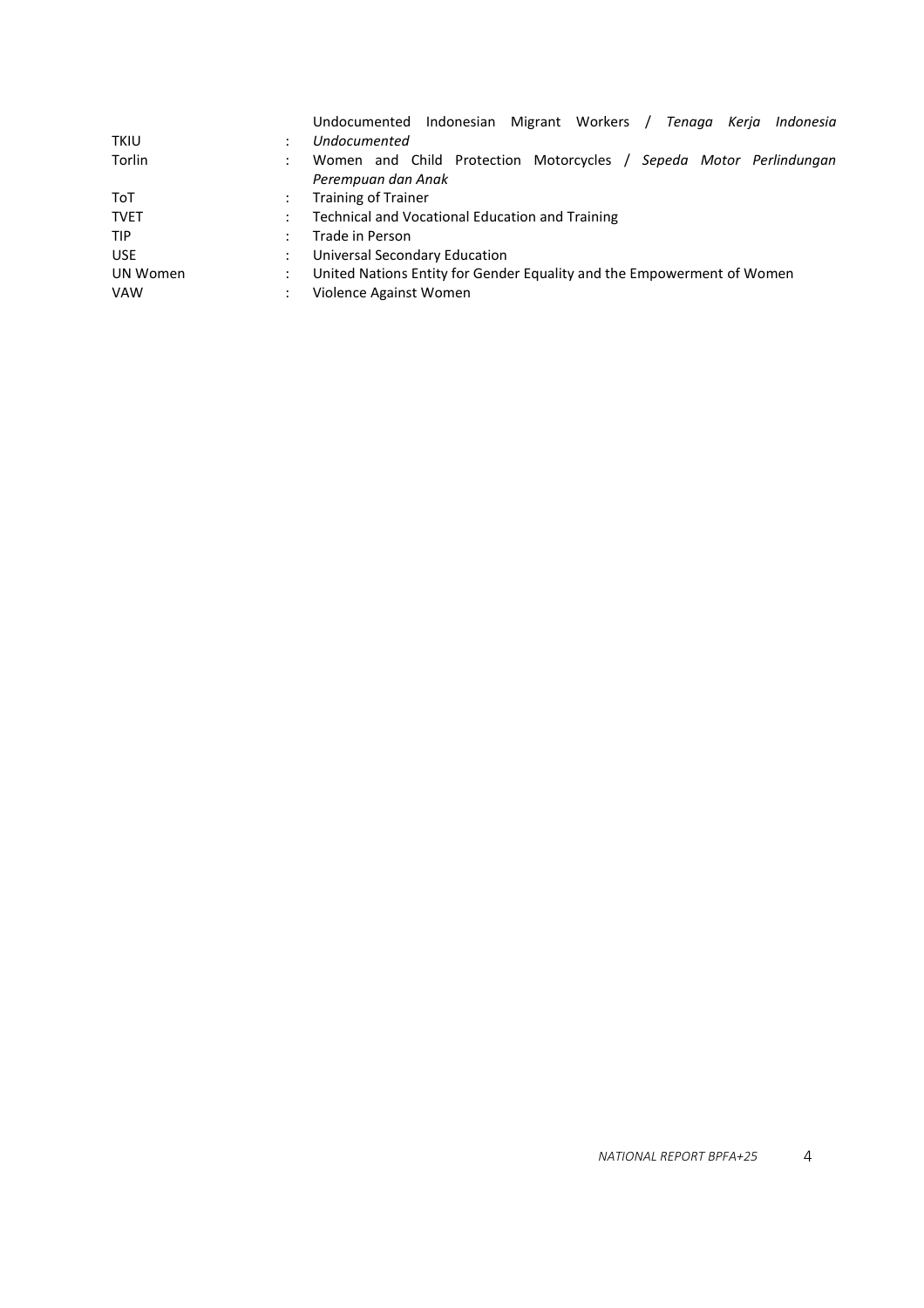## Table of Contents

| 1.1                                                                                                                                                                                                                                                                                                       |  |
|-----------------------------------------------------------------------------------------------------------------------------------------------------------------------------------------------------------------------------------------------------------------------------------------------------------|--|
|                                                                                                                                                                                                                                                                                                           |  |
| 1.3. Prevention of Discriminative Acts and Promoting the Rights of Women and Girls 15                                                                                                                                                                                                                     |  |
|                                                                                                                                                                                                                                                                                                           |  |
|                                                                                                                                                                                                                                                                                                           |  |
| B. Steps related to unpaid care and domestic workers as well as promoting work-family conciliation  27<br>C. The impact of fiscal budget cuts/savings on spending for public services or downsizing the public sector                                                                                     |  |
|                                                                                                                                                                                                                                                                                                           |  |
| D. Improving girls' education and access to Technical and Vocational Education and Training (TVET) and                                                                                                                                                                                                    |  |
| C. Preventing and responding to violence against women and girls based on technology45<br>D. Overcoming the depiction of women and girls, discrimination and gender bias in the media46                                                                                                                   |  |
|                                                                                                                                                                                                                                                                                                           |  |
| A. Efforts to build and maintain peace, promoting a peaceful and inclusive society 50<br>B. The efforts to improve leadership, representation and participation of women in conflicts' prevention,<br>resolution, peace development, humanitarian action and crisis response, on decision-making level in |  |

*NATIONAL REPORT BPFA+25* 5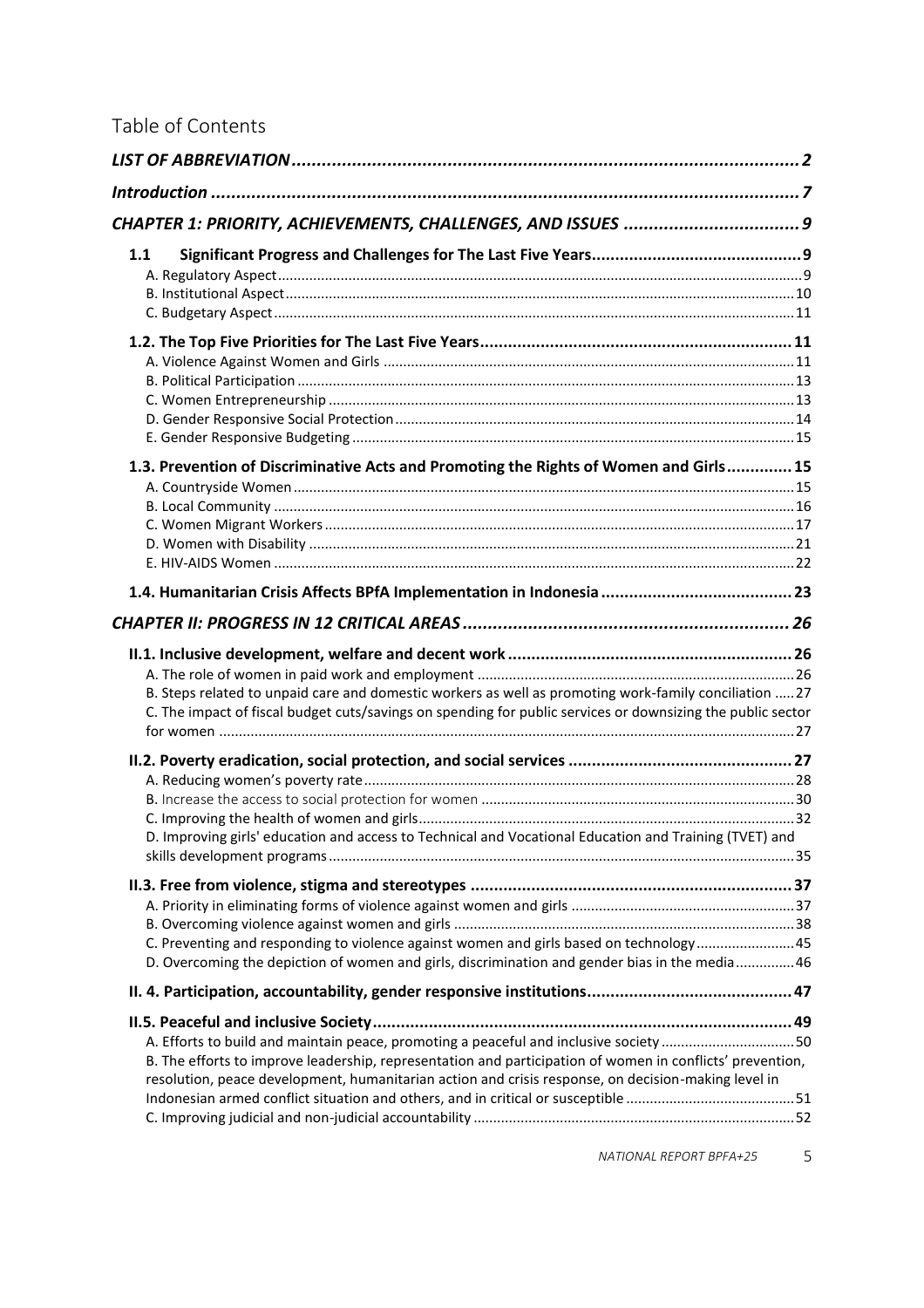| B. Integrating gender perspective into disaster risk reduction program and policy, climate resilience and |
|-----------------------------------------------------------------------------------------------------------|
|                                                                                                           |
| III.1. National Machinery for gender equality and women empowerment 56                                    |
| III.2. National Machinery Chairman as a member of institutional process for SDGs                          |
| III.3. Formal mechanism on implementation and monitoring BPfA and 2030 Agenda for SDGs . 57               |
|                                                                                                           |
| IV.1. Three main area which has been implemented according to gender statistics on national               |
| IV.2. Three main priorities regarding reinforcement of national gender statistic  59                      |
|                                                                                                           |
| IV.4. Process of data collection and compilation regarding SDGs indicators and gender specific            |
|                                                                                                           |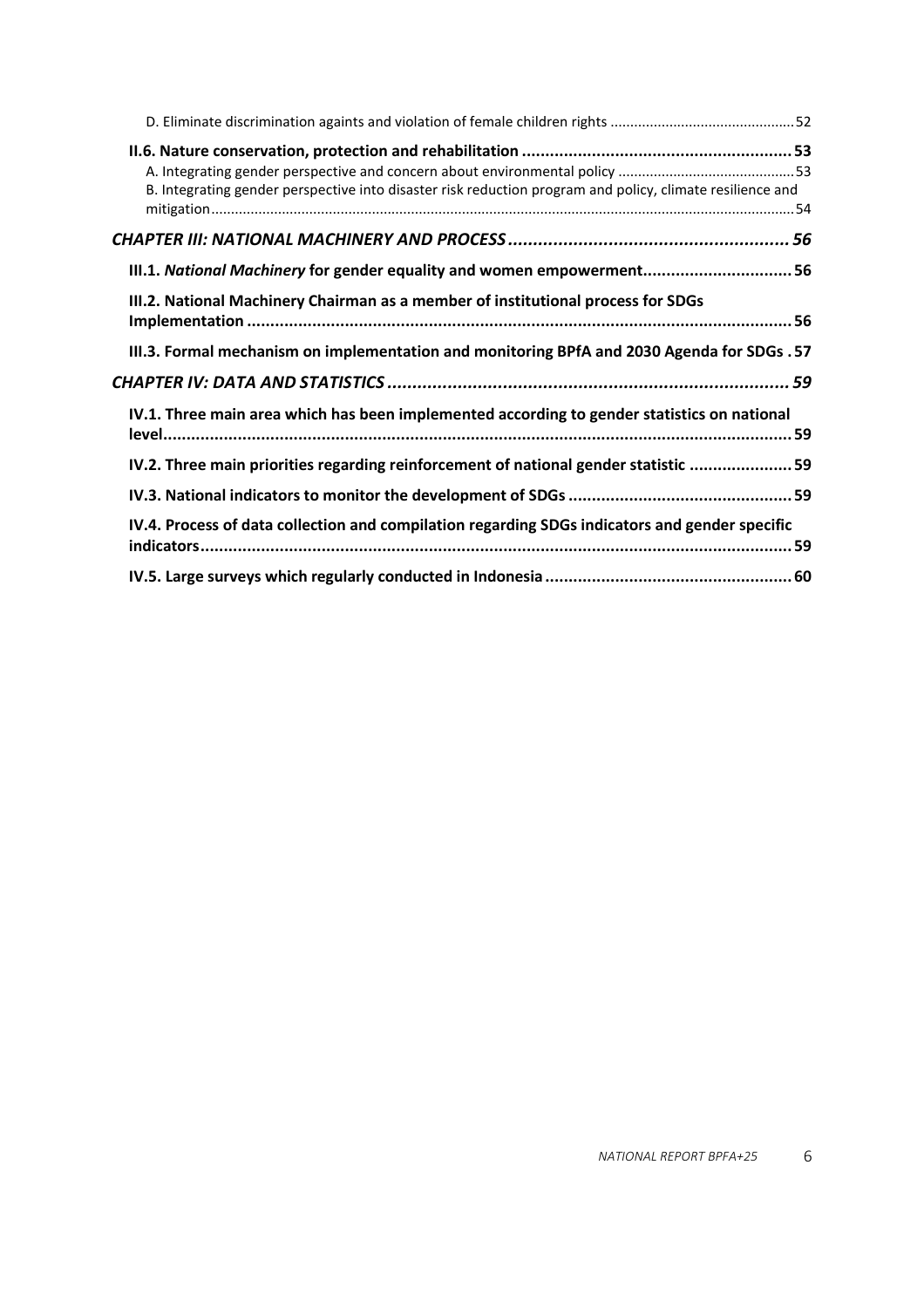## <span id="page-6-0"></span>Introduction

Geographically, Indonesia is the largest archipelago country in the world consists of approximately 13.466 islands, 1.922.570 km2 of land area, and 3.257.483 km2 of water area, with a population of more than 264 million people. These impressive number are implied to diversity of Indonesia's ethnicity, culture, language, religion, and belief-systems which were practiced by its people. With the combination of its geographical and demographical condition, it is very challenging effort for Indonesia to create a sustainable and equitable development.

In national context, Human Development Index (HDI) in Indonesia is rising annually since 2014: 68,9 percent (2014), 69,55 percent (2015), 70,18 percent (2016), 70,80 percent (2017) and reaching 71,39 percent in 2018. There's a difference in 2018 when we view this HDI based on gender, where male HDI is 75,43 percent while female HDI is 68,63 percent. Viewing HDI based on gender is one of the basis in formulating Gender Development Index (GDI). The Indonesian GDI is published by Badan Pusat Statistik (BPS). The GDI shows a rising trend since 2014: 90,34 percent (2014), 91,03 percent (2015), 90,82 percent (2016), 90,96 percent (2017) and 90,99 percent in 2018.

Aside from paying attention to HDI and GDI, related to women issues, Indonesia has ratified numbers of convention and/or international agreement, such as: CEDAW in 1984 and *Beijing Platform for Action* (BPfA) which has adopted since 1995 on the *4 th World Conference on Women*. By adopting The BPfA agreement, Indonesia is required to report every progress made for the last five years on its commitment implementation. The year 2020 marks the 25<sup>th</sup> anniversary of BPfA and also the 5<sup>th</sup> year of Sustainable Development Goals (SDGs) implementation. Therefore, UN Women published the BPfA+25 reporting guidelines in order to monitor the implementation progress of SDGs indicators related to gender issues in Indonesia.

The systematics of Indonesia's report for BPfA+25 is following the guidelines issued by UN Women, which consists of four chapters:

- $\blacksquare$  Chapter 1 Priority, major achievements, challenges, and issues. This chapter in general describe what has Indonesia achieve after implement BPfA while facing over numerous challenges for the last five years since BPfA+20.
- $\blacksquare$  Chapter 2 explained in detail progress achieved from 12 critical areas which were grouped into 6 issues by combining SDGs indicators related to gender issues such as:
	- 1) Inclusive development, welfare, and decent work
	- 2) Poverty eradication, social protection, and social services
	- 3) Freedom from violence, stigma, and stereotypes
	- 4) Participation, accountability, gender responsive institutions
	- 5) Peaceful and inclusive society
	- 6) Nature conservation, protection, and rehabilitation
- **Chapter 3 National Institution and Process**
- $\blacksquare$  Chapter 4 Data and Statistics

As the leading sector for policy implementation related to women and child issues in Indonesia, Ministry of Women Empowerment and Child Protection (MoWECP) initiate the entire process of writing this report by involving related mininstries and institutions including: Ministry of Foreign Affairs (MoFA); Ministry of Home Affairs (MoHA); Ministry of Social Affairs (MoSA); Coordinating Ministry of Human Development and Cultural Affairs; Ministry of Health (MoH); Ministry of Education and Culture (MoEC); Ministry of Village, Disadvantage Regions, and Transmigration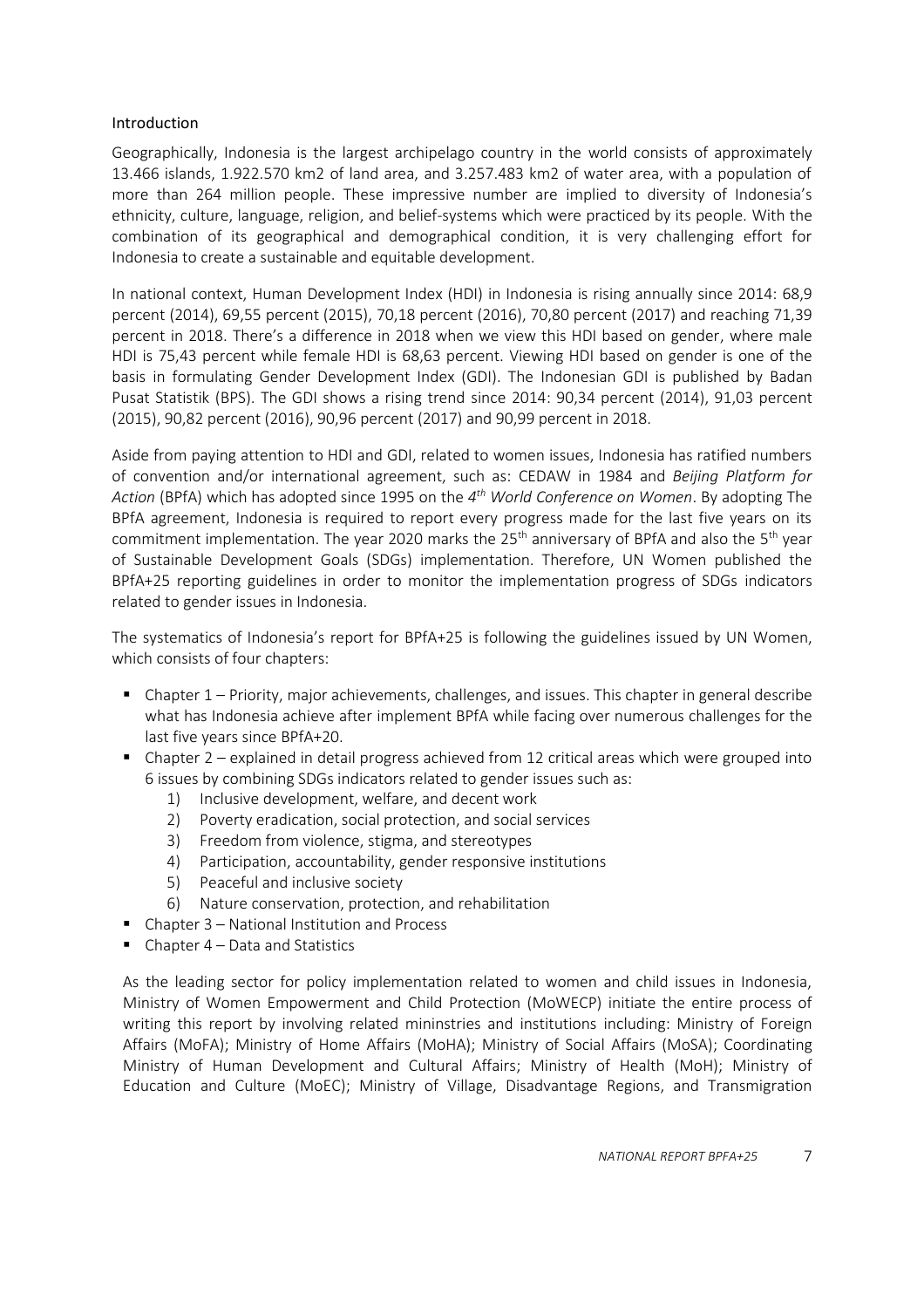(MoVDRT); Ministry of Law and Human Rights (MoLHR); Badan Kependudukan dan Keluarga Berencana Nasional (BKKBN); and Badan Pusat Statistik (BPS).

The process of writing this report was fulfilled by inviting representatives from related ministries and institutions to a meeting and focus group discussion (FGD). Special meetings were held internally within MoWECP together with MoFA, Ministry of National Development Planning / National Development Planning Agency (Bappenas), and BPS. Since few ministries are in the process of drafting numerous international reports, the writing process of BPfA+25 report need to be harmonized with them such as: VNR (voluntary national review for SDGs), CEDAW report and ILO Convention.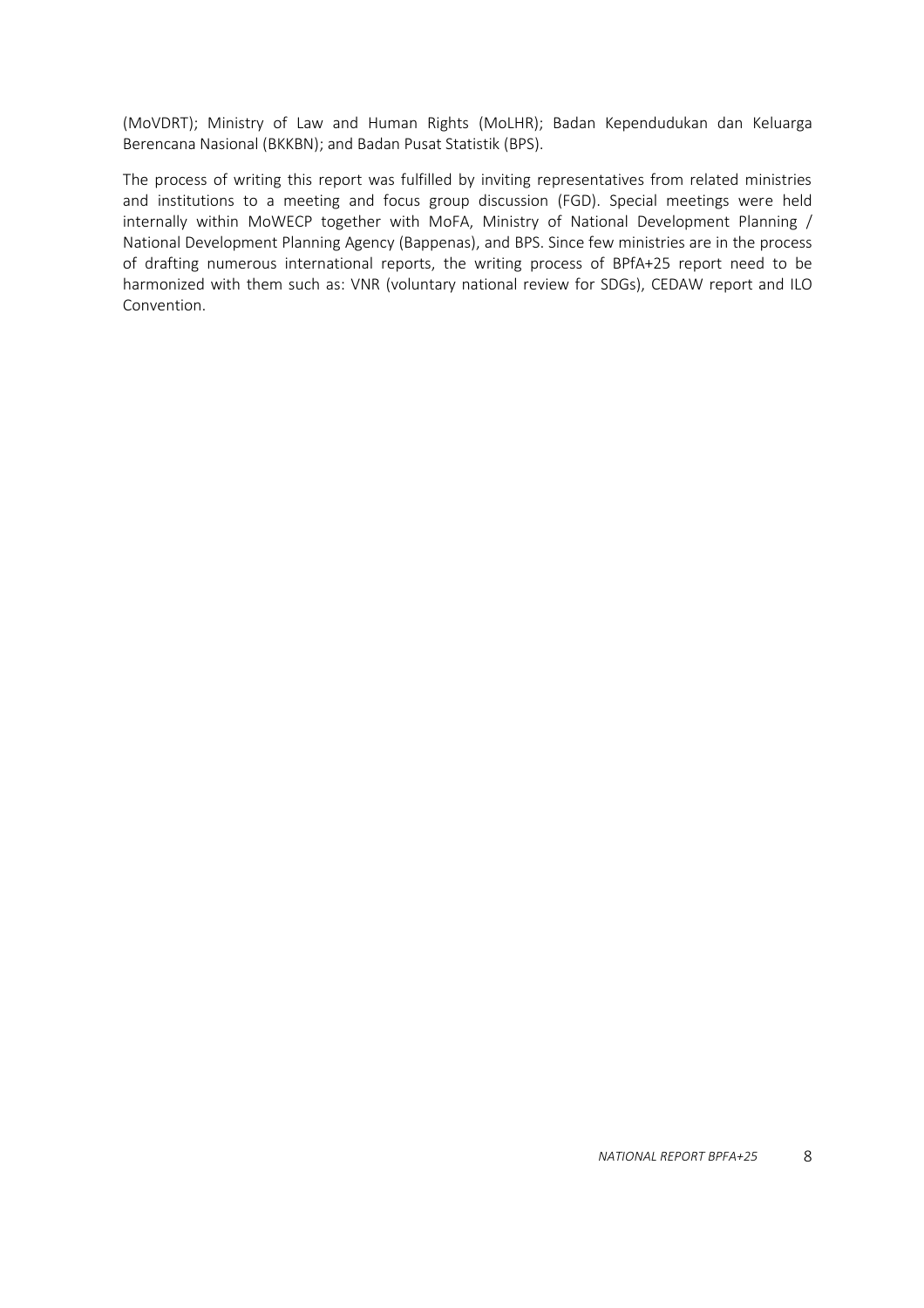## <span id="page-8-0"></span>CHAPTER 1: PRIORITY, ACHIEVEMENTS, CHALLENGES, AND ISSUES

## <span id="page-8-1"></span>1.1 Significant Progress and Challenges for The Last Five Years

The following section describes the most significant progress and challenges for the last five years (2014-2019) in terms of three following aspects: regulation (policy), institutional, and budgetary.

## <span id="page-8-2"></span>A. Regulatory Aspect

- 1. Acceleration of the Presidential Instruction no.9/2000 in terms of Gender Mainstreaming within national development has been reinforced with Legislation No. 23/2004 with the subject of Regional Government and brought into completion with Legislation No.6/2014 in terms of Village, hereby changing the paradigm of village as a subject of major development, given the authority of administration based on principles of recognition, subsidiarity, diversity, and equality.
- 2. Government's commitment to gender equality through Nawacita<sup>1</sup> reads " to promote the role *and representation of women in politics* " and *"the development and protection of women, children and other marginalized groups"*. In order to implement its development, the commitment is contained in various documents subject to development, among others, is Rencana Pembangunan Jangka Menengah Nasional (RPJMN) year 2015-2019. Firstly, to improve the quality of life and the role of women in various fields of development; Second: to enhance protection for women from various acts of violence, including criminal trafficking; Third: to increase the institutional capacity of gender mainstreaming and institutional protection for women from various acts of violence.
- 3. The government's commitment which represented by Bappenas is shown on the sustainable development planning 2025 with the issuance of President's Decree No. 59/2017 about the implementation of achieving the Sustainable Development Goals (SDGs). This Decree mentioned the need of preparing a road map from the five-year Rencana Aksi Nasional (RAN), RPJMN year 2015 – 2019, until the Rencana Aksi Daerah (RAD) for every region. There are 120 indicators of SDGs relevant to gender issues (Goal 5). The dimension of gender equality / gender mainstreaming is included in the development strategy and RPJMN, which includes disparity reduction strategy in the concerned area. In this strategy, it is also mentioned that the local government is required to include the dimensions of child protection, gender equality, and budgeting mechanism.
- 4. UN Women selected the President of the Republic of Indonesia to become one of the world's impact champion for HeForShe*.* As a champion, President Joko Widodo is obliged to promote gender equality and women empowerment under his leadership as a head of government, so it become a cross-cutting issues which require full participation of all sectors and elements of the society, including men. Within the initiative to address this cross-cutting issues, there were three principal agenda: increase representation of women (in politics); reducing maternal mortality rate; and ending violence against women.

 $1$  Nawacita: 1. Returning the state to its task of protecting all citizens and providing a safe environment, 2. Developing clean, effective, trusted and democratic governance, 3. Development of peripheral areas, 4. Reforming law enforcement agencies, 5. Improve quality of life, 6. Increase productivity and competitiveness, 7. Promoting economic independence by developing domestic strategic sectors, 8. Overhauling the character of the nation, 9. Strengthening the spirit of "unity in diversity" and social reform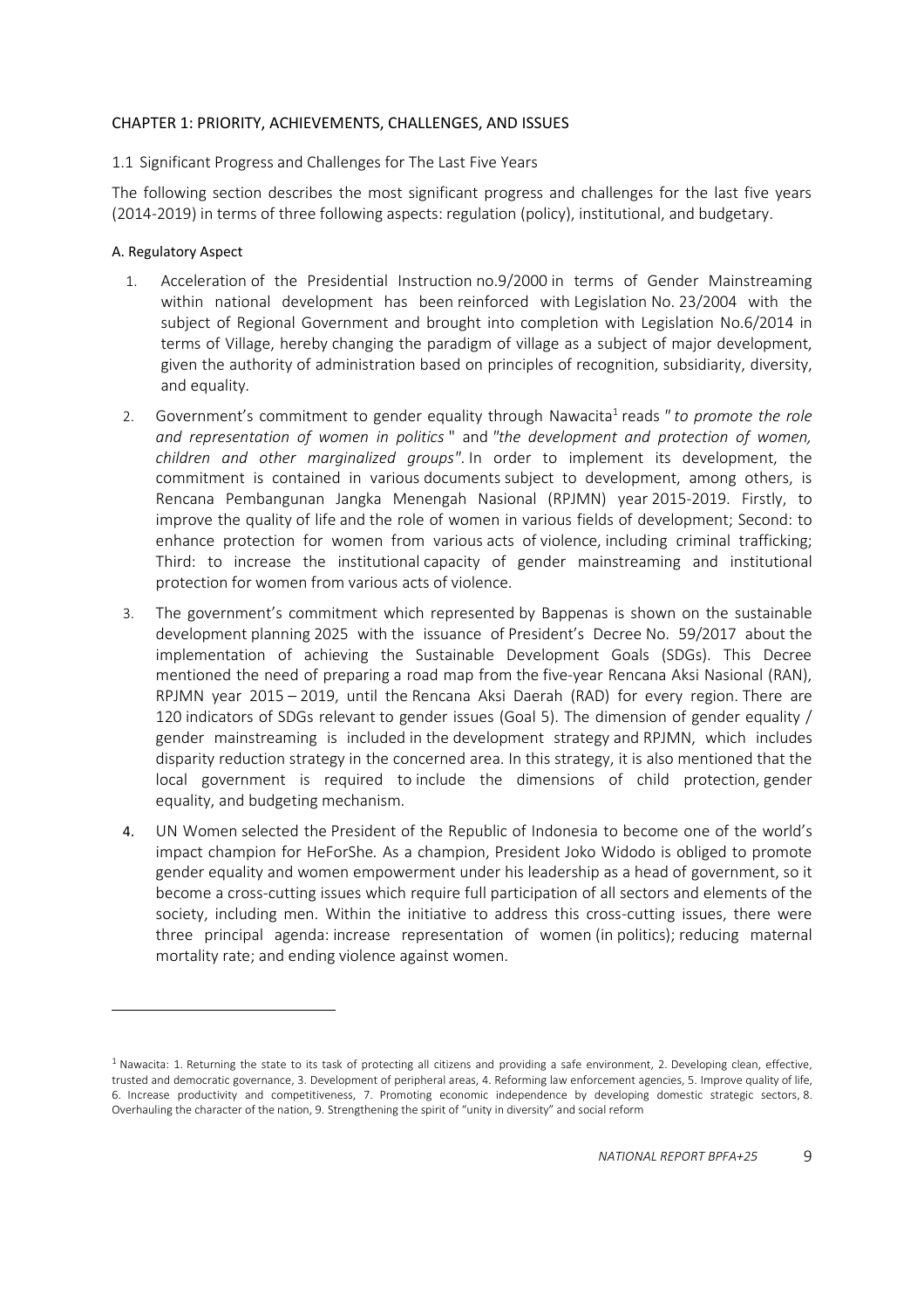- 5. Challenges related to the aspects of regulation is the lack of similarity of data and information utilized for the formulation of programs and activities. In addition, less availability of filtered data (gender), including comprehensive data of violence against women, and the lack of ability to apply the methods of gender analysis, with an impact of arising difficulty in composing a program that is gender responsive.
- 6. Another challenge is the strong culture of patriarchy and misinterpretation (of teachings) in religions, with an impact on the small number of women participating in decision making process on public policy.

## <span id="page-9-0"></span>B. Institutional Aspect

- 7. MoWECP is the focal point in coordinating the efforts on gender mainstreaming across Ministries and Institutions, as well as local government. MoWECP was established in 2008 and gradually develops its responsibility to promote women empowerment and children protection. The budget and human resource capacity has doubled to more than Rp214 billion in 2014 to Rp553 billion in 2018. The observed increase in budget shows the government's commitment in order to increase capacity, coverage, and quality of service that MoWECP holds towards women and children. In addition, there was a significant increase in human resources from 293 staff in 2014 to 400 staff in 2018.
- 8. Strengthening national institutions is also carried out at the local government level. In 2018, there were 33 institutions focusing on women empowerment and child protection issues at the provincial level and 514 agencies at the city / county level.
- 9. The unit or focal point on women and children was also formed under the relevant Ministries / Institutions, namely Coordinating Ministry of Human Development and Culture; Ministry of Health; Ministry of Agriculture; Ministry of Forestry; Ministry of Social Affairs; Ministry of Home Affairs; Ministry of Labor; Ministry of Education and Culture; Ministry of Religious Affairs; Ministry of National Development Planning; Ministry of Communication and Information; Ministry of Cooperatives and Small Medium Enterprises; and Indonesia's National Police Department. The provincial government is also mandated to take specific actions in promoting the rights of women and children, including women empowerment.
- 10. The government works closely with NHRI (National Human Rights Institutions) , such as the National Commission on Violence against Women (*Komnas Perempuan*) and the Indonesian National Commission for Child Protection (*KPAI*), which is specifically mandated to promote women and children's rights, and to promote the elimination of all forms of violence against women and children in Indonesia. In addition, the government also works with the National Commission on Human Rights (*Komnas HAM*), the Indonesian Ombudsman and the Witness and Victim Protection Agency (*LPSK*) in order to deal with various issues related to the promotion and protection of women's rights.
- 11. In 2016, MoWECP launched a program called the 3Ends Program. It aims to eliminate violence against women and children; human trafficking; and obstacles to economic justice for women. Some concrete examples of program activities are: Child Friendly District / Cities (*KKLA);* raising awareness and training for relevant stakeholders (including law enforcer and the society) ; also training and workshops for the home industry.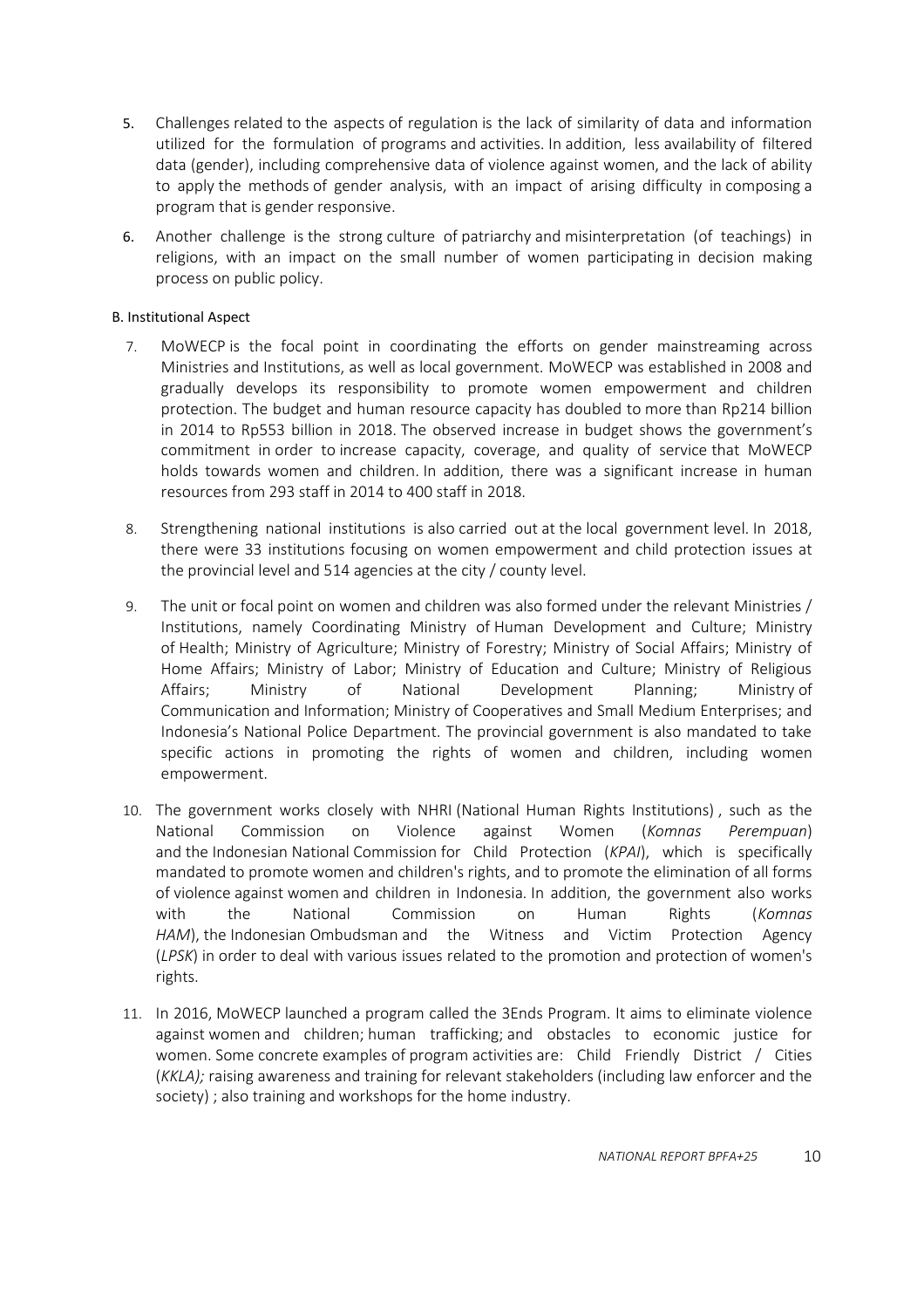## <span id="page-10-0"></span>C. Budgetary Aspect

- 12. Gender mainstreaming strategies have been integrated into long-term, medium-term, and short-term national development planning. One of operationalization of this strategy is to implement Gender Responsive Planning and Budgeting (GRPB). Through GRPB, it is possible to monitor the commitment and the amount of allocated budget to promote gender equality and women empowerment. The Ministry of Finance, Bappenas, Ministry of Home Affairs and MoWECP are the ministries / institutions are assisting gender mainstreaming acceleration in terms of budget.
- 13. Implementation of the Strategy of National Acceleration of Gender Mainstreaming through Gender-Responsive Planning and Budgeting (Stranas PPRG) were carried out in 2016 and still experiencing challenges in terms of : (1) improve the understanding and commitment of the decision maker on GRPB policy; (2) increase the capacity of human resources through training and assistance in Ministries/Institutions/SKPD; (3) advance the availability and utilization of filtered data (by gender) in every process of development planning and budgeting; (4) complete legal basis on GRPB implementation; and (5) intensify coordination among ministries / institutions.

## <span id="page-10-1"></span>1.2. The Top Five Priorities for The Last Five Years

The following section describes the results of consultations with MoWECP in order to identify the top five priority issues for the last five years (2014 – 2019), in accelerating change for women and children through legislation, policies and programs.

## <span id="page-10-2"></span>A. Violence against Women and Girls

- 14. The local and central government issued a set of regulations to provide protection, rehabilitation for women and children in conflict, also formulate and establish national action plan consists of preventive and protective actions of the following: (1) Coordinating Minister for Public Welfare Regulation No.7/2014 on Working Group on Protection and Empowerment of Women and Children in Social Conflict, (2) Coordinating Ministry of Public Welfare Regulation No.86/2014 in terms of the National Action Plan for the Protection and Empowerment of Women and Children in Social Conflict (RAN-P3AKS) 2014-2019.
- 15. Law No. 18/2014 subject to Mental Health supports the role of the family in order to advance and maintain the mental health of family members. This legislation obliged mental hospitals to provide separate space for women and children (victims of violence act).
- 16. Law No. 23/2014 subject to local government and its amendments to mandate the central government and to establish policies related to the empowerment of various issues such as the protection of women and children, the quality of life of women, the fulfillment of children's rights, as well as data system for women and children.
- 17. Law No. 31/2014 amended Legislation No. 13/2006 on Protection of Victims and Witnesses by providing more protection towards women and children as victims and witness both before and during trial takes place. This legislation also provides the possibility for victims to obtain compensation for loss.
- 18. Law No.35/2014 and No.17/2016 amended law No.23/2002 on Protection of Children which strengthen the protection of the child, incorporating the participation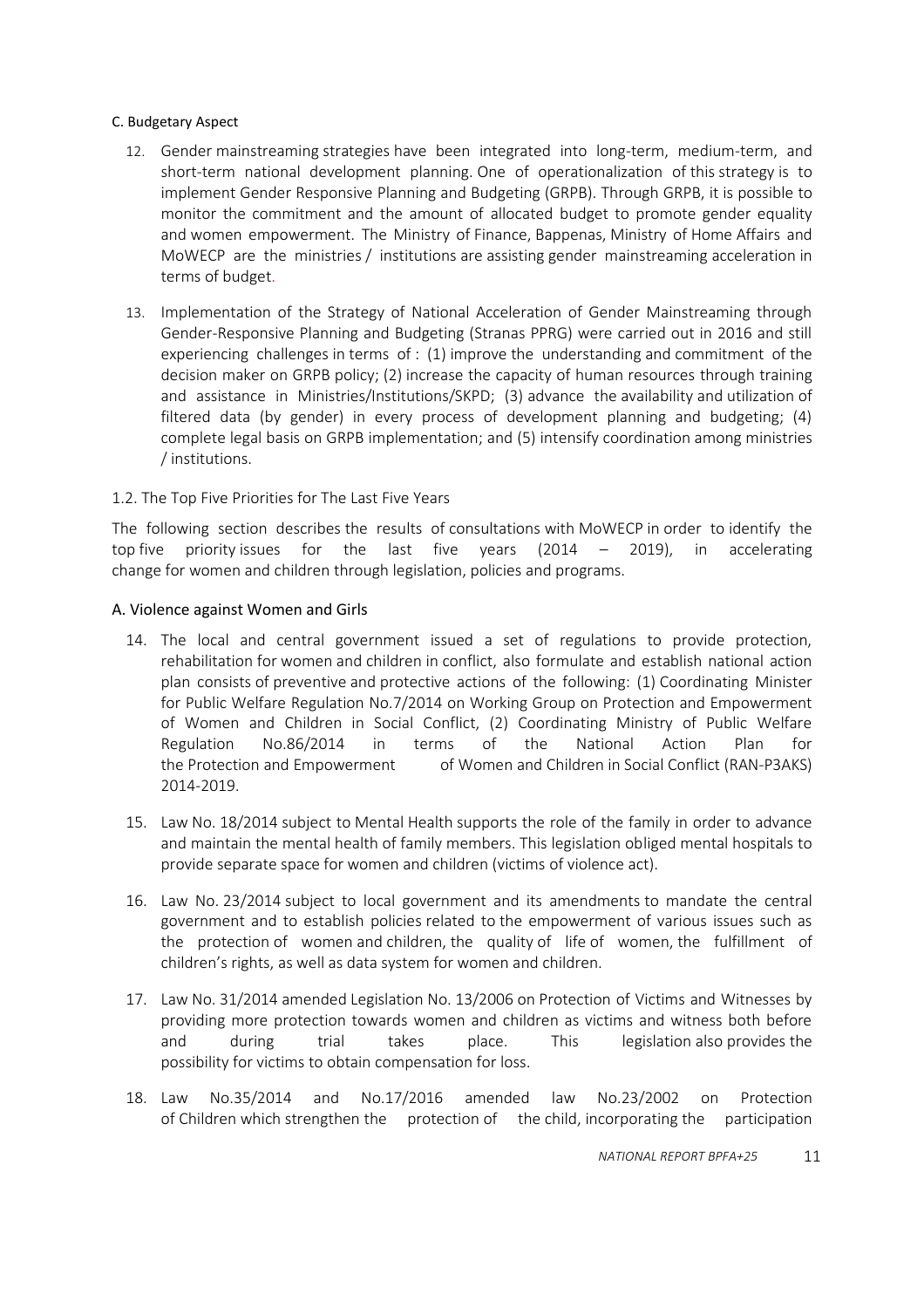of government areas as well as providing fewer sanctions to violators with offending acts of sexual violence against children. The legislation mentions the right for victims, including the protection from the relevant stakeholders, health services, confidentiality of the case, and the help from social workers social and law officials as well as spiritual guidance.

- 19. Law No.12/2017 ratified the ASEAN Convention against the acts of human trafficking, especially children and women. This ratification strengthens Indonesia's commitme nt to fight trafficking of women and children.
- 20. The National Strategy for the Elimination of Violence against Children (Stranas PKTA) 2016- 2020 which focuses on the need of active participation in children's growth to adolescence to prevent violence against children. This national strategy helps government to collect better data and support relating to violence against children, strengthening and integrates the local and central government's program.
- 21. National Action Plan in Prevention of Human Trafficking (RAN-PTPPO) in 2015-2019 was issued by the Coordinating Minister of Human and Cultural Development No.2/2016. This action plan serves as a guideline for the unit force in order to prevent and handling human trafficking. RAN-PTPPO is divided into several groups: the prevention and children participation, health and social rehabilitation, also social returns and reintegration.
- 22. National Action Plan on Children Protection (RAN-PA) 2015-2019 aims to ensure the commitment to child protection, build a responsive framework to national policy, and provide direction for institutional development in between relevant stakeholders, as well as establish direction in developing impactful policy priorities to ensure child protection and rights fulfilment.
- 23. Roadmap to return and empower the Undocumented Indonesian Migrant Workers (TKIU) aims to protect the Indonesian citizens who live in other countries and / or do not have the travel documents required. Those citizens, including women, will be empowered through a various of capacity development program in order to find a better job when they return to Indonesia.
- 24. Strategic Policy on Food and Nutrition (KSPG) as stated in Presidential Decree No.83/2017 recognizes the essential role of food and nutrition in generating qualified and competitive human resources. This policy focuses on the distribution of responsibilities between academia, association of professions, mass media, and private sectors.
- 25. National Action Plan in Eliminating Worst Forms of Employment for Children (RAN-PBTA) 2013- 2022 aims to make Indonesia child worker-free by 2022. It was reported that in 2017, Indonesia has succeeded in reducing a total of 98.956 working children and have managed to assist them back into public schools or vocational schools.
- 26. National Action Plan of Sustainable Development Agenda 2030 is utilized to organize, formulate and coordinate policies that will be taken by the government in order to achieve the Sustainable Development Goals in 2030 as adopted by the UN members in 2015.
- 27. National Strategy for Access to Justice (*SNAK – Access to Justice)* 2016-2019, focusing on legal assistance and access to basic services and rights for the poor, vulnerable, and marginalized; dispute resolution mechanism; and rights over land and management of natural resources.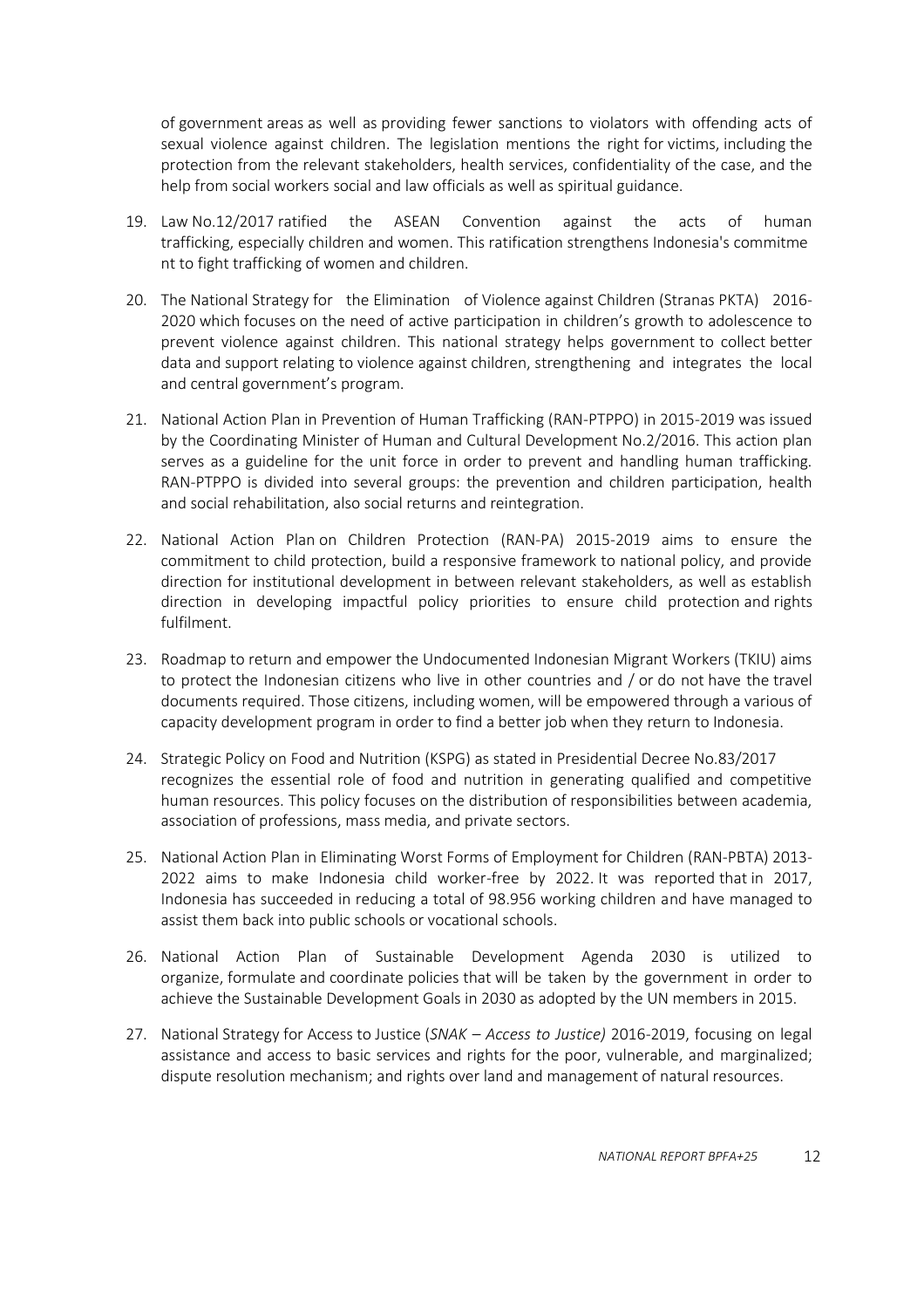28. Major challenges are: a) less or absence of national data which can provide a general overview on the prevalence and spectrum of violence against women and children; b) knowledge regarding the gender issues of gender is still lacking, especially on local government's human resources; c) involvement of scholars and leaders of religions are required, considering many myths and social values of society that hamper women's knowledge and role in health, especially women's reproductive health.

## <span id="page-12-0"></span>B. Political Participation

- 29. In the Governmental Report for BPfA+20 five years ago, a number of regulations and laws has been mentioned related to Indonesia's democracy system, providing opportunities for women to participate in politics as well as state officials (such as Act of Political Parties No.2/2011, Act of General Election Organizer No.15/2011, and Act of General Election of Year 2012).
- 30. In 2015, MoWECP issued regulation No.10/2015 on Grand Design to Increase Women's Representation in Parliament in 2019, providing a step by step guidance for all stakeholders, especially political parties in order to create a conducive enviroment to encourage women representation.
- 31. Results of legislative elections showed that more women were elected, reaching 20% of the total number of seats in parliament in 2019. Meanwhile in local government election in 2015, 76 women were elected as Regent / Mayor and Deputy Regent / Deputy Mayor, with an increase number of 46 women compared to last election in 2014.
- 32. At the executive level, female civil servants in 2019 has reached almost 50 percent of the total number of civil servants in Indonesia. In the Kabinet Kerja composition 2014-2019, there were 8 female ministers holding strategic positions: Women Empowerment and Child Protection, Finance, Foreign Affairs, Health, Maritime Affairs and Fisheries, Environment and Forestry, State Owned Enterprises, and Coordinator Human Development and Culture. In 2016, it was noted that 126 Deputy Minister positions or around 21% and 2.295 Bureau Chief positions or around 16% of the total civil service workforce were female.

## <span id="page-12-1"></span>C. Women Entrepreneurship

- 33. Perhimpunan Perempuan Lintas Profesi Indonesia (PPLIPI) was establish on April 17<sup>th</sup>, 2016 and ever since that day it become a forum for women to spend their energy, thoughts, opportunities, even materials in order to raise their dignity through women empowerment. PPLIPI collaborate with Ministry of Cooperatives and SMEs to support and empower women micro-entrepreneurs through various work programs, especially on issues related to SMEs enhancement. PPLIPI Peduli UMKM (PPLIPI Care for SMEs) was providing capital assistance for 1.300 micro-entrepreneurs in 2017 and 2.500 micro-entrepreneurs in 2018.
- 34. In 2015, PNM (Permodalan Nasional Madani) has launched capital loan services for underprivileged women micro-entrepreneurs through program called "Membina Ekonomi Keluarga Sejahtera" (PNM Mekaar). PNM Mekaar was strengthened by business assistance activities and carried out in groups. PNM Mekaar's customers are have knowledge and skills in doing business, but thelimited access to working capital causing their business skills to be underutilized. Some of the reasons behind the limited access include formality constraints, business scale, and absence of collateral. PNM applies a joint responsibility group system that is expected to bridge the gap in access to finance so that customers are able to develop businesses in order to improve family welfare. The benefits distributed by PNM through PNM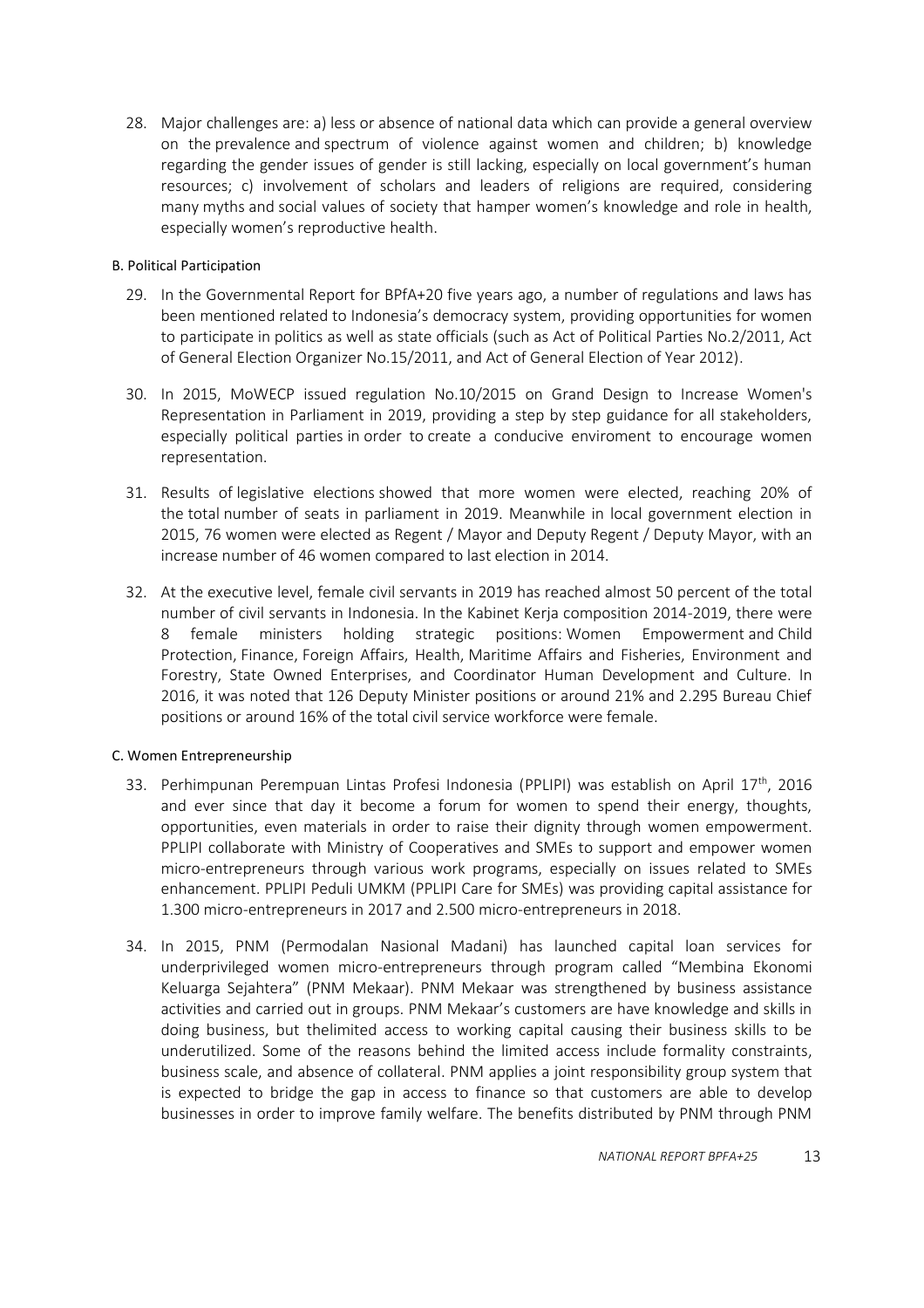Mekaar's services include: Improving financial management; Capital financing without collateral; Cultivating saving culture; and entrepreneurial competence and business development. Of the 400 decimigratives, 82 sub-districts intersect with the PNM work area.

35. Government has regulation to guarantee women's participation on working environment which is stated in Law No.13/2003, Kepmenaker No. 224/2003, and formulation of task force on equal chance and treatment on work. IWAPI (Ikatan Perempuan Pengusaha Indonesia) which was established on 1975, currently has 40 thousand members of women entrepreneurs which 85% of them have small and micro enterprise, 13% of them have medium enterprise, and 2% of them have large enterprise. IWAPI participate in empowering small and medium enterprise by conducting entrepreneurship training, open access for women to technology, marketing, and finance. Also cooperate with Ministry of Agriculture to conduct farm and plantation training and working together with Facebook to fight technological illiteracy.

#### <span id="page-13-0"></span>D. Gender Responsive Social Protection

- 36. Law No. 40, published in the year of 2013 concerning the National Social Security System and Presidential Instruction No. 7 of 2014 establishes a legal framework for social protection schemes aimed at poor households. This scheme is implemented by issuing *Kartu Keluarga Sejahtera* where poor Indonesian households can obtain a *Kartu Indonesia Pintar* and *Kartu Kesehatan Indonesia*. Until 2018, the Government has distributed *Kartu Keluarga Sejahtera* to 15.5 million poor households, Indonesian Health Cards to around 92.24 million people, and Indonesia Smart Cards to around 19.7 million school-age children. The cards cover education, health and welfare programs for millions of Indonesians and a number of benefits for holders including free health insurance for the poor and 12 years free education. The President has instructed to integrate and digitize all social assistance programs on one card (from cash to non-cash) so that the assistance will directly reach its target. The pilot study for this project began in 2016.
- 37. Minister of Social Affairs Regulation No. 1 of 2018 concerning the Family Hope Program (Program Keluarga Harapan (PKH)), regulates the distribution of conditional cash transfers to poor families. Non-cash PKH distribution target in 2019 is directed to 10 million Beneficiary Families (Keluarga Penerima Manfaat (KPM)) with a non-flat scheme and in the 2019 performance development report the Financial Services Working Group in the Government Sector lists the achievements of PKH distribution in 2019 to 9,841,270 KPM in 511 Regencies/Cities. The total of PKH recipients increased significantly from 2016 to 6 million PKH with a budget of 10 trillion, in 2017 there were 6,228,810 PKH with a budget of 11.5 trillion, and in 2018 there were 10,000,232 PKH with a budget allocation of 17.5 trillion.
- 38. Minister of Social Affairs Regulation No. 9 of 2018 concerning Standards of Public Service Delivery on Minimum Standards of Social Services at the Provincial and District Levels is an effort to establish service quality standards, including those related to child protection. This regulation aims to guarantee minimum standards of basic social services in various regions in Indonesia, such as institutional-based social rehabilitation services for abandoned children.
- 39. Innovation of public services in Indonesia, based on Permenpan No. 30 of 2014, still needs to be improved because public services are the estuary of implementing bureaucratic reform. Various efforts have been made by the government such as improving service regulations to accelerate and simplify the process and mechanism of services as well as increasing the capacity of human resources of the service apparatus, including those carried out by the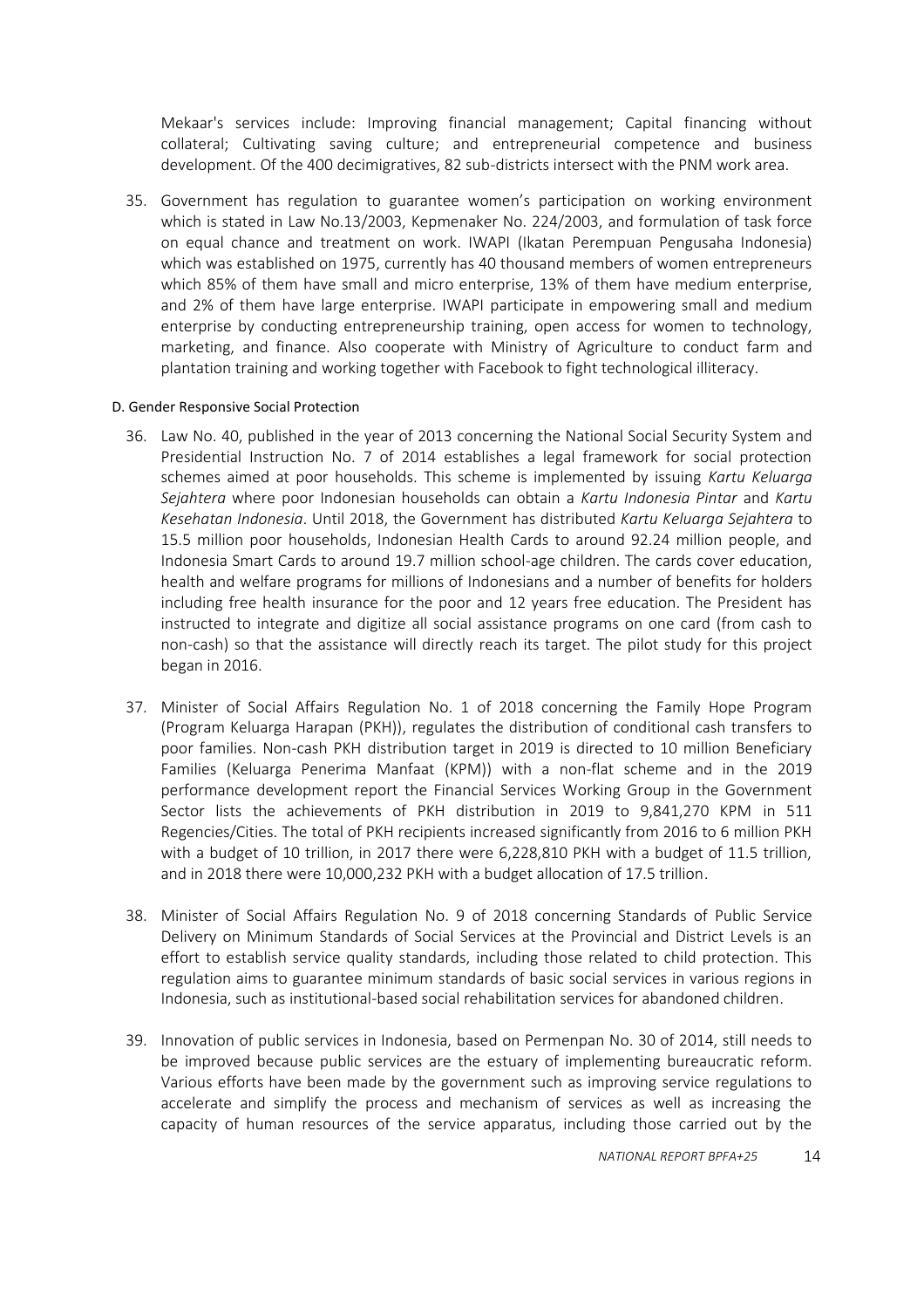Gender Mainstreaming Team within the Ministry of Public Works Public Housing (PUG-PUPR). The implementation of PUG-PUPR aims to ensure that the implementation of PUPR infrastructure development is gender responsive, meaning that there are no gaps between men and women in accessing and benefiting from the results of PUPR infrastructure development and increasing participation and controlling the PUPR infrastructure development process. Another example is the availability of 31 Lactation Rooms in the ministry's main building and a daycare park on the PUPR campus. The PUPR campus environment is also designed to be friendly to the disabled with the construction of ramps and blind yellow lanes in the pedestrian area and has a park with benches as green open spaces, elevators and special parking spaces for the disabled at the Ministry of PUPR headquarters.

## <span id="page-14-0"></span>E. Gender Responsive Budgeting

- 40. Minister for Women Empowerment and Child Protection Regulation No.5/2014 concerning Guidelines for Gender and Child Data Systems Implementations
- 41. Presidential Regulation No.2/2015 concerning RPJMN 2015-2019 states that PUG is one of the mainstreams that must be implemented in development besides mainstreaming sustainable development and good governance.
- 42. Decree of the Minister of Finance (KMK) No.177/KM.01/2006 concerning the Formation of the Ministry of Finance Gender Mainstreaming Team and updated annually, most recently determined through KMK Number 174/KM.1/2016 concerning the Formation of the 2016 Ministry of Finance Gender Mainstreaming Acceleration Team.
- 43. Presidential Regulation No. 36 of 2015 concerning the 2015 FY State Budget Details relates to the DAK Policy that takes into account justice and gender equality with an attachment regarding allocations for family planning. Government Regulation (PP) Number 22 of 2015 as amended lastly by PP Number 8 of 2016 concerning Village Funds Sourced from the State Budget. With the existence of village funds, the local government is expected to be able to use village funds as well as possible by paying attention to equity and gender equality*.*
- 44. The Ministry of Finance received Primary Level Award Parahita Ekapraya from 2009 until 2017 because of their role as one of the National Gender Drivers along with Bappenas, MoWECP and the Ministry of Home Affairs. A POKJA within Ministry of Finance was initiated the development of Gender Impact Assessment (GIA), integrating gender issues/perspectives into existing systems or structures. For example: content about gender issues is included in the curriculum of the Financial Education and Training Agency (BPPK); gender issues/perspectives are included in e-learning; database, and services.

## <span id="page-14-1"></span>1.3. Prevention of Discriminative Acts and Promoting the Rights of Women and Girls

Consultations with MoWECP and K/L have succeeded in identifying efforts made over the past five years to eliminate discrimination and promote the rights of women and girls who experience multiple layers of discrimination. The following section reports on the progress described in 5 categories.

#### <span id="page-14-2"></span>A. Countryside Women

Gender inequality in rural communities is still high due to lack of access to education, as well as public and economic activities. To overcome this challenge, several efforts to improve the livelihoods of countryside women includes: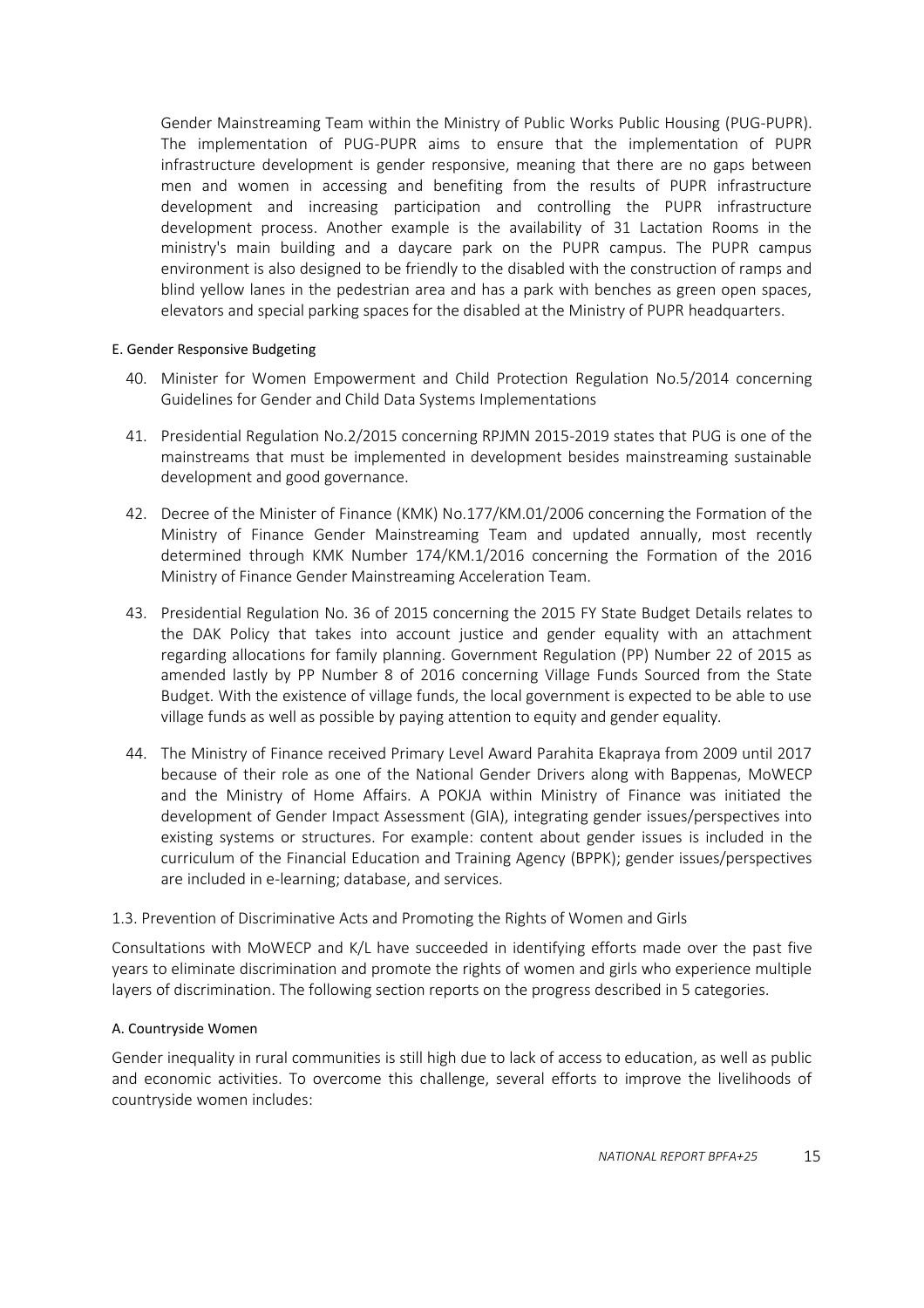- 45. Building a program called "Membangun Indonesia dari Pinggiran" (Build Indonesia from the Suburbs). This program aims to overcome poverty from the most isolated and poorest regions. The government has issued Law No. 6 of 2014 concerning villages to empower villagers by making them the main actors in eradicating poverty in their own communities. The law also promotes the principles of participation, equality and empowerment, which stipulates that the basis for building an inclusive village is through the promotion of gender equality and women's participation in socioeconomics and decision-making processes. Therefore, rural women are encouraged to be more active in village planning and managing village fund programs. Since 2015-2018, the village funds for infrastructure has gradually decreased (62% in 2017 and 60% in 2018) and increased in community empowerment activities (from 14% in 2017 increased to 16% in 2018).
- 46. To improve the ability of countryside women in economic participation, the government conducts various training and capacity building programs for women entrepreneurs and small business owners. In addition to teaching skills such as financial literacy, marketing and digital economics, these programs also facilitate the development of networks among women entrepreneurs, including those in rural areas.
- 47. In order to reduce poverty in rural areas, the Central Government increased the allocation of village funds (for more than 74 thousand villages) from around Rp. 20.67 trillion in 2015, to around Rp 60 trillion as village funds for around 75 thousand villages in 2019. As stipulated by Law No. 6 of 2014 on Villages, each village receives 10 percent of the total funds transferred by the central government from the state budget plus 10 percent of the regional budget.

## <span id="page-15-0"></span>B. Local Community

- 48. Indonesia is committed to upholding the constitutional mandate relating to protecting the rights of Local Communities or Indonesian "indigenous" communities. To achieve this goal, the Government of Indonesia continues to take steps to expand community access to basic needs, economic infrastructure and social services. A normative framework for recognizing certain levels of local community "land rights" has been developed. The framework also provides steps to protect the rights of local communities and improve their welfare through, among others, meeting basic needs, expanding access to employment and land opportunities. There are also efforts to expand opportunities for local communities to further integrate with mainstream social and economic systems.
- 49. At the end of 2016, President Joko Widodo submitted Decree on Land Certificate to nine local communities throughout the country. This signifies the Government's recognition of land for local communities
- 50. In addition to developing a normative framework for local communities at the national level, the Government also encourages provinces in Indonesia to develop normative frameworks for local communities at the regional level. At present, 14 provinces in Indonesia have developed regulations on local communities.
- 51. Regular programs targeted to empower 3,610 family units of the local community each year continue to be carried out, out of a total of 231,268 family units of the local community in Indonesia, 99,726 family units of the local community from 10 provinces have been empowered through this program.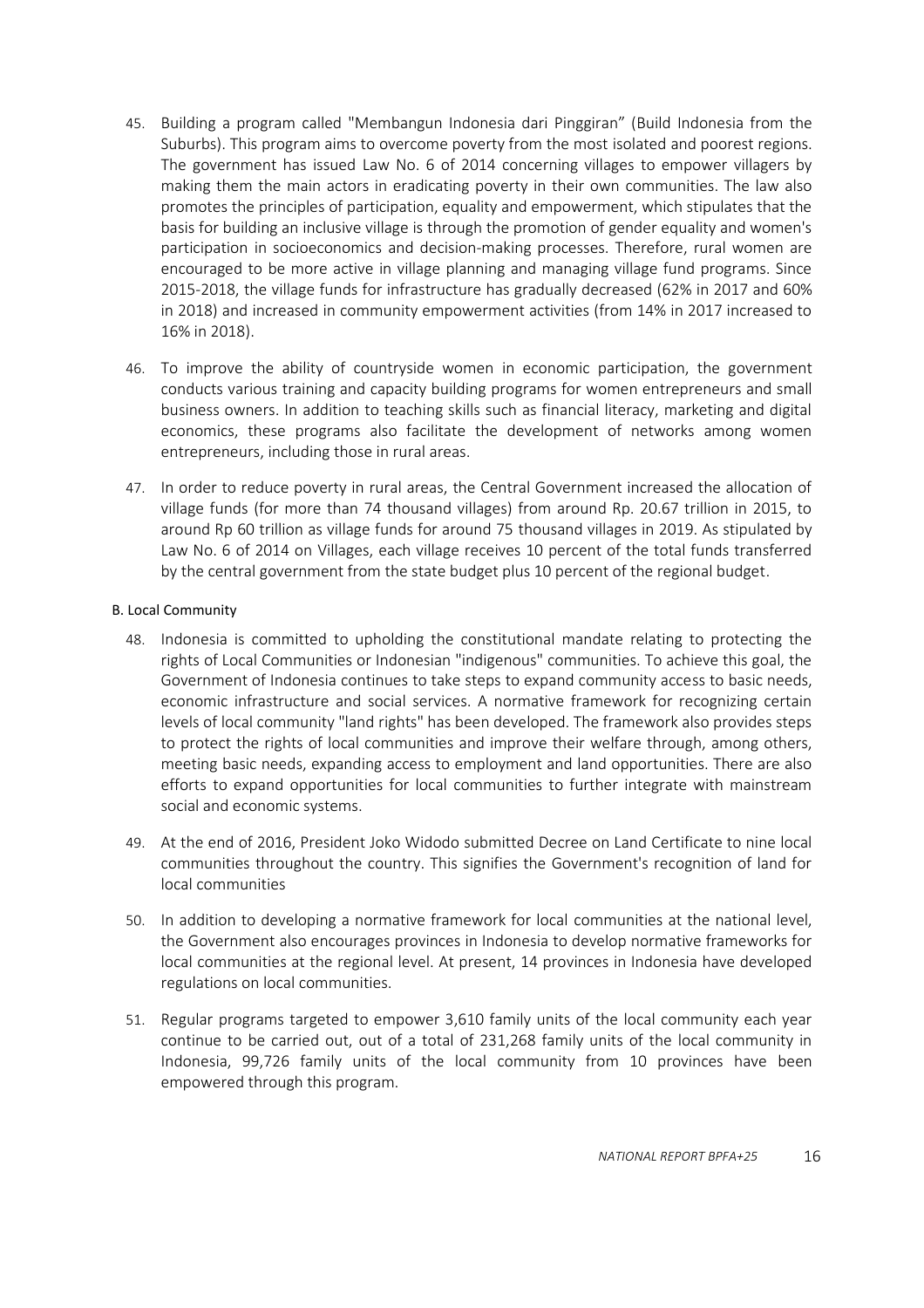52. The government is committed to increase efforts to overcome the remaining challenges in fulfilling the rights of local communities, including in resolving disputes between local communities and state-owned companies about the use of land and natural resources, and combating stereotypes and stigma about local communities.

The efforts that have been made by the central and regional governments includes:

- 53. Implementing policies that focus on protecting local communities, such as Minister of Home Affairs (MHA) Regulation No. 52/2014 concerning MHA Protection Guidelines.
- 54. The Ministry of Social Affairs and the Ministry of Home Affairs has a program that facilitates the issuance of KTP and birth certificates. This step is a way to recognize and protect the rights of geographically isolated local communities to have a proper citizenship identity and to have access to social welfare services.
- 55. The Ministry of Environment and Forestry facilitates the implementation of Presidential Decree No. 88 of 2017 concerning Settlement of Land Ownership in Forestry Areas to various ministries and related institutions.
- 56. The Ministry of Villages for Disadvantaged Regions and Transmigration has focused on developing remote areas and communities, through increasing economic access in 1,200 villages.
- 57. The Ministry of Social Affairs implements Isolated and Vulnerable Community Empowerment (PKAT) through Decree of the Director of Isolated and Vulnerable Community Empowerment No. 64/3.3/PB 01 04/4/2019, by providing social assistance to 45 isolated and vulnerable communities in Indonesia. The facilitator has duty to collect data, conduct community development activities, increase capacity, provide counseling, also provide public and basic service facilities. The government also conducts regular dialogues with isolated and vulnerable communities about the protection and empowerment of women. In 2019, dialogue has been held in 11 districts, resulting recommendations and policy summaries based on local wisdom of each conditions and needs, and appreciation for women in local communities who have contributed in their communities.

## <span id="page-16-0"></span>C. Women Migrant Workers

- 58. Indonesia recognizes the contribution of migrant workers to national development and economic growth, and is fully committed to advancing and protecting the rights of migrant workers. In Nawacita, President Joko Widodo reiterated the State's obligation to fulfill the rights of migrant workers through the following priorities: (i) improving the quality of protection of Indonesian citizens and legal entities abroad and (ii) protecting the rights and safety of migrant workers.
- 59. According to the National Agency for the Placement and Protection of Indonesian Overseas Workers (BNP2TKI), in 2014 to July 2019 there were 63.89 percent of female migrant workers. The Ministry of Foreign Affairs has entered into bilateral mechanisms and global agreements related to Indonesian migrant workers (PMI).
- 60. The Government of Indonesia has made efforts to strengthen national legislation and institutional capacity and improve inter-agency coordination and policy implementation. Law No. 18 of 2017 was issued to change the paradigm from the previous focus on the placement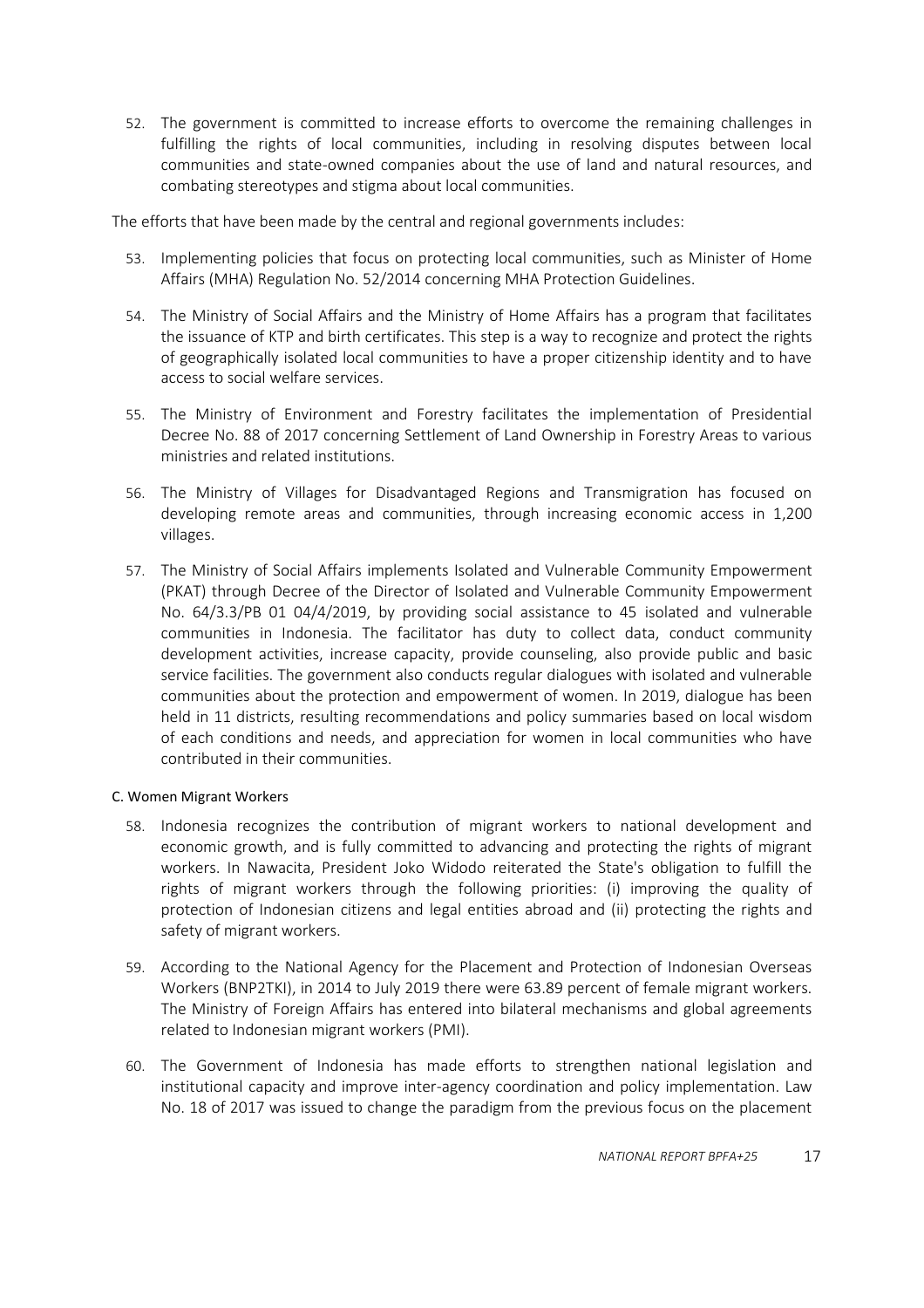process to the aspect of protection through reducing the role of the dominance of private recruitment agencies into marketing and placement only to avoid unauthorized levies and illegal placement practices. The revised law includes: an empowerment and protection mechanism for the families of migrant workers left in sending countries; increasing the role of local government; migration costs borne by the user; clearer division of responsibilities and authority between institutions.

- 61. Government of Indonesia also strengthens the capacity and strategy of prevention, early detection and direct response, which have been carried out among others: integration of priority areas in the recruitment and placement mechanism of migrant workers in the 2015- 2019 RPJMN and the establishment of an integrated national task force for worker protection Indonesian migrants. The Government of Indonesia closely and regularly supervises the activities of 570 registered migrant worker agents throughout Indonesia and takes firm action against those who violate the code of ethics. Efforts made to protect migrant workers includes:
	- Provided legal assistance to more than 27,000 (during 2012-2016) migrant workers
	- Signed 13 bilateral agreements related to the protection and placement of migrant workers
	- Implements a moratorium on sending domestic workers to 21 countries; and
	- Ensure that financial rights/unpaid wages are received by migrant workers
- 62. To promote the right to education for families of Indonesian migrant workers abroad, 263 community learning centers have been established, called the Indonesian School of Kuala Lumpur (SIKL), which has a strategic role and is at the forefront of education diplomacy in Malaysia in the context of human resource development (SDM) Indonesia based on Pancasila and the 1945 Constitution. SKIL has been operating since 1969 and in 2013 received serious attention from the National Accreditation Board (BAN) and received accreditation A for all levels of education, namely elementary, junior high and high school levels.
- 63. The problem of migrant workers is transnational, requiring equal commitment and effort between the country of origin, the country of transit, and the country of destination. In ASEAN, Indonesia has urged the establishment of a legally binding instrument on the protection and promotion of the rights of migrant workers and their families by issuing an ASEAN consensus on the promotion and protection of migrant workers in November 2017.
- 64. At the global level, Indonesia has consistently reiterated its call for the universal ratification of the International Covenant on the Rights of All Migrant Workers and Members of Their Families (ICRMW). In the United Nations, Indonesia promotes protection for migrant workers, especially female migrant workers, including through the facilitation of UN-GA resolutions to eradicate violence against women migrant workers.
- 65. To strengthen the normative framework for better protection for those working in the domestic sector in Indonesia, the Bill (RUU) on domestic workers is currently being discussed in Parliament. Meanwhile, the Ministry of Labor has issued Regulation No. 2 of 2015 concerning Protection of Domestic Workers to establish prerequisites for the adoption of the bill. In addition, the Ministry of Manpower also issued Regulation No. 18 of 2018 concerning Social Protection for Migrant Workers which includes: protection, life insurance and personal accident.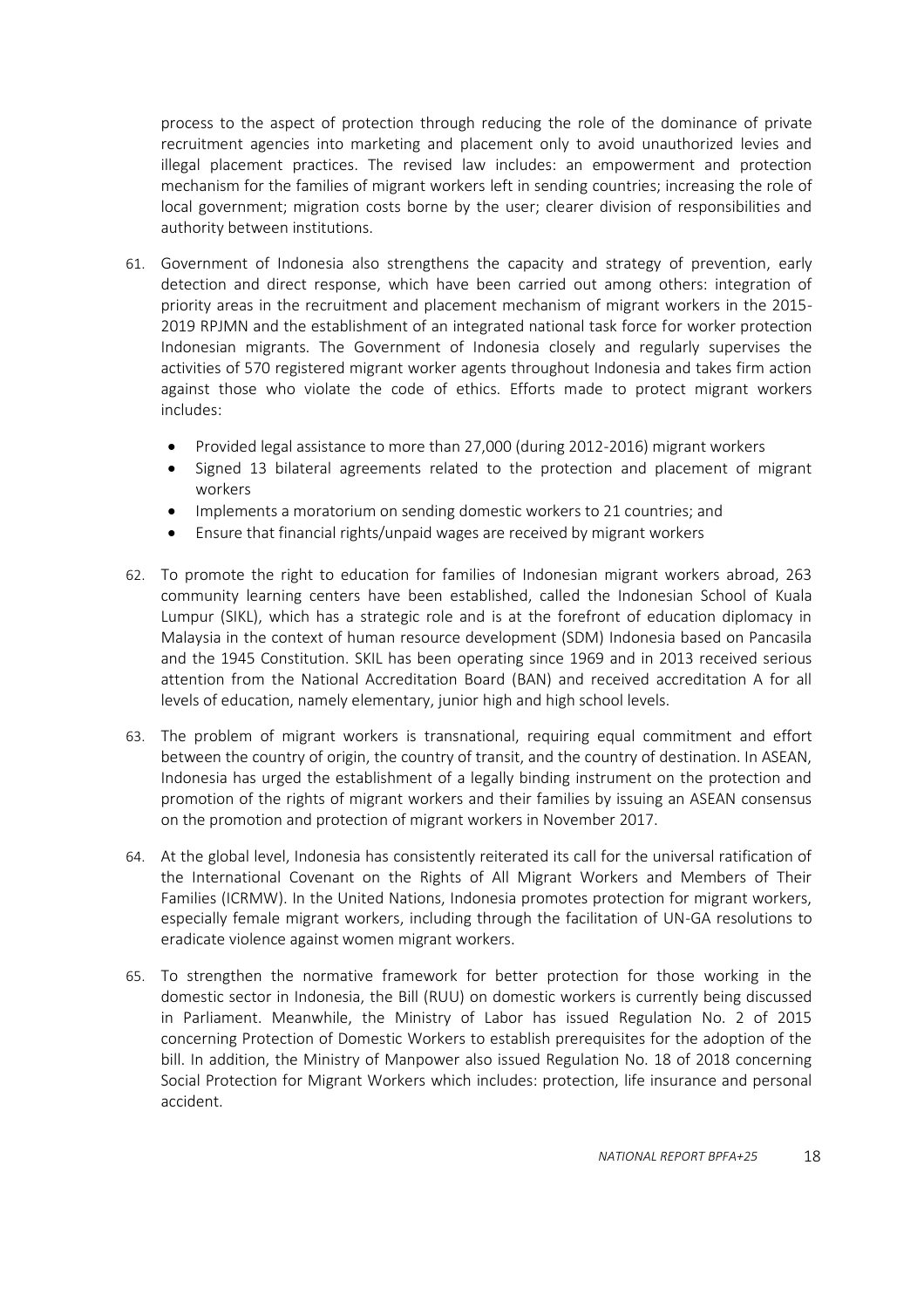- 66. Indonesia is committed to creating more opportunities for better and more sustainable employment within the country, including returning migrant workers and their families. Programs on entrepreneurship and financial schemes have been introduced and support from the private sector and national banks has been mobilized. BNP2TKI realizes this commitment by providing capacity building training for 14,498 returning migrant workers.
- 67. In addition to financial assistance, a Family Capability Improvement Meeting (P2K2) activity is held where each beneficiary is required to attend every month, and this activity is made part of the verification of the commitment of beneficiaries monitored by mentors. P2K2 training consists of education modules that contain parenting, child protection, healthy living patterns, social welfare and family financial management. As of 2018, there were 4,648,940 P2K2 participants in 34 provinces and 278 districts with 21,642 facilitators (facilitators) programs that helped with the activities.
- 68. In 2016 Indonesia launched the "Productive Migrant Village" program in Indramayu and Wonosobo. In addition to ensuring better protection for Indonesian migrant workers and their families, the program offers to empower returning migrants with entrepreneurial skills. The Ministry of Finance is targeting to establish 120 more productive villages in 9 provinces in the 2015-2017 RPJMN three strategies to accelerate poverty alleviation including a pilot project to empower returning migrant workers with new work skills and entrepreneurship training to create small businesses based on local economic commodities.
- 69. Government of Indonesia continues to encourage universal ratification of the International Convention on the Protection of the Rights of All Migrant Workers and Members of Their Families and is ready to join the global ratification campaign of this Convention. In addition, while fully respecting the freedom of movement of its citizens, the Government continues to review existing protection frameworks in countries of work for Indonesian migrant workers and recommends their dissemination only to countries with adequate protection mechanisms, including in the form of a bilateral MoU with Indonesia.
- 70. Protection efforts abroad, also started in 2015 by forming the TKI Family Development group (BK-TKI) in 71 Villages, 63 Districts and 36 Regencies/Cities in Indonesia, in 2016 re-established the BK-TKI in 21 Villages, 15 Districts and 12 other Regencies/Cities. In 2017 re-formed the BK-TKI in 23 Villages 20 Districts and 10 Regencies/Cities, in addition to the MoU on the Synergy of the Productive Migrant Village Program and the Independent Women's Movement Program, and formed Law No.18 Th. 2017 concerning the Protection of Indonesian Migrant Workers, In 2018 the steps taken will be to strengthen and foster BK-TKI. The target in 2019 is to synergize the BK-TKI and Desmigratif Programs at the Provincial and Regency/City Level and integrate the Mental Strengthening of Prospective Migrant Workers Training into the Final Departure Briefing Departure (PAP) Curriculum. To date 117 BK-TKI working groups have been formed that reach to the village level in 106 villages/kelurahan, 90 sub-districts, 63 districts/cities, 12 provinces, as an effort to improve the welfare of migrant workers such as providing capital by increasing skills through BK-TKI. MoWECP has also upgraded its skills to 2662 prospective migrant workers in 7 provinces in 2016.
- 71. The Ministry of Labor implements the Desmigratif Program, which aims to provide protection for Indonesian Migrant Workers (PMI) who will work abroad and after returning from abroad, and protection for PMI and their families. The four main pillars of Desmigratif are the immigration service center, productive business activities to provide initial education on working procedures abroad, community parenting for migrant workers' children, and the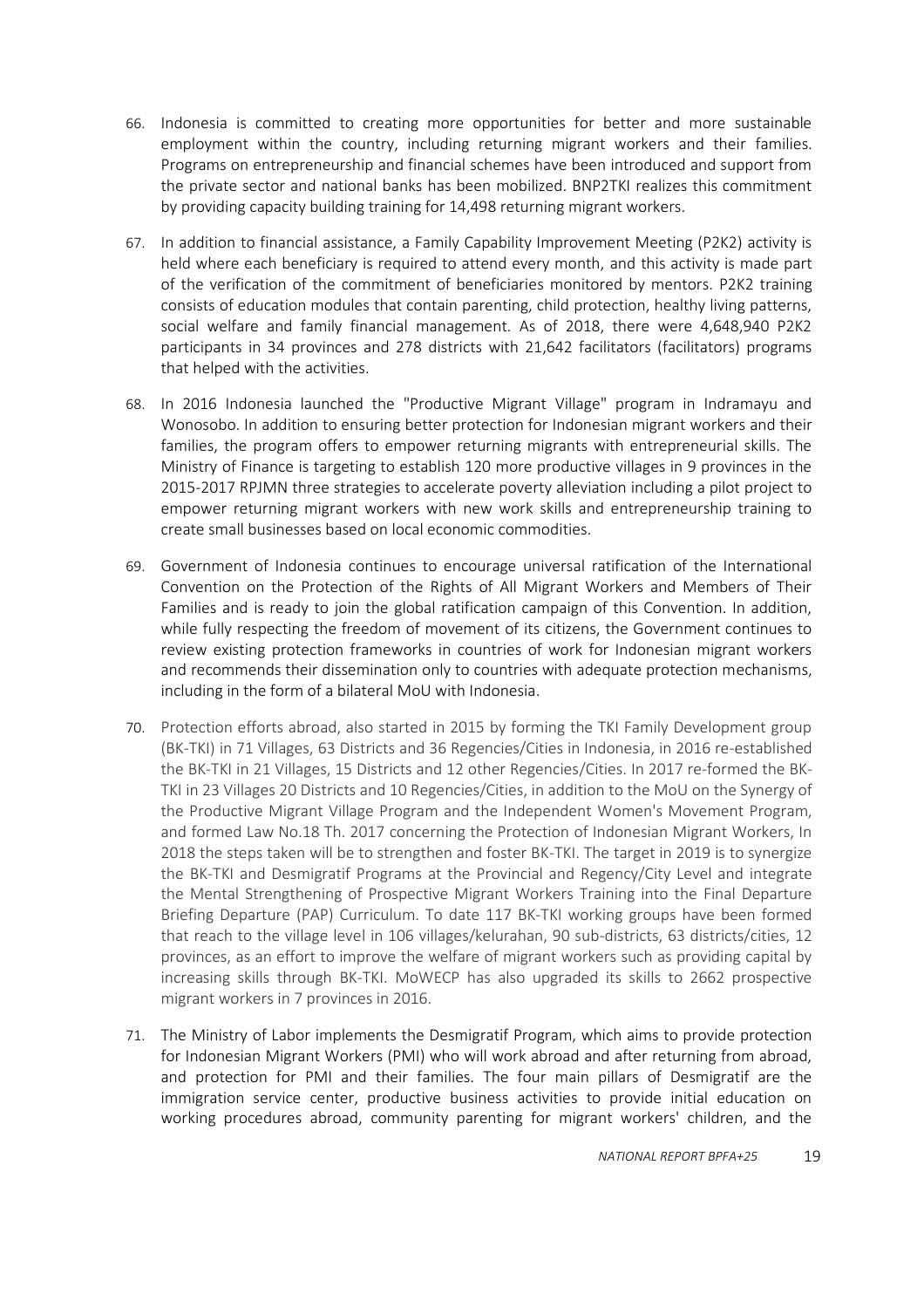formation of Desmigratif cooperatives. Desmigratif began to be tested in 2016, in two villages and duplicated in 120 villages in 2017, and an additional 130 villages were formed in 2018 as Desmigratif.

- 72. The Presidential Staff Office (KSP) synergizes with the Ministry of Labor, the Ministry of Villages, PDTT and the Ministry of Health to run the Desmigratif program, for one-stop locations, so that health checks can be carried out as close as possible to the location of prospective migrant workers. The Director General of Regional Development - Ministry of Home Affairs ensures that heads of regional offices know and understand labor issues in their respective regions and programs that have been launched by the Ministry of Labor. The Ministry of Home Affairs conducts mapping and escort so that all sectors that enter the village can be carried out in conjunction with every single parties involved in the issues.
- 73. In the effort of implementing Law No. 18 of 2017 concerning Protection of Migrant Workers and to achieve goal no. 8 of SDGs with decent work targets, then Minister of Manpower Decree Number 59 of 2017 concerning Productive Migrant Villages is stipulated. Then the Ministerial Decree was replaced by Regulation of the Minister of Labor of the Republic of Indonesia Number 2 of 2019 concerning Empowerment of the Community of Migrant Workers in Productive Migrant Villages. BNP2TKI has Migrant Workers' Family Communities (KKBM) in 7 Provinces, 49 family communities (full PMI members and PMI members), who have developed business training, conduct family protection, mediation and advocacy, as well as PMI information centers. Empowerment carried out by BNP2TKI was 25,198 PMI retiree, among 48 percent who already have a business. BNP2TKI has conducted a Rehabilitation MoU with two districts (Purwakarta and East Lombok Regencies) as an embodiment of effort on sustainable rehabilitation.
- 74. MoWECP has regulation No. 20 of 2010 concerning General Guidelines for the Development of Indonesian Migrant Workers 'Families (BK-TKI) and Technical Guidelines for Implementing Indonesian Migrant Workers' Family Development Policy, in collaboration with the Ministry of Manpower working on Productive Migrant Villages. MoWECP conducts mental strengthening training for PMI Candidates to be followed up by provincial/district/city local governments, by providing services for PMI in the form of non-litigation mediation, legal counsel (legal experts).
- 75. Migrant Care is supported by MAMPU (the Indonesia-Australia Partnership for Gender Equality and Women's Empowerment), that also protects Indonesian migrant workers in the village through DESBUMI (Migrant Workers Care Village) in the framework of Law No. 6 of 2014 concerning Villages became a role model for village innovation. DESBUMI is a gender responsive program - for the protection of migrant workers, especially rural women, has been developed in 37 villages and 5 provinces (13 Central Java, 12 East Java, 1 West Java, 5 West Nusa Tenggara, 6 East Nusa Tenggara). DESBUMI supports groups of ex-migrant workers to establish joint ventures, grow businesses so that they can sustain their economy after being no longer migrant workers, especially for women who contribute more than 60% of migrant workers.

#### *Good Practice*

## Migrant Workers Care Village (DESBUMI) and Desmigratif - Safe Migration Education and PMI Retiree Empowerment

The initiatives began in 2013, encouraging village governments and their communities to be involved in the giving effort regarding protection for Indonesian Migrant Workers. This initiative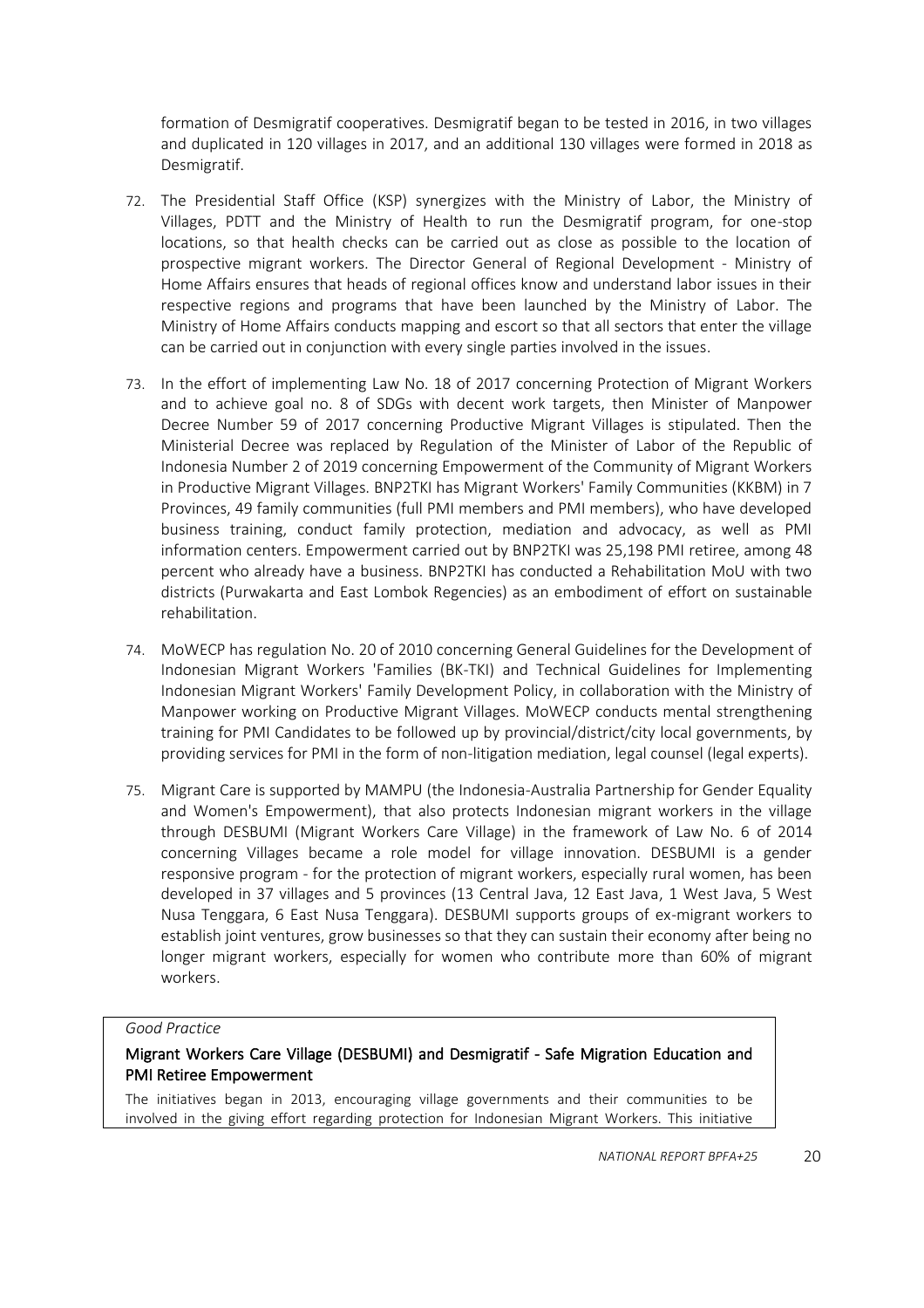departs from the reality of the vulnerability of migrant workers (especially women), the majority of whom are from villages. Migrant worker cases began in the village through the practice of recruitment without control and falsification of massive and systematic population documents. Departing from this reality, Migrant CARE with the support of the MAMPU Program (Australia-Indonesia Partnership for Gender Equality and Women's Empowerment) encouraged the establishment of institutionalization of protection of Indonesian migrant workers at the village level in the DESBUMI (Village Cares for Migrant Workers) entity. The program began with the establishment of the Community of Migrant Workers Fulltime (KPPM). At present 41 communities are formed with a total of 1,967 members. Until now, DESBUMI has spread to 37 villages, 8 regencies and 5 provinces (West Java, Central Java, East Java, West Nusa Tenggara and East Nusa Tenggara). DESBUMI has been replicated by the Indonesian Ministry of Labor in the DESMIGRATIVE (Productive Migrant Villages) scheme in 200 villages in 2017.

Desbumi also carried out an economic development program by conducting a program to identify potentials and local markets, how to develop business (product packaging, quality control, networking and marketing). The Progaten Pond Migrant Family Association in Kebumen produces shredded young jackfruit, dish soap and various chips. There is also the SERBUMI group which is famous for its instant Tiwul and Manggleng productions. SERBUMI is a group of migrant workers in the village of Tanggulangin consisting of migrant workers, post-migrants and family members. Tiwul producing initiatives depart from the wealth of natural products in the form of cassava. Previously, cassava was only used as a mixture for animal feed. Tanggulangin village has succeeded in accessing self-sufficient village funds which are used to empower migrant workers groups. One of them is the purchase of cassava flour making machines for SERBUMI.

## <span id="page-20-0"></span>D. Women with Disability

- 76. According to the 2015 National Inter-Census Population Survey (Susenas), there were 11,387,730 women with disabilities in Indonesia, which included the number of women with cognitive impairment and movement. To accommodate this problem, the Government has passed Law No. 8 of 2016 concerning people with disabilities which recognizes the vulnerability of women with disabilities on facing multi-layered discrimination which requires continuous efforts to deal with this problem. Ministry of Labor data shows that around 2,084 women with disabilities were employed in 2019.
- 77. Regarding the issue of women before the law, Indonesia has a Blueprint for Mapping Service Reform that maps out the objectives of reform and capacity building, such as: (i) the separation of women prisoners; (ii) providing female police officers to approach female terrorist inmates; (iii) granting of reproductive rights and health services; and (iv) increasing quality and quantity to support the fulfillment of reproductive rights and health.
- 78. The indicator "productive employment for all" includes unemployment rates for people with disabilities. In Indonesia, the right to work for people with disabilities has been stated in LAW No. 8 of 2016 concerning Disability. As of February 2019 there were around 2,084 women with disabilities employed among 453,454 workers in 527 private companies in Indonesia.

*Polemic on discrimination for women with disability*

drg. Romi Syofa Ismael's problems began when she was dropped out from her position as a Civil Servants Candidate (CPNS) due to paralysis she experienced after a caesarean section, despite having passed all stages of the CPNS recruitment test. From the test results, she even ranked first in the selection page. In the selection process, it turned out that someone complained to the local CPNS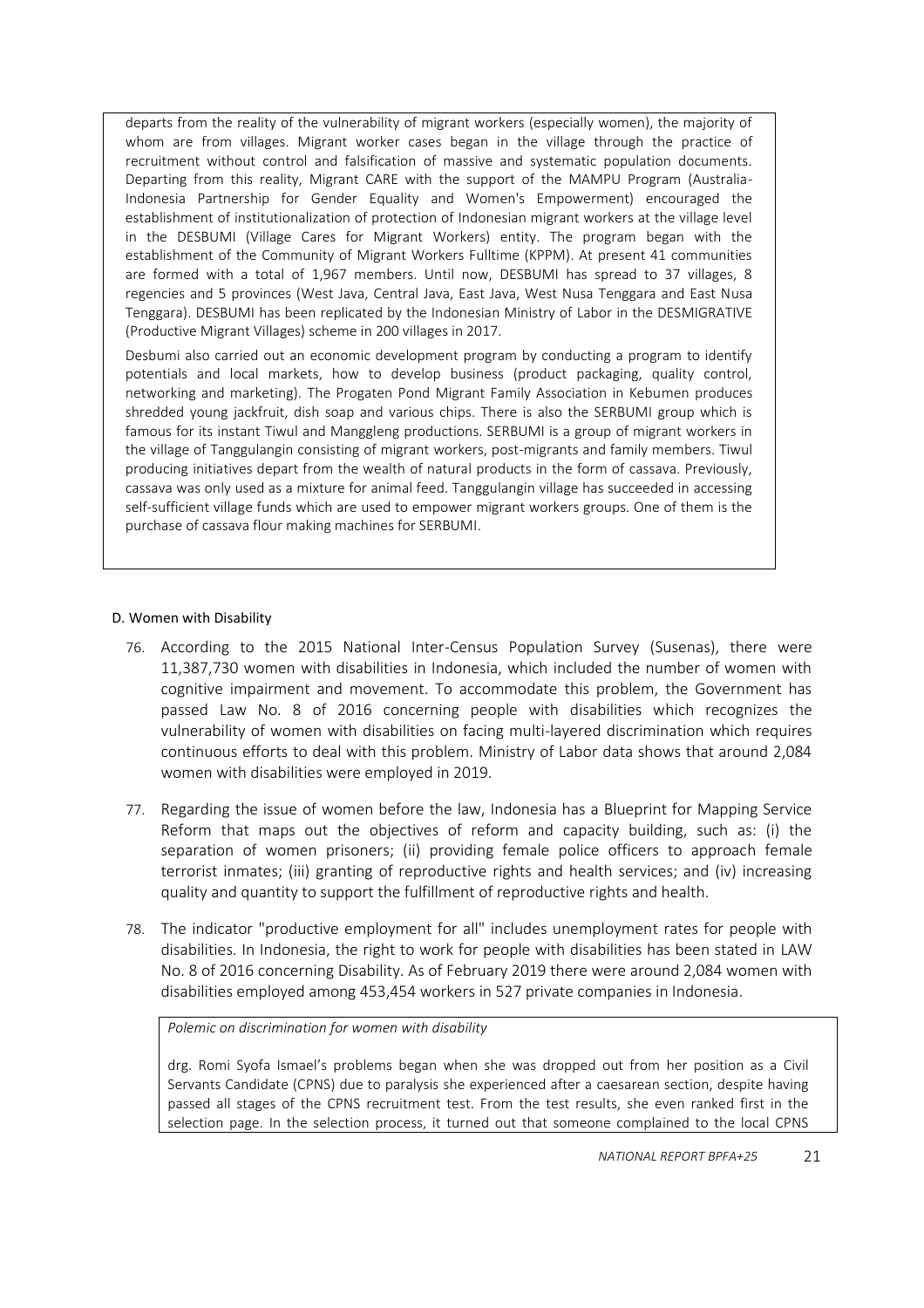selection committee team that Romi was a person with a disability and based on the report Romi was annulled as an eligible participant. Romi continues to fight back for her rights. In addition to writing to the President, she also asked for a meeting with the Minister of Empowerment of the State Apparatus and Bureaucratic Reform and Minister of Home Affairs. Both of them gave full support to Romi because they considered disability to have the same right to become a CPNS if all conditions were met and passed the selection. The Romi reporter who is also a dentist was sanctioned by the West Sumatra Indonesian Dentists Association (PDGI) for violating the doctor's code of ethics. Romi will fill in a special formation for persons with disabilities in their original regional hospital, South Solok.

Excerpted from various articles [https://regional.kompas.com/read/2019/08/05/15325701/bupati](https://regional.kompas.com/read/2019/08/05/15325701/bupati-solok-selatan-kembalikan-status-cpns-drg-romi-akan-ditempatkan-di?page=all)[solok-selatan-kembalikan-status-cpns-drg-romi-akan-ditempatkan-di?page=all.](https://regional.kompas.com/read/2019/08/05/15325701/bupati-solok-selatan-kembalikan-status-cpns-drg-romi-akan-ditempatkan-di?page=all) Author: Ambaranie Nadia Kemala Movanita; Editor: Ana Shofiana Syatiri

## <span id="page-21-0"></span>E. HIV-AIDS Women

A number of regulations and national action plans have been issued by the Government of the Republic of Indonesia:

- 79. Regulation of the Minister of Health of the Republic of Indonesia Number 52 of 2017 on the Elimination of Transmission of Human Immunodeficiency Virus, Syphilis, and Hepatitis B from Mother to Child.
- 80. Regulation of the Minister of State for the Empowerment of Women and Child Protection of the Republic of Indonesia Number 09 of 2010 on Guidelines for Planning and Budgeting in Gender Responsive HIV-AIDS Prevention and Management.
- 81. Presidential Instruction No. 6 of 2018 on the National Action Plan for the Prevention and Eradication of Narcotics Abuse and Illegal Distribution (P4GN) of 2018-2019 becomes a legal shield for cross-sector in the implementation of drug abuse eradication that causes HIV-AIDS in women and children.
- 82. National Strategy and Action Plan 2015-2019 for Combating HIV and AIDS in Indonesia.
- 83. Interventions for HIV-AIDS mitigation, especially for women, are carried out through the Prevention of Mother to Child Transmission Program. The program consists of 4 focuses: prevention of infection for productive girls, prevention of unplanned pregnancy for HIVpositive women, prevention of transmission from HIV-positive mothers to unborn children, and psychological, social and care supports for HIV-positive mothers and their families. This program has been integrated into the Maternal and Child Health (KIA) program, the Family Planning (KB) program and child counseling service at every level of health service, involving the private sector, CSOs and the community. (Data available in Kesga, Health Ministry). MoWECP has conducted ToT for Academics, Bimtek PPRG on HIV AIDS and TB in 9 regions (North Sumatra, East Kalimantan, Aceh, South Sulawesi, West Kalimantan, Riau, West Papua, West Java and Kebumen District). Socialization on the role of women in the prevention and control of non-communicable diseases.
- 84. Indonesia also plans to reduce the prevalence of HIV, Syphilis and Hepatitis B by 2022. The main effort to be taken is the early detection of the virus in pregnant women, which must be done at least once per pregnancy period. By doing so, it is hoped that it can reduce HIV, Syphilis and Hepatitis B infections from infected mothers to their babies. Triple elimination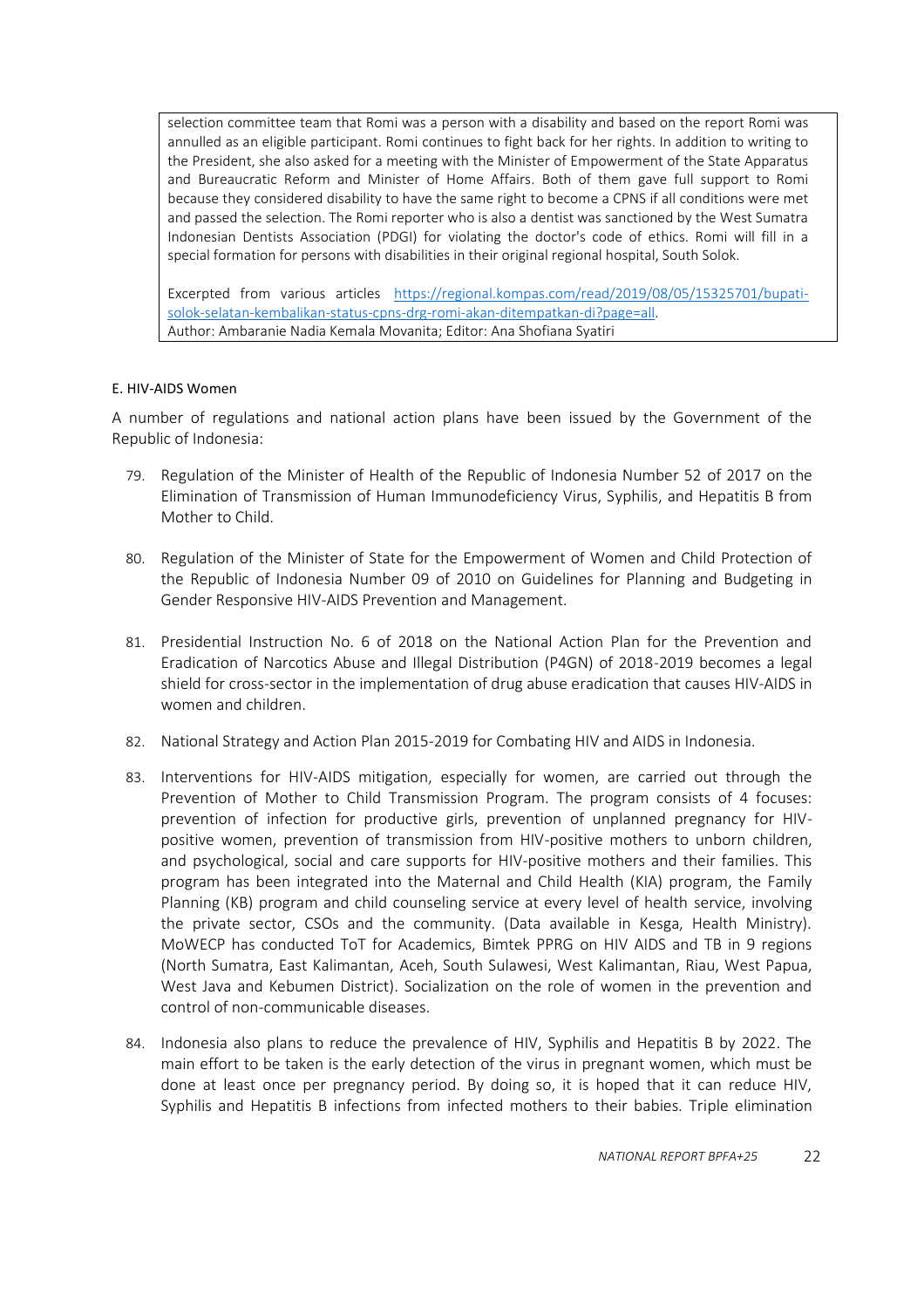program (HIV, Syphilis and Hepatitis B) since 2017. In 2018 there were 1.805.993 mothers who were tested for HIV; 5.074 were HIV positive. There were 214.179 pregnant women were tested for syphilis; 3.081 were positive. A total of 1.531.521 pregnant women were tested for hepatitis B; 29.060 people were positive for hepatitis B. The purpose of triple elimination is to eradicate the 3 infectious diseases and prevent transmission to children.

- <span id="page-22-0"></span>1.4. Humanitarian Crisis Affects BPfA Implementation in Indonesia
	- 85. Indonesia is located in the Pacific Ring of Fire and its large population makes Indonesia vulnerable to natural disasters affected by climate change and social disasters that can cause an increase in humanitarian crises. During 2015 to May 2019 there were 11.967 natural disasters which included floods, landslides, floods followed by landslides, tidal waves, tornadoes, drought, forest and land fires, earthquakes, tsunamis, earthquakes and tsunamis as well as volcanic eruptions. In various disaster cases, women are often affected by worse risk of disasters in an unbalanced proportion compared to men. On October 16, 2014, the Head of National Disaster Management Agency established the Regulation of the Head of National Disaster Management Agency No. 13 of 2014 on Gender Mainstreaming in Disaster Management (Perka BNPB No. 13/2014), which regulates the implementation of gender responsive disaster management to ensure the fulfillment of rights and needs of men and women fairly and humanely.
	- 86. In the case of social conflict there are several regulations: Presidential Regulation Number 18 of 2014 on Protection and Empowerment of Women and Children in Social Conflicts; Regulation of the Coordinating Ministry for People's Welfare Number 07 of 2014 on the National Action Plan for Protection and Empowerment of Women and Children in Social Conflict in 2014-2019; Regulation of the Coordinating Ministry for People's Welfare of the Republic of Indonesia Number 08 of 2014 on Working Groups for the Protection and Empowerment of Women and Children in Social Conflict.
	- 87. Indonesia was active at the UN World Conference on Disaster Risk Reduction (UN WCDRR) in March 2015 by sharing information and knowledge in the implementation of the five HFA (Hyogo Framework Action) priority actions at national and regional levels. This meeting produced the Sendai Framework for Disaster Management in 2015-2030, covering attention to mothers, infants and children in priority 3: Investing in Disaster Risk Reduction for Resilience, and priority 4: Enhancing Disaster Preparedness for Effective Responses and to better rebuilding in recovery, rehabilitation and reconstruction*.* In 2016 BNPB released a book of Indonesian Disaster Risk (RBI).
	- 88. The 2018 Disaster Management Master Plan was prepared by prioritizing the achievement of SDGs and the Sendai framework target for disaster reduction in 2030, by including the involvement and mainstreaming of vulnerable groups into the final priority activities of the 40 priority activities.
	- 89. Indonesian National Standard (SNI) 8357 of 2017 on Disaster Resilient Villages was formulated with the aim of implementing standards for disaster resilient villages in effort to manage community-based disaster risk, including adaptation to the phenomenon of climate change, which was mostly initiated by the ministries/institutions, non-governmental organizations, the business community and the village community themselves.
	- 90. Four (4) major issues addressed by MoWECP in 2019 are: (1) The Emergency Situation of Women in Disasters; (2) Women's Social Conflicts; (3) The Condition of Older Women (Elderly);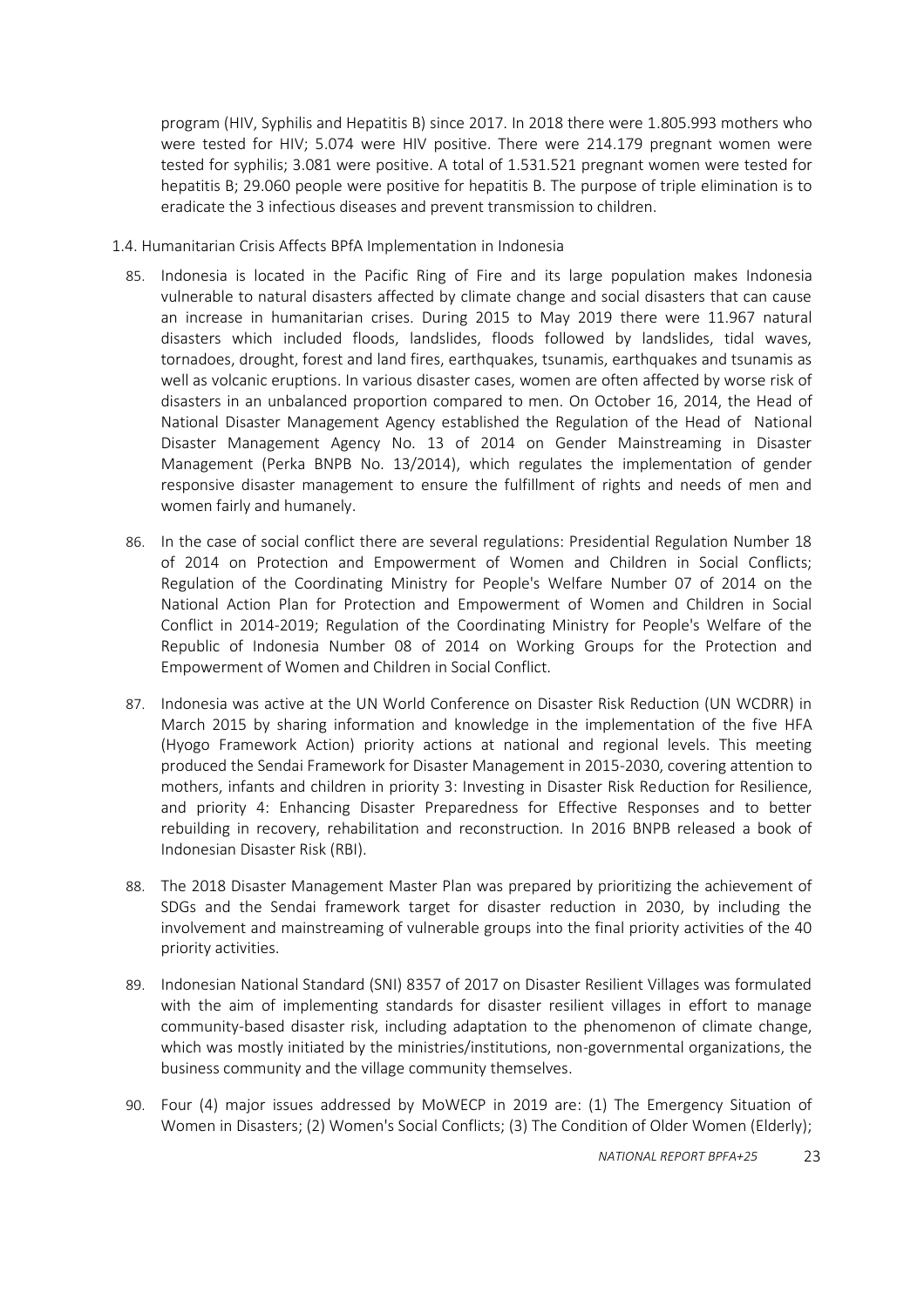and (4) Women with Disabilities who are considered the most vulnerable. MoWECP is also preparing guidelines for the protection of women from gender-based violence in refugee camps. In addition, MoWECP also facilitates training activities for disaster resilient women, to the disaster risk and preparedness efforts in the women's community, pre-school teachers, women's leadership and psychosocial support involving actors in the social services, justice, law enforcement, health, and education sectors. A Presidential Regulation is still needed to be able to bind the relevant Ministries and cross-sectoral in the implementation of PUG-PB as well as a national mechanism or platform for disaggregated data collection of Sex Age Disability Disaggregated (SADD) data in order to facilitate a quick and targeted assistance during disasters.

- 91. In the case of women in disaster situations, the Government has given concern to the problem of the Reproductive Health Sub-Group (RHSC) by implementing the Minimum Initial Service Package (MISP) as well as transmission to the recovery period. MISP is a series of priority reproductive health responses in an emergency crisis to facilitate the needs of vulnerable groups, such as: women, pregnant women, newborns, children and the elderly. For example, an RHSC has been established in Lombok as response to the Lombok Earthquake. Logistic assistance, funded by the Ministry of Health, UNFPA Indonesia, IBI, and AmeriCares, including individual reproductive health officials, especially for women of reproductive age, midwives/work equipment, reproductive health tents, medical equipment, communication, information, and education media, and books. Services provided at the reproductive health tent include maternal and child health (KIA), family planning, sexual transmitted diseases, KtP and children, and counseling. From August 2018 to December 2018, RHSC in Lombok has provided various services including: 4.978 ANC, 982 deliveries and 30.372 family planning services.
- 92. The government has also developed a module of "The Role of Women in Handling Conflicts/Natural Disasters" as well as a data system for handling violence against women and women-specific problems in conflict/disaster prone areas. Furthermore, by utilizing the P2TP2A network that has spread across various regions to support the disaster management process, the managers of P2TP2A are also equipped with disaster management and genderresponsive disaster response training.
- 93. The National Disaster Management Agency (BNPB) in collaboration with CSOs, provides education and training for women and children in dealing with disasters through disaster preparedness school programs.
- 94. The General Directorate of Certain Regional Development through the Directorate for Handling Disaster-Prone Areas since 2018 has actively involved women in management/disaster risk reduction training. The training included Post Disaster Needs Assessment (PDNA), Participatory Disaster Risk Assessment (PDRA) and Disaster Resilient Areas; At least 30 percent of the participant quota is allocated for women in each training. In 2018, it is noted that at least 48 female participants participated in 3 training sessions conducted by the General Directorate of PDTU while in 2019 there were 117 female participants who had participated in 6 training sessions conducted by the General Directorate of PDTU.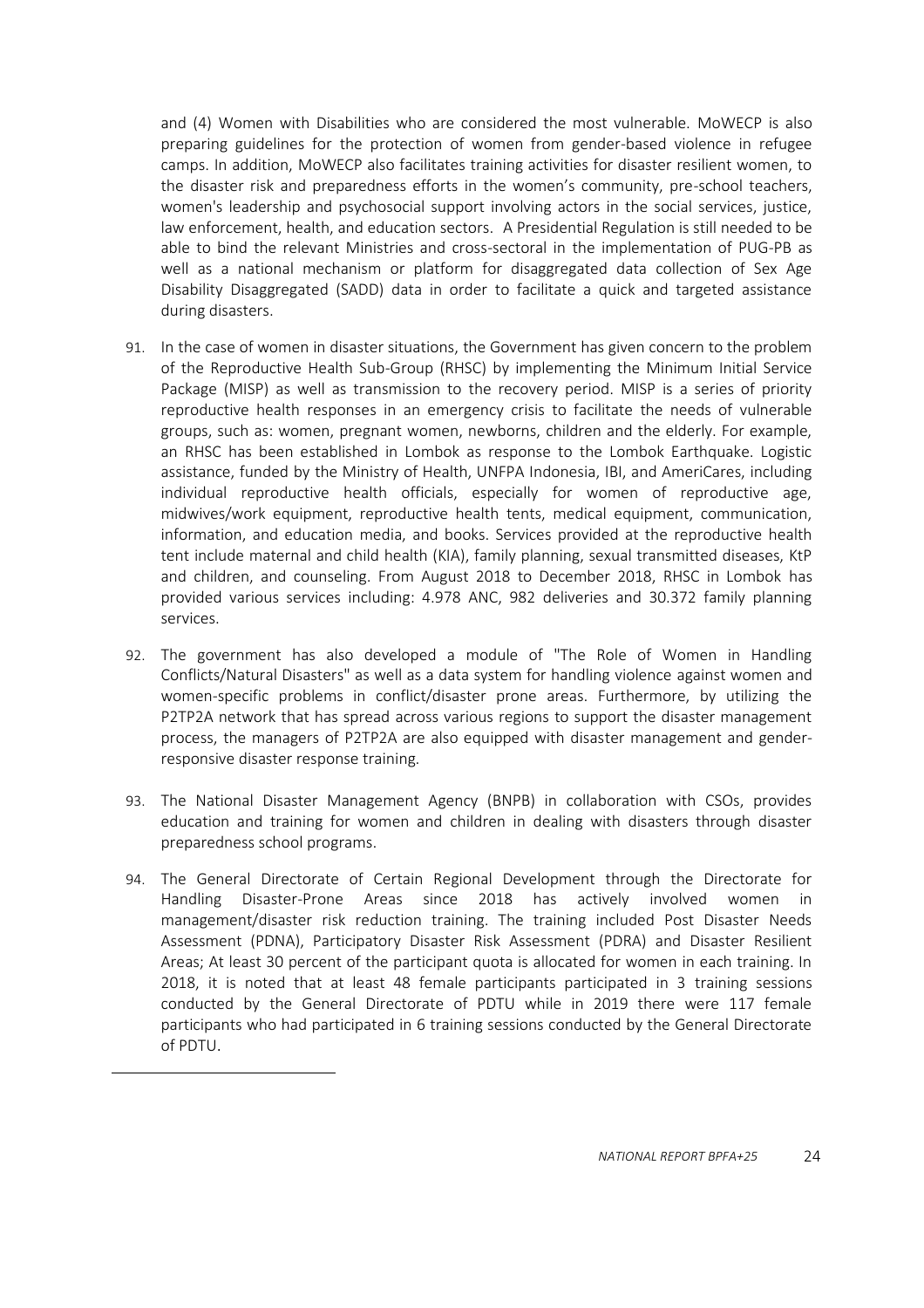- 1.5 Five priorities for accelerating the progress of women and girls in the next 5 years
- 95. One of the commitments of the Government of Indonesia in the development of the 2020- 2024 RPJMN is the Development of Human Resources to produce superior Indonesian people. Human resource development is carried out through the health sector, which is increasing access and quality of health services towards universal health coverage with an emphasis on strengthening primary health care and increasing promotive and preventive efforts supported by innovation and utilization of technology and education. The main targets of basic health services include improving women's health, especially pregnant women, infant health, toddler health, health of school-age children. In accordance with the  $3<sup>rd</sup>$  SDGs target, the Government of Indonesia will reduce the Maternal Mortality Rate, Infant Mortality Rate, Neonatal Mortality Rate, and immunization prevalence. The Government of Indonesia will also exercise control over HIV, TB, malaria and Neglected Tropical Diseases (NTD). Expanding access to health services for the poor is also carried out, in line with the objective of the  $1<sup>st</sup>$  indicator of SDGs, which is increasing social protection, such as JKN (National Health Insurance) and JKN Beneficiary Recipients (PBI) and improving sanitation. Through the second goal of SDGs, the Government of Indonesia will reduce the prevalence of child stunting and wasting and increase exclusive breastfeeding. Whereas for the goal of the  $5<sup>th</sup>$  SDGs, the Government of Indonesia will improve reproductive health services and contraceptive methods.
- 96. The Government of the Republic of Indonesia will empower the Indonesian Talent Management Institute in order to improve the quality of Education, especially through vocational training and education. In the process, the Indonesian Talent Management Institute will identify, facilitate, and provide educational and self-developmental support for Indonesian talents. The high talented diaspora must be supported in order to make a major contribution to the acceleration of Indonesia's development. Under the goal of the 3<sup>rd</sup> SDGs, the government will also strengthen school facilities with access to basic sanitation, proper drinking water, and proper hand washing.
- 97. In the  $5<sup>th</sup>$  and  $16<sup>th</sup>$  SDGs indicators, the Government of Indonesia will eradicate violence against women and children, including child labor - in particular eradicating the worst forms of child labor (PBPTA). This commitment is implemented in the National Action Plan for the Worst Forms of Child Labor (RAN-PBPTA) stipulated in the Presidential Decree No.59 of 2002. RAN-PBPTA is a guideline in implementing the national action program for the eradication of the Worst Forms of Child Labor carried out in a coordinated manner between stakeholders, either the central government and regional governments such as the Ministry of Home Affairs, Ministry of Education and Culture, Ministry of Health, Ministry of Social Affairs, Police, Labor Unions, Entrepreneur's Association, NGOs and the Ministry of Labor as the leading sector. At present RAN-PBPTA is entering stage III, the second 10-year period (2013-2022), which has been outlined in the Roadmap Towards a Child Labor-Free Indonesia in 2022 and one of them is through the establishment of a Child Labor Free Zone in the industrial area. Child Labor Reduction Program in order to support the Family Hope Program (PPA-PKH) conducted by the Ministry of Manpower as an effort to accelerate the RAN-PBPTA which has been implemented in the last ten years, since 2008 it has attracted 115.055 child laborers. The aim of this program is to attract child labor and returning children to education by collaborating with the Ministry of Education and Culture, Ministry of Religion and Ministry of Social Affairs.
- 98. Indonesia has taken steps to support the rights of female workers, especially in the balance of family work, guarantees for maternity leave, a flexible working hour for pregnant women, and providing lactation rooms and childcare rooms in office buildings. To ensure the full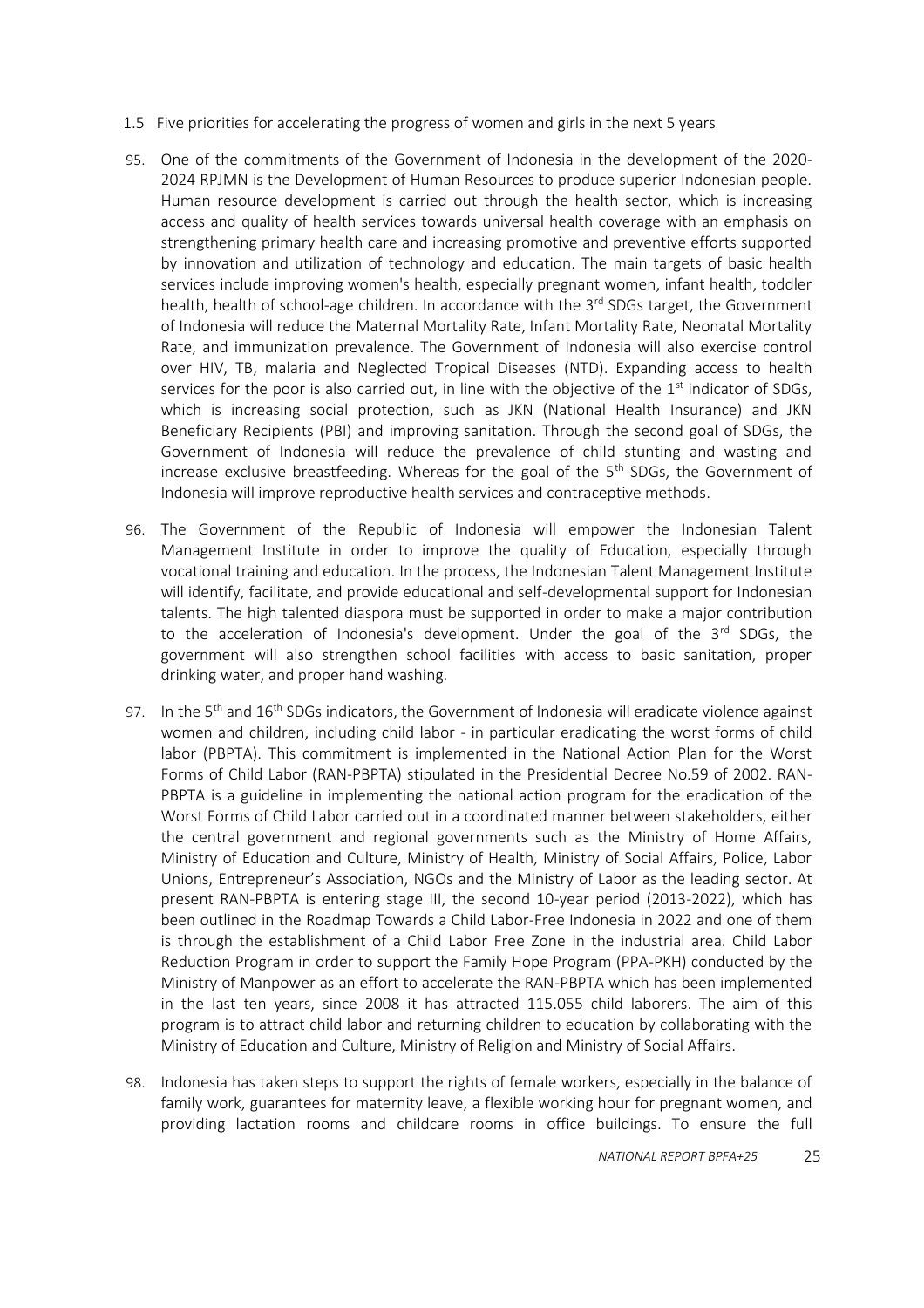implementation of these rights, the Ministry of Labor make continuous efforts to socialize to the public and private sectors to allocate special integrated space for childcare and breastfeeding in offices, buildings, apartments and public places. Some ministries and the private sectors even began to enact paternity leave for men who just recently become a father.

99. The Constitutional Court has decided to increase the minimum age of marriage for women which was originally stipulated in the Marriage Law No. 1 of 1974 that the age of marriage for women is 17 years old and men is 19 years old. In September 2019, the Indonesian Parliament has approved and validated the age limit of marriage for women and men are the same, which is 19 years old. With the decision of the MKRI and ratification of the minimum age limit of marriage for these women, the Government of Indonesia with the leading sector of MoWECP will continue to advocate the elimination of child marriage practices. The effort to eradicate child marriage is expected to reduce the practices of violence against women and girls in the future - in line with the  $5<sup>th</sup>$  indicator of SDGs.

## <span id="page-25-0"></span>CHAPTER II: PROGRESS IN 12 CRITICAL AREAS

This chapter describes the achievements of the past five years (2013-2018) which are grouped into 6 categories, namely: (1) inclusive development, welfare and decent work; (2) poverty eradication, social protection and social services; (3) free from violence, stigma and stereotypes; (4) Participation, accountability, gender responsive institutions; (5) a peaceful and inclusive society; (6) nature conservation, protection and rehabilitation.

## <span id="page-25-1"></span>II.1. Inclusive development, welfare and decent work

This section covers critical areas: A. women and poverty; F. women and economics; I. Women's human rights and L. Girls

#### <span id="page-25-2"></span>A. The role of women in paid work and employment

Achieving gender equality and empowering women in all sectors, including the economy and development as well as employment, has become a national goal in the domestic and foreign policies of the Republic of Indonesia's government. Indonesia has ratified the main international human rights instruments that protect women's rights, including those related to work:

- 100. To implement ILO Convention No. 100 on Equal Remuneration, the Government of Indonesia has issued and enacted Government Regulation No. 78 of 2015 replacing the Government Regulation No. 8 of 1981 on Wage Protection. Government Regulation No. 78 of 2015, article 11 mandates that every worker/laborer is entitled to receive the same wages for work of the same value.
- 101. In 2018, the unemployment rate fell to the lowest record of 5.3%, from 6.4% in 2015. Female labor force participation in 2018 increased to 51.9% from 48.12% in 2017. As many as 31.80 percent of women aged 15 years and older work in the trading sector, restaurant and accommodation services, 27.68 percent work in the agriculture, plantation, forestry and hunting sectors, and 21.09 percent work in the community, social and individual service sectors.
- 102. ILO Convention No. 111 on the Elimination of Discrimination related to the Employment (through Law No. 21/1999). The National Non-Discrimination Movement at Work has emphasized its commitment to create decent work for women; Indonesia has adopted the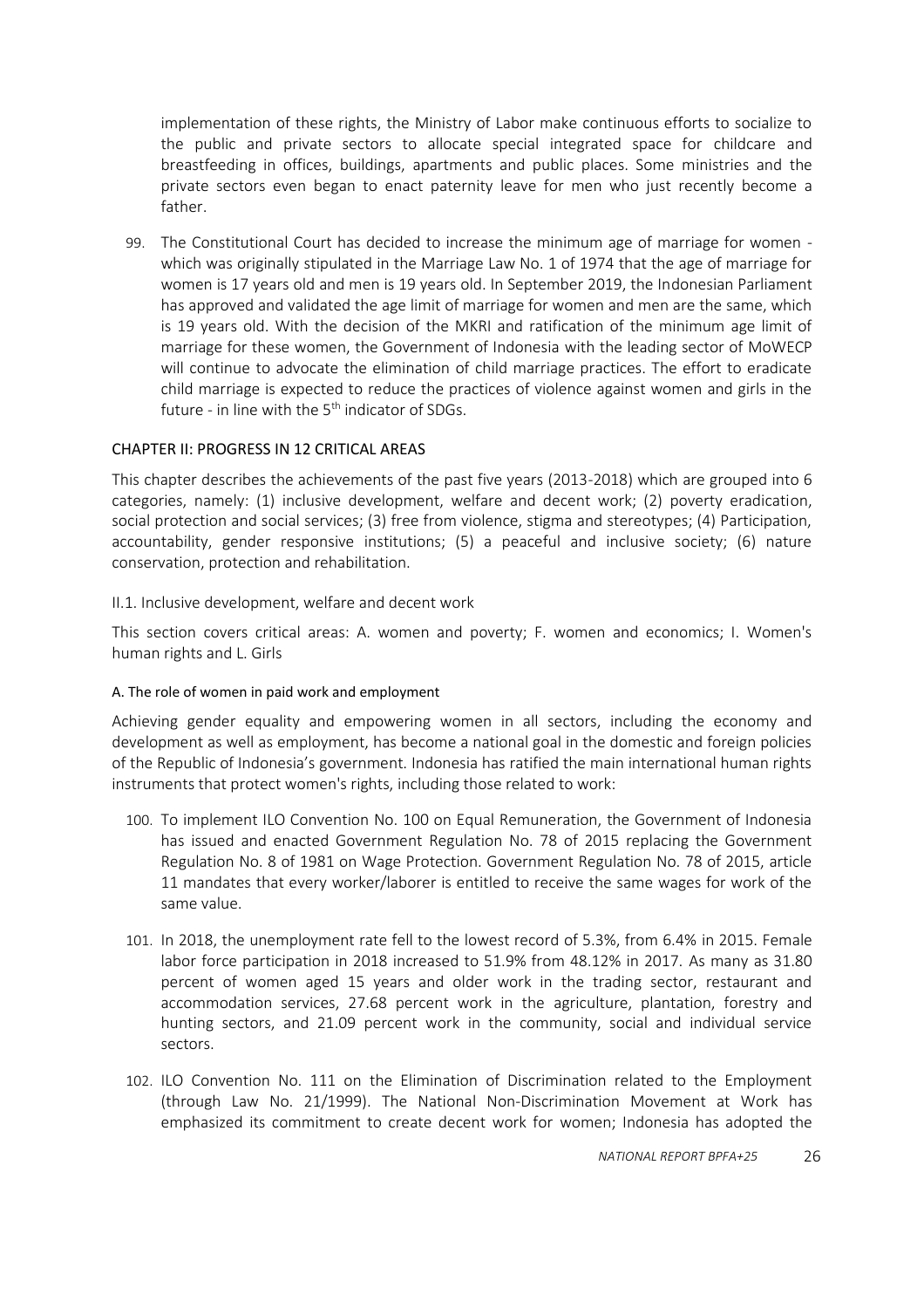Guidelines on Gender Wage Equality in the Workplace. In addition, Indonesia has also established an Equal Employment Opportunity Task Force by continuing to increase the capacity and care of government officials and other stakeholders in order to implement the elimination of discrimination related to the employment. The Equal Employment Opportunity Task Force in provincial level has actively spread the information related to workers' and employers' awareness on the application of non-discrimination and equality in the workplace.

- 103. Growth in the service sector and expansion of formal employment encourages increase of employment in the formal sector. Employments in the agricultural sector, where almost nine out of ten jobs are informal relatively shrink to other modern sectors. An alarming trend is the increase of informal work segment among women, which has increased the gender gap in Indonesia. The total proportion of informal employment in the agricultural sector is twice higher than the non-agricultural sector. The informal sector in rural areas is much bigger than in urban areas. Therefore, women in rural areas have a higher opportunity to work in the informal sector. This condition has become a motivation for female migrants in the village.
- 104. The Government of Indonesia has provided wider access for female entrepreneurs through various sources of financial capital, such as subsidized microcredit/People's Business Credit (KUR), revolving fund management institutions (LPDB), saving or loan groups for communities or cooperatives, and microfinance institutions. Through the National Community Empowerment Program, the government also provides a saving and loan program for women to access credit. This program has been carried out in almost all districts in 33 Provinces.
- 105. Micro entrepreneurs also receive literacy programs in financial management, investment, and entrepreneurship training. Promotion of higher positions for women in the private sector is carried out continuously through training on leadership and various programs, as well as competition on women's entrepreneurship and women's career conducted by a number of partnerships between the Government of Indonesia and the private sector, including women's media groups.

#### <span id="page-26-0"></span>B. Steps related to unpaid care and domestic workers as well as promoting work-family conciliation

106. Indonesia has taken supportive steps (the rights of female workers) especially in the workfamily balance guarantees for maternity leave, flexible working hours for pregnant women, and providing lactation rooms and childcare rooms in office buildings. To ensure the full implementation of these rights, the Ministry of Labor continues to lobby the public and private sectors to allocate special integrated space for childcare and breastfeeding in offices, apartment buildings and public places. Some ministries and private sectors began to apply leave for husbands who just got a baby. Based on data from the Online Employment Report Obligation there are 3.713 companies that have lactation facilities.

## <span id="page-26-1"></span>C. The impact of fiscal budget cuts/savings on spending for public services or downsizing the public sector for women

- 107. The Government of Indonesia does not make fiscal budget cuts or savings on spending for public services
- <span id="page-26-2"></span>II.2. Poverty eradication, social protection, and social services

Critical areas: A. Women and poverty; B. Women's education and training; C. Women and health, I. Women's human rights; L. Daughter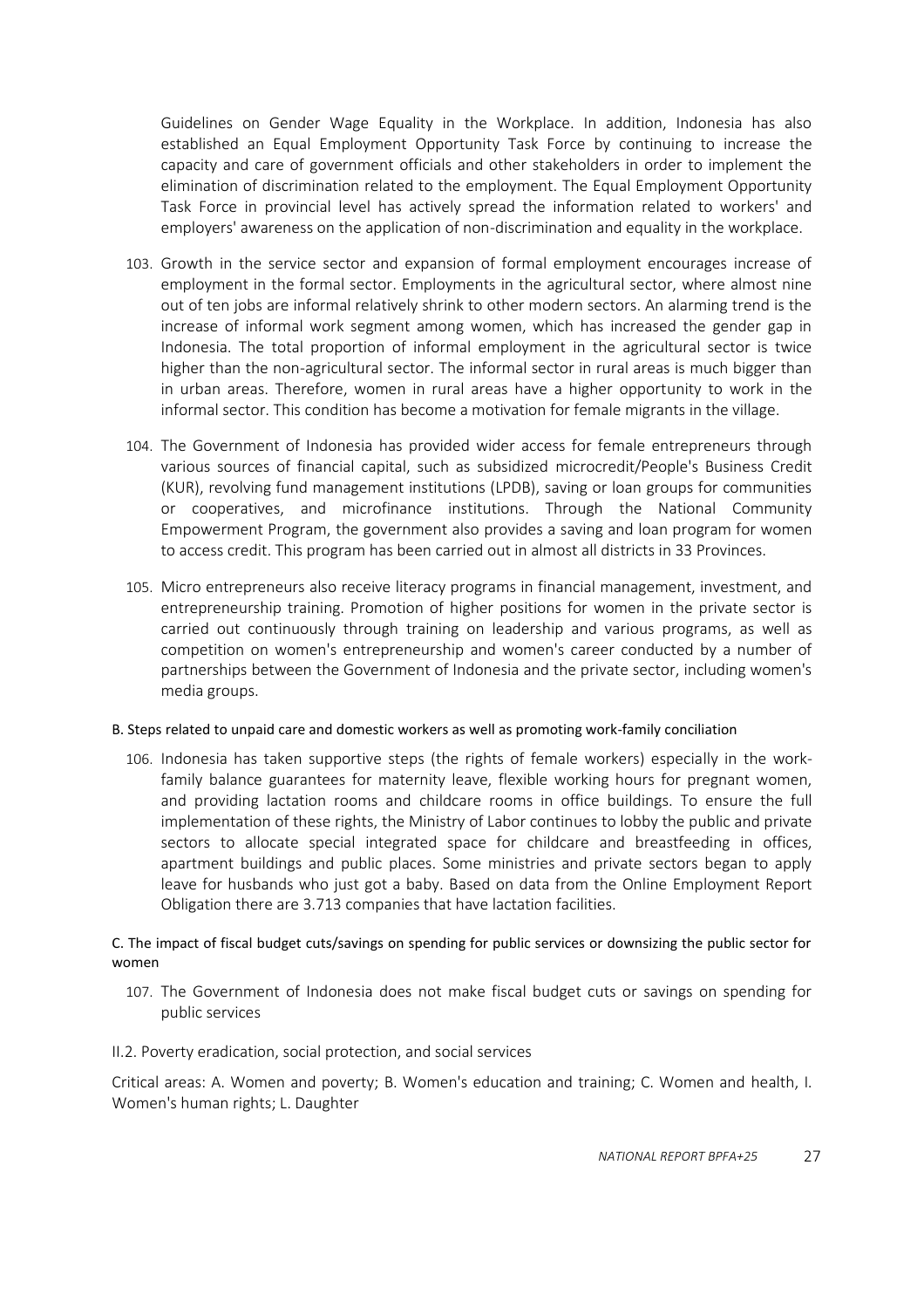#### <span id="page-27-0"></span>A. Reducing women's poverty rate

- 108. Indonesia's poverty rate has been reduced since 2016-2018, which are: 10.70 % (2016), 10.12% (2017) and 9.66% (2018), respectively.
- 109. The Government of Indonesia has implemented a number of poverty reduction programs for women and social protection, including initiating the first Creative Economy World Conference in 2018, which was attended by 2000 participants representing the government, United Nations and other international organizations, private sectors, creative actors, academics, and media. Participants in this forum expressed their commitment to promote the role of women and youth in the creative economy, as well as their participation in development, including through UKM, new companies and the entertainment industry. The Government of the Republic of Indonesia also promotes the role of women in TIC-based (technology, information, communication) economy through capacity building in computer programming (coding) aimed at housewives and female migrant workers.
- 110. The Ministry of Women's Empowerment and Child Protection (MoWECP) develops women's entrepreneurship support through the Home Industry (IR) program. The purpose of this program is the development of a coordinated, effective and efficient home industry so it could transform into small business and can be a source of income as well as increasing income, family security and sustainable living. IR can help improve family welfare, absorb and create employment, and reduce the desire to become informal workers abroad who are often become the target of human trafficking. This IR development policy is also part of MoWECP's priority programs, which are 3ENDS: 1) End violence against women and children; 2) End human trafficking; and 3) End the economic access gap for women. MoWECP has signed MoU with IWAPI on Participation in Women's Empowerment in the Economy in 2019. Several southsouth technical cooperation activities that have been carried out since 2015 related to women's economic empowerment.
- 111. In 2016, MoWECP began implementing IR development policies in 14 districts/cities as pilot project, while in 2017 it increased by 7 districts/cities. The selection of 21 districts/cities as model locations is based on several considerations: areas with high poverty rates, high maternal and infant mortality rates, migrant worker enclave areas, and outermost areas, areas with centers or home industry players and slices with Community-Based Integrated Child Protection (PATBM). The collaboration (MoU) was carried out with the regent/mayor of IR model area for 3 years. Overall achievements and impacts of this pilot project, as much as 3.764 home industry players have been facilitated by MoWECP in 21 districts/cities. From 2016-2018, the implementation of Home Industry piloting has been carried out in 16 Provinces, 21 Districts/Cities, 27 Sub-districts, 46 Villages, and targets 3.764 entrepreneurs.
- 112. PPEP (The Increase of Economic Productivity for Women) has been carried out since 2004- 2011 through the PRIMA Village Model (Progressive Independent Indonesian Women). Since 2011, the Government of Indonesia has been driving home industry or super micro businesses by conducting the National Entrepreneurship Movement (February 2011). This movement also aims to address the moratorium on sending Indonesian Workers (TKI) abroad, most of whom (70%) are women. Then in 2016, MoWECP issued regulation No. 2 of 2016 on general guidelines for home industry development to improve family welfare through empowering women.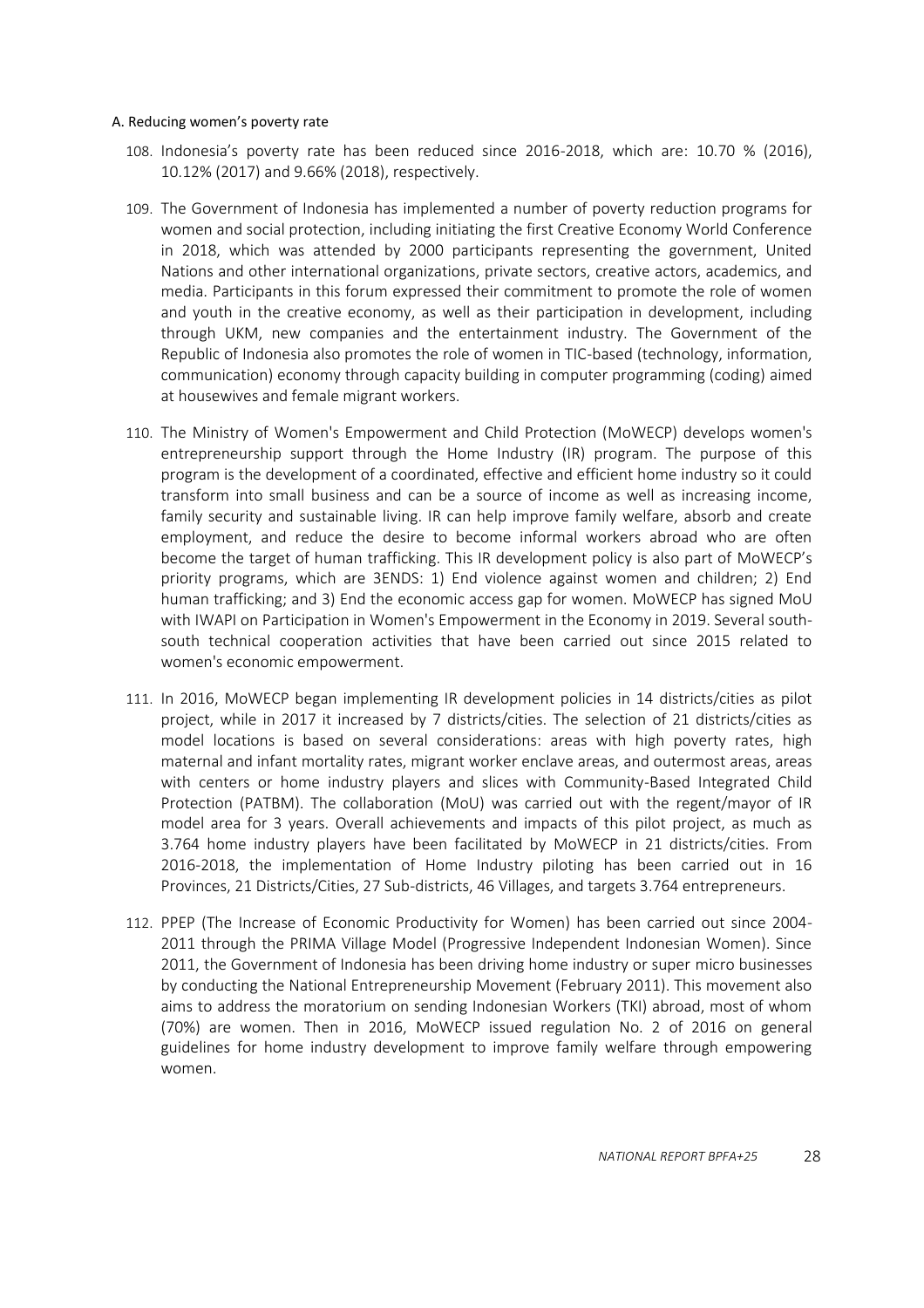- 113. The biggest challenge is building synergies between stakeholders in district/city governments who are members of the IR Implementation Team in developing IR. The problems faced by the IR actors and are still not handled properly, namely:
	- a. Financial management, has not separated between financial expenses for daily life needs and business activities
	- b. The marketing of IR products is mostly done only around IR locations, and has not been widely marketed outside the area. Marketing is also still done in conventional or traditional manner sold directly to buyers or buyers come directly to IR locations. There are still a few IR products that are sold/entrusted in stores, modern markets or supermarkets, or even online
	- c. The production process still uses simple equipment, even has not been using appropriate technology
	- d. Packaging is still done in a simple manner
	- e. Access to capitals is still limited
- 114. PT Permodalan Nasional Madani (Persero) has launched the PNM Mekaar (Fostering a Prosperous Family Economy) product which provides special services for underprivileged ultramicro female entrepreneurs, for both who want to start a business or develop a business in

## *Example (1): - Female School*

*Critical Women Born in Grassroots Community - Collaboration between Government and Civil Society Organizations. The Government of North Lombok District in West Nusa Tenggara Province, together with KAPAL Perempuan, empower women in a concrete manner with the Female School, the majority of participants are housewives, get informal education on various knowledge and information about gender equality, sexuality, reproductive health, mapping of female's problems, female leadership, organizational strengthening, female's economy strengthening, and advocation. "The empowerment method through Female School creates opportunities for women at the grassroots to be able to fight for equality in the division of domestic work. They monitor cases of violence, criticize poor public services" (Yuni Kurniati Maesarah, Secretary of the Regional Development Planning Board (BAPPEDA) North Lombok District), as well as playing an active role in monitoring the Implementation of National Health Insurance for beneficiaries (JKN-PBI) in North Lombok and East Jakarta, directly involved in the preparation program of the Village Government Work Plan in Pangkajene Island District, overseeing the procurement of Solar Power Plants (PLTS) on Sabangko Island, Pangkajene Islands. Convincing success evidence of the Female School prompted the Lombok District's Government to replicate the Female School and incorporate the Female School program into the 2016-2021 Regional Medium-Term Development Plan (RPJMD), where the implementation of female schools in villages are budgeted through the Developmental Work Plan Region (RKPD). Starting in 2019, East Lombok District has replicated the Female School in 10 integrated villages with stunting prevention programs. In North Lombok District, the Female School program is included in a strategic target to improve the quality of life and children which in 2018 was conducted in 15 villages with an allocation of Rp. 700 million and the allocation for 19 villages targeted in 2019 was Rp. 1.3 billion. The Replication of Female School by the district government is a continuation of the initial initiative by the KAPAL Perempuan Institute and the West Nusa Tenggara (NTB) Partner Resource Development Institute supported by the MAMPU program (Australia-Indonesia Partnership for Gender Equality).*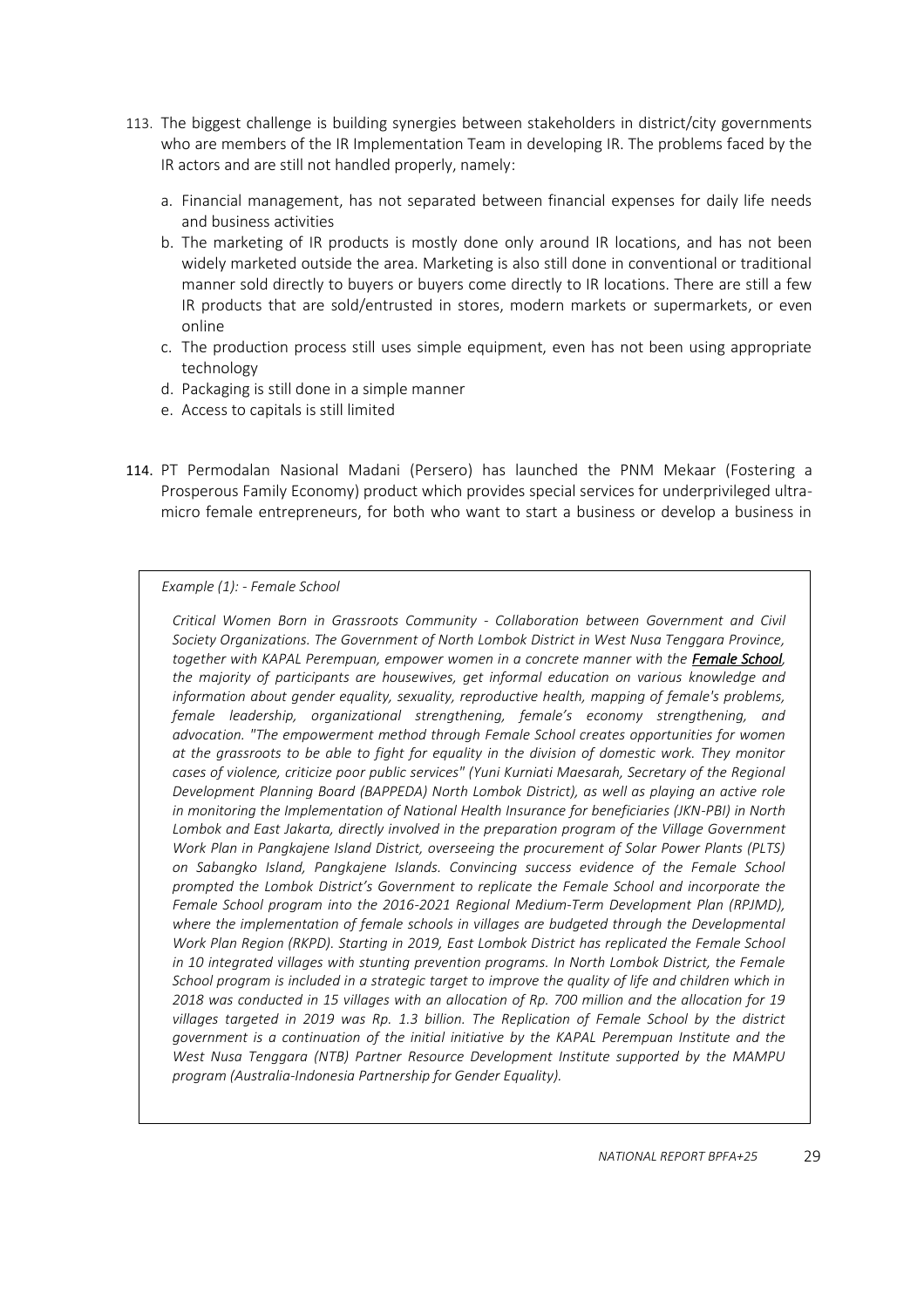2015 and until 2018 have distributed loans to 4 million the customers.

- <span id="page-29-0"></span>B. Increase the access to social protection for women
	- 115. During the period of 2016-2018, the central government expenditure on social protection functions was around 11 percent of the total central government expenditure, increasing from a range of 5-6 percent of the total budget in the period of 2012-2014. Poverty eradication strategies in Indonesia in the 2015-2019 RPJMN rest on 3 pillars, namely comprehensive social protection, improvement of basic services, and sustainable livelihoods. To reduce the burden of the poor society, the implementation of social assistance programs for the poor and vulnerable is expanded through program complementarity and integration of one card. This effort began with the development of an Integrated Database (BDT), which contains data by name by address of 40 percent of the population with the lowest level of welfare.
	- 116. The integration of social assistance began for the recipients of conditional cash allowance or the Family Hope Program (PKH) with Non-Cash Food Assistance (BPNT) through the Prosperous Family Card (KKS). In 2018, the coverage of PKH recipients will increase to 10 million poor families with a budget of Rp. 17.42 trillion. The main target of the PKH program is to improve the welfare of families with children under five years old and school age, as well as pregnant women, people with severe disabilities and neglected elderly (>70 years).
	- 117. In addition to cash allowance, there is also training or counseling for Family Ability Improvement Meeting (P2K2) every month. P2K2 training consists of parenting education modules, child protection, healthy lifestyle, social welfare and family financial management. Until 2018, there were 4.648.940 P2K2 participants in 34 provinces and 278 districts with 21.642 program facilitators assisting the activities.
	- 118. To ensure the adequate nutrition, the Government of Indonesia distributes prosperous rice (Rastra) subsidies of 15 kg/month/family to 15.5 million poor and vulnerable families. Gradually, Rastra was switched into BPNT (Non-Cash Food Assistance) so that poor and vulnerable families could buy food not only rice, but also other nutritious food, such as eggs in the local e-shop which became bank agents. In 2017 BPNT was implemented in 44 cities, in 2018 it was expanded to all cities and most districts.
	- 119. Beside that, in order to improve the economic conditions of the poor, the Government provides stimulation of venture capital for the poor through the activities of Joint Business Groups (KUBE) and Productive Economic Enterprises (UEP). The KUBE program is also complemented by rehabilitation of uninhabitable homes and improvement of environmental facilities in locations that require them. Especially for indigenous peoples in remote areas, social empowerment is provided which includes providing life insurance, housing assistance, and social guidance.
	- 120. Successes and Challenges: (a) the government has been quite good in implementing social protection system and fulfilling basic needs strategies, especially social protection systems that already have a strong legal basis. (b) The scope of social security programs, especially for the poor and vulnerable people in the informal employment sector, and programs to fulfill basic needs that are favored to people still need to be expanded. (c) Regulations related to regional government have not clearly regulated the roles and responsibilities of regional governments, from provincial to village level, in the eradication of poverty. (d) On the other hand, the capacity and commitment of local governments to develop and implement the efforts of independent poverty eradication are generally still weak. (e) The use of databases has not yet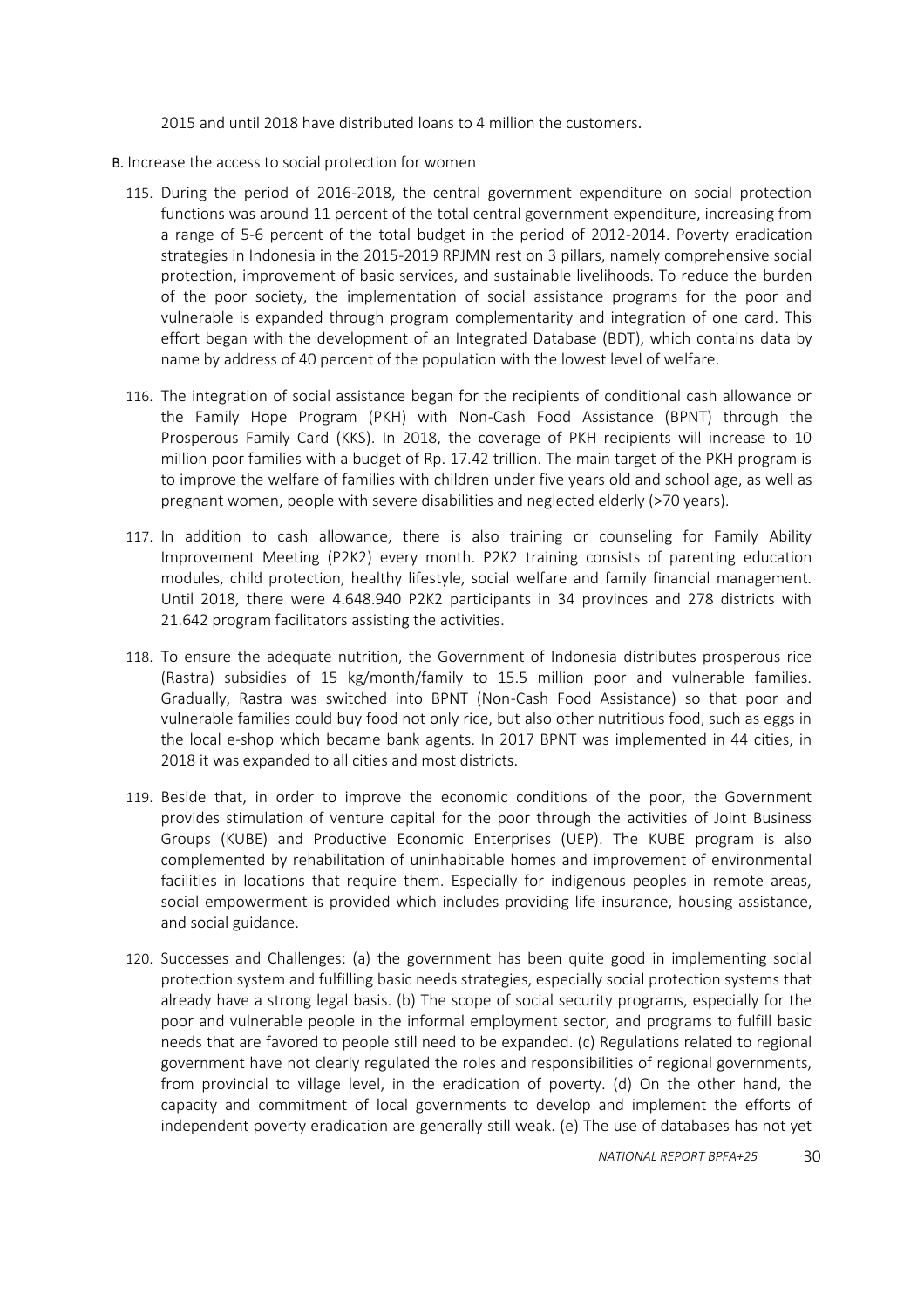been integrated in each ministry. (f) There needs to be commitment from all relevant parties to synchronize between the three poverty eradication strategies.

- 121. Proposed program improvement: continue and perfect the implementation of poverty eradication strategies that has already been going. The development of social protection needs to be directed at increasing the value of program benefits and membership coverage. In addition, it is necessary to develop a response system for the distribution of temporary social assistance.
- 122. To increase the integration of the implementation between the three poverty eradication strategies from national to village level, the inter-sector poverty eradication programs must be integrated and comprehensive so that poor and vulnerable beneficiary households can experience a significant and sustainable increase in welfare in order to be able to escape poverty. To increase cohesiveness, it is necessary to: agreement between relevant ministries in the mechanism for determining target households; accelerated BDT development that is integrated between the center and the regions; and cooperation between the Central Government and regional governments to provide one-door services (single window services or integrated referral and service systems) in all poverty eradication programs.
- 123. Integrated Service and Referral System for Social Protection and Poverty Eradication (SLRT) is a system that helps identify the needs of the poor and vulnerable, and then connects them to programs and services managed by the government (Central, Provincial and District/City) and services from non-government according to their needs. SLRT also helps to identify complaints of poor and vulnerable people, make referrals, and monitor complaints handling to ensure that complaints are handled properly.
- 124. In March 2018, as many as 20.2% of the population were still vulnerable to poverty (Susenas March 2018). Some affirmative policies include: (1) the development digitalization and social integration of aid distribution, such as Non-Cash Food Assistance/BPNT, educational assistance for poor students and targeted subsidies; (2) strengthen a comprehensive and integrated national social security system (SJSN) for health and work to protect the poor and vulnerable from social or economic shocks; (3) strengthening the social protection systems for certain groups such as persons with disabilities and elderly who are vulnerable to poverty; (4) Integrate the integrated database (DBT) with population database and Health BPJS to increase the target of government assistance; (5) The development of activities to improve economic independence and income for the poor and vulnerable groups, including through strengthening the family economy; business intermediation and social impact; and structuring the land tenure and usage through the implementation of agrarian reform and social forestry.
- 125. The Ministry of Home Affairs through the Regulation of Ministry of Home Affairs No. 9 of 2016 has issued regulations for the Acceleration of Increasing Coverage of Birth Certificate Ownership that has been socialized to 514 districts/cities throughout Indonesia. With this regulation, children who do not have a birth certificate will receive SPTJM (Statement of Absolute Responsibility). Until 2018 the number of certificate ownership in children aged 0-18 years old increased to 90.2% (71.8 million) from 31.2% (21.5 million) in 2014.
- 126. The Ministry of Villages, Underdeveloped Village Development and Transmigration (Kemendes PDTT) from 2015-2019 channeled the village funds of Rp. 257 trillion. The village fund is very useful for empowering women and developing children to be better and more educated because it is used for: construction of 50.854 Early Childhood Education (PAUD), 24.820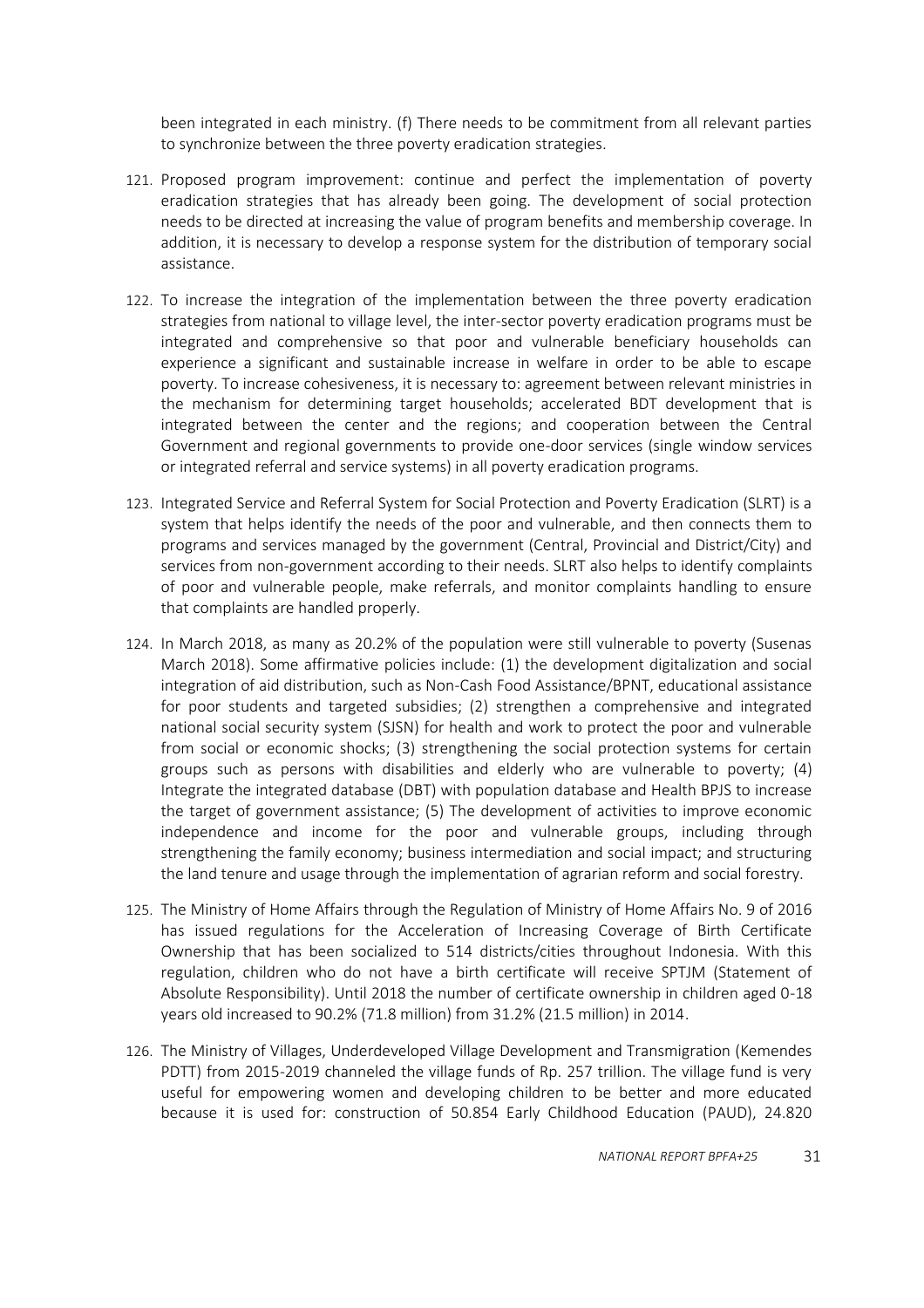Posyandu, 9.692 Polindes units until the end of 2018. Construction of other facilities, such as: almost 1 million clean water facilities was built at the initiative of the village and implemented by families including women in the village.

127. Women can also participate in managing village-owned enterprises (BUMDes) and village facilitators can be utilized to provide counseling for women in the village.

#### *Example: - "Laut Nusantara" Program*

*Based on the Village Development Index (IDM), from 18,223 villages in 122 underdeveloped areas, 7,779 villages (42.69%) were very underdeveloped villages, 41% or 7,471 villages were underdeveloped villages. Therefore, the Ministry of Village, Development of Disadvantaged Regions and Transmigration continues to accelerate the development of education in disadvantaged areas by increasing the coordination with relevant ministries/institutions and private parties such as XL Axiata, collaboration in education field for women and fishermen in the targeted areas by providing 'Laut Nusantara' Program application since 2018 in Pandeglang - Banten and Central Lombok - West Nusa Tenggara, continuing with 2 (two) other districts in accordance with the locations of disadvantaged areas in 2019. The program aims to promote and improve education for women and fishermen who live in villages in disadvantaged areas by utilizing digital facilities. Sisternet, an Inspiring Creative Class program specifically intended for women to be more leverage in the family or in the community by utilizing digital facilities, such as education of: Basic benefits of the internet, assistance in the promotion and sale of online-based products, and also health education on preparing good human resources.*

[https://www.kemendesa.go.id/view/detil/2656/kemendes-pdtt-dan-xl-axiata-berikan](https://www.kemendesa.go.id/view/detil/2656/kemendes-pdtt-dan-xl-axiata-berikan-edukasi-pemanfaatan-sarana-digital-untuk-kaum-perempuan-dan-nelayan)[edukasi-pemanfaatan-sarana-digital-untuk-kaum-perempuan-dan-nelayan](https://www.kemendesa.go.id/view/detil/2656/kemendes-pdtt-dan-xl-axiata-berikan-edukasi-pemanfaatan-sarana-digital-untuk-kaum-perempuan-dan-nelayan)

#### <span id="page-31-0"></span>C. Improving the health of women and girls

- 128. Through the 'Indonesia Sehat' Program, the Government of Indonesia has provided premium subsidies to cover 92.24 percent of Indonesia's poor and near-poor population.
- 129. Government of Indonesia is implementing strategies to address nutrition issues, especially stunting prevention, by launching an Integrated Nutrition Intervention policy that focuses on pregnant women, children aged 0-23 months and adolescent girls. This program aims to support and provide healthy, balanced nutritious food and to promote better nutrition, especially for poor families. Since January 2019, Integrated Nutrition Interventions have been implemented in 160 districts and 1,600 villages. The MoWECP is developing Gender Responsive Planning and Budgeting Training (PPRG) guidelines for stunting prevention, technical guidance of PPRG prevention for stunting in areas with high stunting rates.
- 130. In 2014, the Government launched the National Health Insurance (JKN) or the National Health Insurance Scheme. The proportion of the population covered by JKN through the publication of Indonesia Healthy Card (KIS) continues to increase from 51.8% in 2014 to 66.4% at the end of 2016 and is targeted to cover all Indonesian people in 2019. The coverage is part of the government's effort to increase the Recipients of Premium Assistance (PBI) which includes poor and vulnerable populations. In 2016, the number of PBI approximately reached 36% of the total population. Efforts to implement this scheme include ensuring the availability and affordability of health service facilities by sending a team of health service workers, especially to the farthest, disadvantaged and leading villages; strengthen the health system and increase the capacity, availability and equitable distribution of medical personnel throughout the country. For this reason, more than 800 additional medical personnel were deployed, with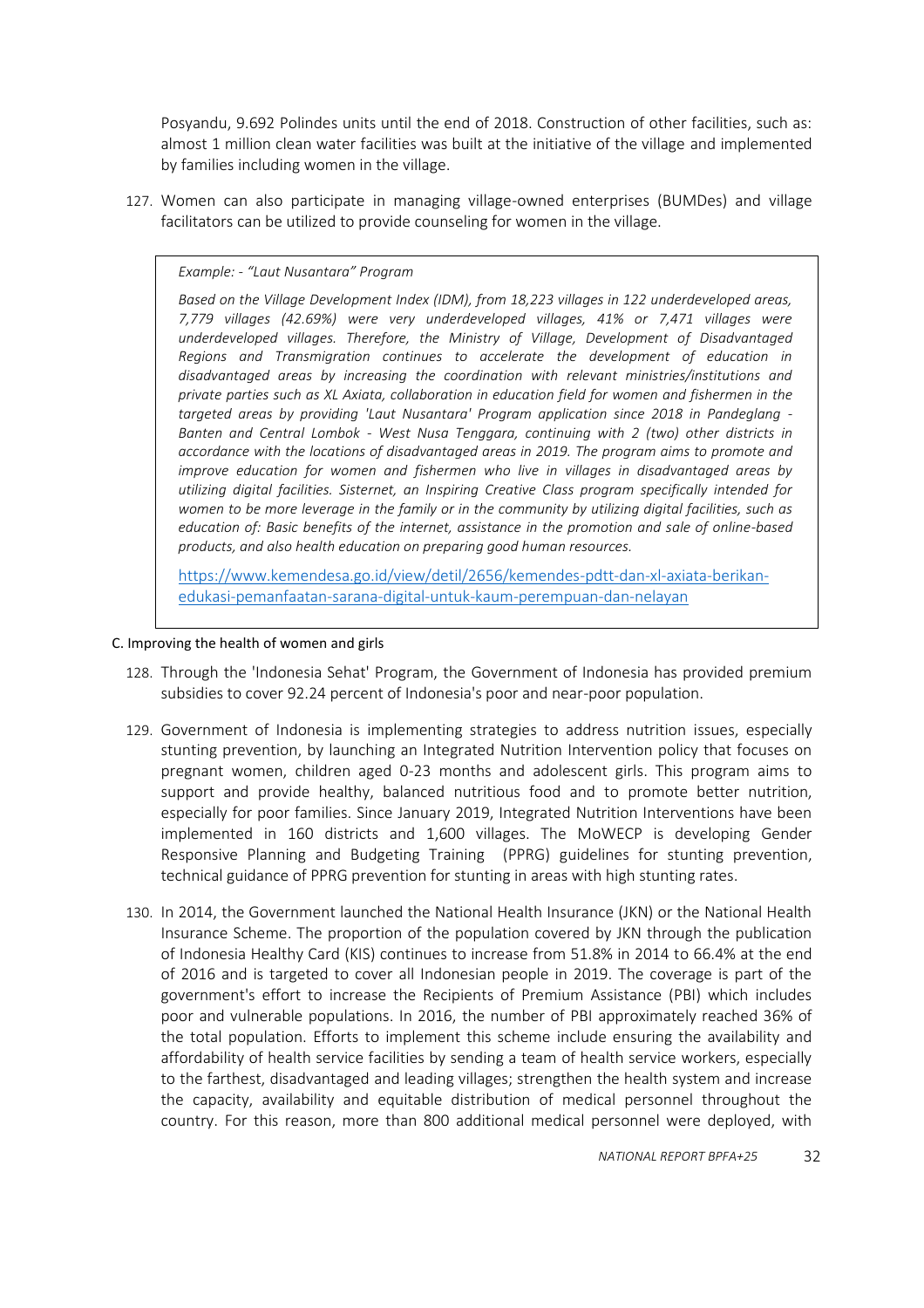more than five medical personnel being allocated to each community health center (Puskesmas). In 2017, the number of Puskesmas increased to 9,825, and keep increasing to 9,993 Puskesmas in 2018. Meanwhile, the ratio of puskesmas on each district is 1/39 Puskesmas, the number of hospitals or advanced referral health facilities (FKRTL) in 2018 is 2,823 consisting of 2,269 public hospitals and 554 special hospitals.

- 131. Indonesia continues to revitalize the Family Planning Program, by increasing awareness and education about family planning: optimizing the use of information and communication technology (ICTs); empowering people to access family planning services; providing affordable and free services related to family planning for married couples integrated in the Universal Health Coverage Scheme, and mobilizing the Family Welfare Movement at 289,635 integrated service post (Posyandu) throughout the country. Indonesia also continues to increase the supply and distribution of contraception devices and medicines; providing medical contraception services and reproductive health facilities, as well as overcoming infrastructure problems that hamper health facilities access in remote areas; synchronize financial frameworks between national and local budgets for family planning programs and increase the capacity of family planning fieldworkers to provide communication, information and education (KIE) and maintain participation of family planning users.
- 132. Reducing maternal mortality rates (MMR) and increasing access to sexual and reproductive health services throughout the country continue to be a top priority on the national agenda. Efforts to reduce MMR were done by expanding access to maternal health services through increasing skilled health workers in health care centers, providing antenatal care for mothers and infants, specialized care services and family planning services, as well as the Maternity Insurance Program (Jampersal). Jampersal targets community members who have not yet received health insurance. In 2019, Jampersal services covers 33 provinces and 497 districts/cities including financing antenatal services, delivery assistance by health workers, postpartum services, family planning services, and exclusive breastfeeding counseling. Technical guidance of maternal mortality rates from Gender Responsive Planning and Budgeting Training (PPRG) in 2019 has been held in Riau Islands, Bengkulu and DKI Jakarta. In 2015 MoWECP together with Community Organizations compiled the Guidelines for the Acceleration of Reducing Maternal Mortality Rates for Community Organizations. It was continued in 2017, Guidelines on the Role of Community Institutions in Men's Engagement were prepared to accelerate the reduction of MMR.
- 133. The government has increased the ability of health workers. The distribution of general practitioners, specialists, midwives and paramedics has increased through pre-service and inservice training. Partnership programs with traditional birth attendants have been carried out to increase their capacity. These efforts resulted in a reduction in MMR from 359 per 100,000 in 2012 to 305 per 100,000 in 2015.
- 134. Reproductive health education for adolescents has been delivered in schools as a collaboration from Ministry of Health and the Ministry of Education and Culture. This topic has been integrated into the school curriculum and training about this topic has been conducted for teachers. For children who are no longer go to school, reproductive health information is disseminated through the community, which involves youth as both participants and counselors. The community health centers (puskesmas) also provides information about reproductive health. Adolescent Health Care Services (PKPR) available in community health centers and sometimes in collaboration with schools through the school health enterprises (UKS). Joint Regulation of 4 Ministers (Ministry of Education and Culture, Ministry of Religion,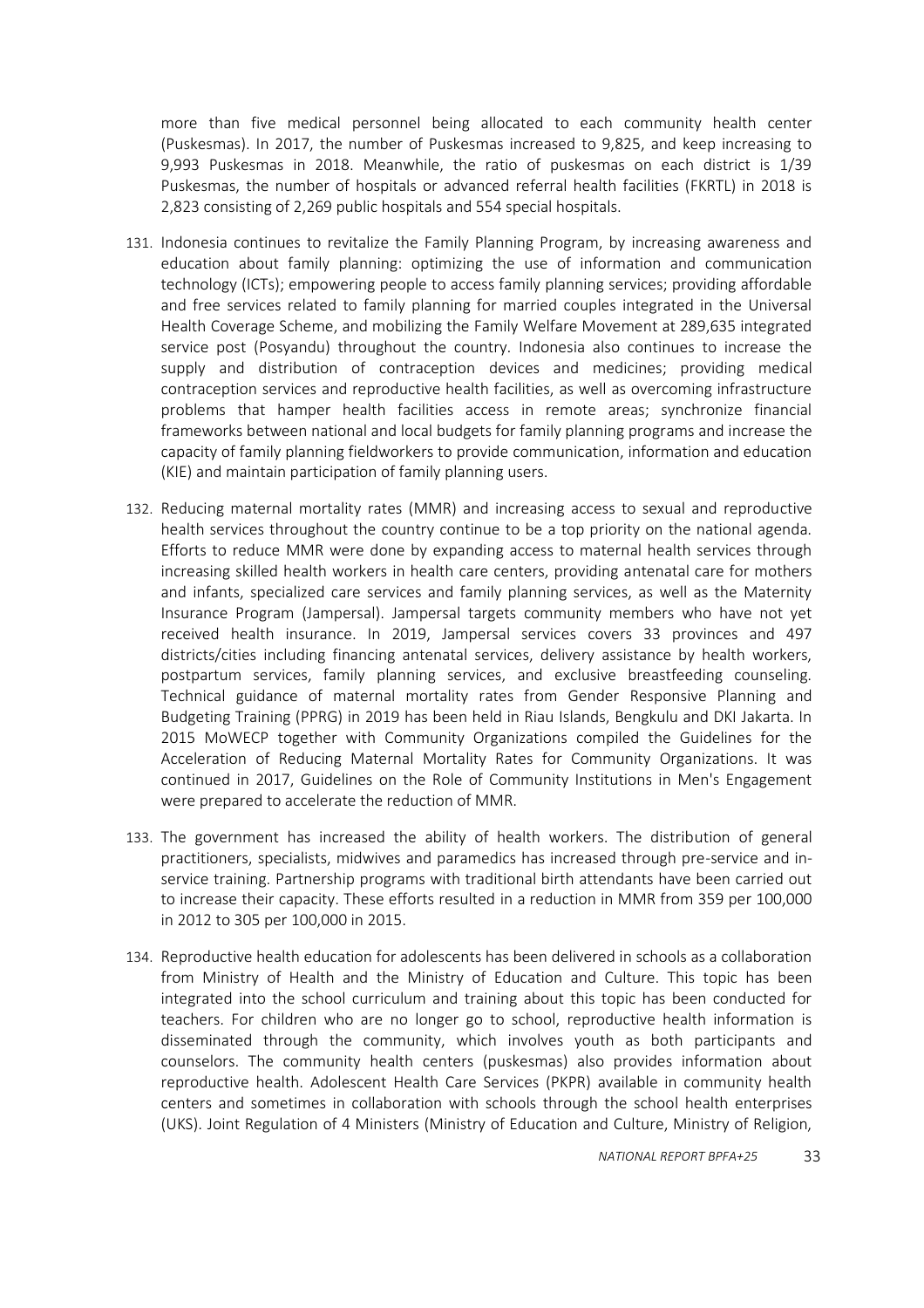Ministry of Home Affairs, and Ministry of Health) in 2014 concerning School Health Enterprises.

- 135. The Ministry of Women's Empowerment and Child Protection provides technical guidance on Gender Responsive Planning and Budgeting (PPRG) guidelines for stunting prevention in 3 provinces with the highest stunting rates (East Nusa Tenggara, West Sulawesi and Central Kalimantan). PPRG for reducing Maternal Mortality applied in 2 provinces, Riau Islands and Bengkulu, while the PPRG of HIV aids-TB applied for the provinces of North Sumatra, East Kalimantan, Aceh, South Sulawesi, West Kalimantan, Riau, West Papua, West Java and Kebumen.
- 136. The Ministry of Women's Empowerment and Child Protection together with Community Organizations have compiled the Guidelines for the Acceleration of Reducing MMR (Maternal Mortality Rate) for Community Organizations in 2015. Continued in 2017, the Guidelines for the Role of Community Institutions in Involving Men to accelerate the decline of MMR. It takes active participation from the community, including private party, Business World, Women's Organizations, Empowerment of Family Welfare Mobilization Team, Community Organizations, Religious Organizations and Mass Media in reducing MMR.
- 137. In 2017, the data shows that more than 1.6 million children are involved in labor. To overcome this problem, the government developed a national framework for RAN-PBPTA (National Action Plan for the Elimination of the Worst Forms of Child Labor), and now is entering the second ten years period of 2013-2022 - established by Presidential Decree Number 59 of 2002. RAN-PBPTA is a policy coordination among relevant stakeholders, from the central government to regional governments, including: Ministry of Manpower, Ministry of Home Affairs, Ministry of Education and Culture, Ministry of Social Affairs, Ministry of Health, National Police, Trade Unions, Employers' Associations and non-govenmental organizations (NGOs).
- 138. To ensure companies comply with RAN-PBPTA, the government has taken many steps, including: Ministry of Manpower launched the Child Labor Free Zone program in industrial zones throughout Indonesia. Another objective of this program is to provide assistance and bring child labor back to education zone in collaboration with the Ministry of Education and Culture, Ministry of Religion, National Team for the Acceleration of Poverty Reduction (TNP2K); The Ministry of Manpower in cooperation with the Indonesian Association of Child-Friendly Companies (APSAI) has also established a series of indicators as a mechanism to promote child-friendly companies.
- 139. Indonesia has established a Child Labor Reduction Program (PPA), in collaboration with the Family Hope Program (PKH) which helps child workers to get further education. From 2008 - 2018, the program returned 105,956 child workers to school.
- 140. The government also issued a legal mechanism through a Regional Regulation and Minister of Culture and Tourism Regulation Number: PM.30 / HK.201 / MKP / 2010 concerning Guidelines for the Prevention of Children Sexual Exploitation in Tourism Environment, as well as the National Action Plan for Eradication of the Criminal Act of Trafficking in Persons and Sexual Exploitation of Children (RAN PTPPO and ESA).
- 141. One of the challenge in child labor issues are the existence of child labors whom worked in the production of palm oil and tobacco, the lack of financial and personnel resources in law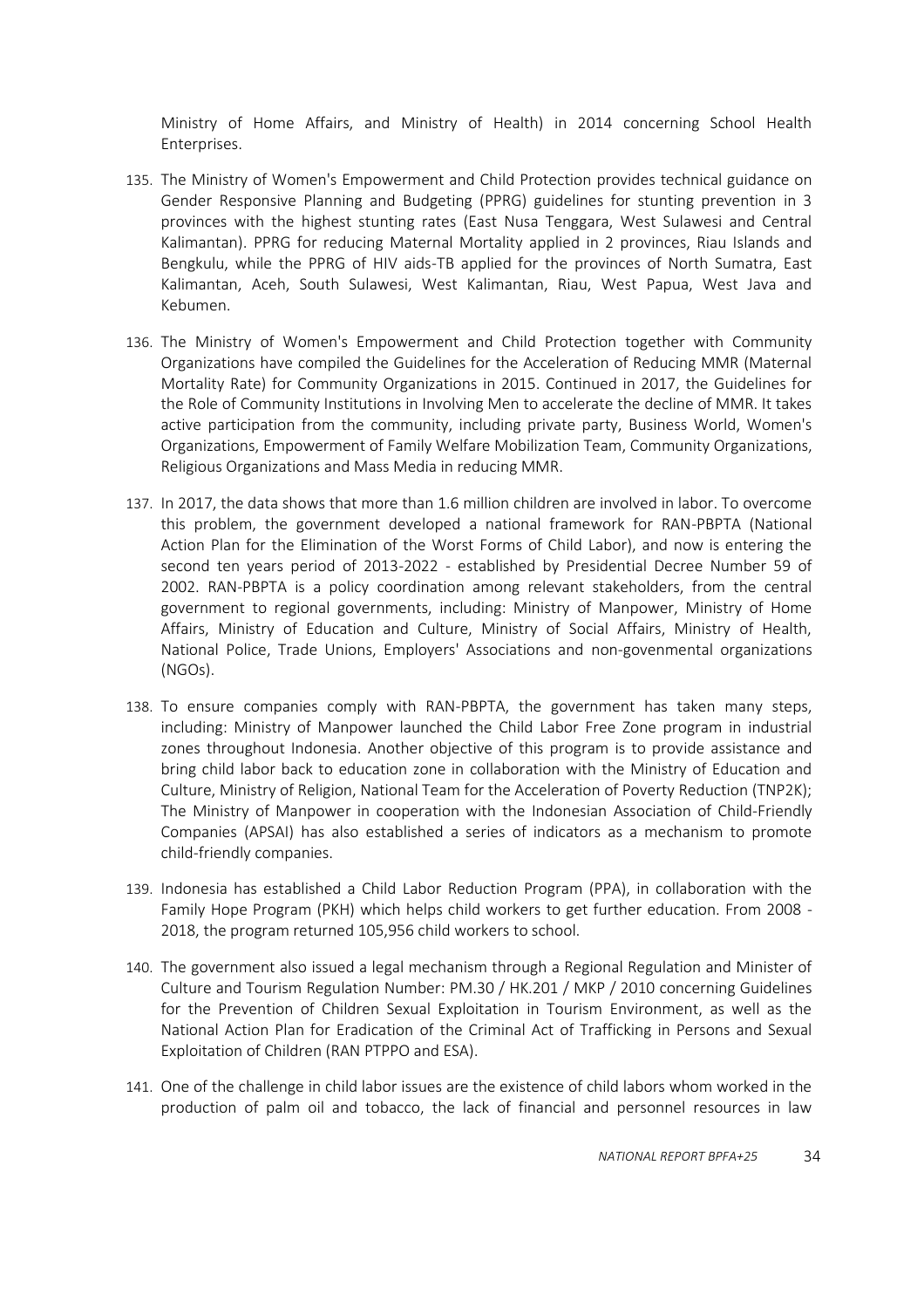enforcement for child labor throughout the country and the postponement of the discussion on the Domestic Workers Protection Bill.

## <span id="page-34-0"></span>D. Improving girls' education and access to Technical and Vocational Education and Training (TVET) and skills development programs

- 142. Prevention of violence in education field, is part of Director General of Primary and Secondary Education Policy Number: 097 / D / Hk / 2019 Concerning Technical Guidelines for Implementing Educational Strengthening.
- 143. The Regulation from Minister of Women Empowerment and Child Protection of the Republic of Indonesia Number 8 of 2014 concerning the Child Friendly School Policy (SRA). The Definition of SRA is a Unit of Formal, Non-Formal, and Informal Education that is Safe, Clean and Healthy, Concerned and Cultured in the Environment, Able to Guarantee, Meet, Respect Children's Rights and Protect Children from Violence, Discrimination, and Other Abuse as well as Support Children's Participation Especially in planning, policy, learning, supervision and complaints mechanism related to the fulfillment of children's rights and protection in education. SRA is motivated by the existence of an educational process that still use children as an object and teachers as parties who are always right, easily causing incidents of bullying in schools/madrasah. SRA is made in the City of Child-Friendly for the fulfillment of children's rights. SRA is one of the important indicators for Child-Friendly City's evaluation. Child Friendly School Policy is held to fulfill, guarantee and protect children's rights, and ensure that education units are able to develop the interests, talents and abilities of children and prepare children to be responsible for a life that is tolerant, mutual respect, and work together for the progress and spirit of peace. As of May 2019 there were 16,680 Child Friendly Schools in 243 districts in 34 provinces.<sup>39</sup> In order to build and develop child-friendly schools, various efforts have been made to improve gender equality and provide gender responsive facilities and policies. The SRA component consists of a) SRA policy (written commitment, SRA Team Decree, programs supporting SRA, b) Implementation child-friendly learning process (Application of Positive Discipline), c) Educators and Education Personnel Trained Children's Rights, d) Childfriendly Facilities and Infrastructure (not endangering children, preventing children from being harmed), e) Children's participation, f) Parent, Community Institutions, Business World, Other Stakeholders, and Alumni's Participation.
- 144. One of the efforts made by the central government and regional governments in the context of upholding the children's rights for they who are forced to marry at the young age and have a pregnancy during school. In 2018, 11.21% women aged 20-24 years were married at the age of less than 18 years (BPS 2019). In addition, a number of efforts have been made to prevent teenage pregnancy and ensure that children/teens can continue their education while caring for their child.
- 145. Statistics show that Hope Family Program has a significant impact in reducing poverty by 0.52% from 10.64% in 2016 to 10.12% in 2017. Despite of that, Hope Family Program also helps reduce the level of inequality in the Gini Coefficient Index (0.397 to 0.391) and a decrease of unemployment rate. Facilitating School Operational Funds / School Operational Assistance (Bantuan Operasional Sekolah - BOS) Programs which are fully directed to fund elementary schools, junior high schools and senior high schools.
- 146. 'Indonesia Pintar' Program (PIP) allows children from poor families to go to school. The program has distributed financial assistance to 17.9 million children in 2019.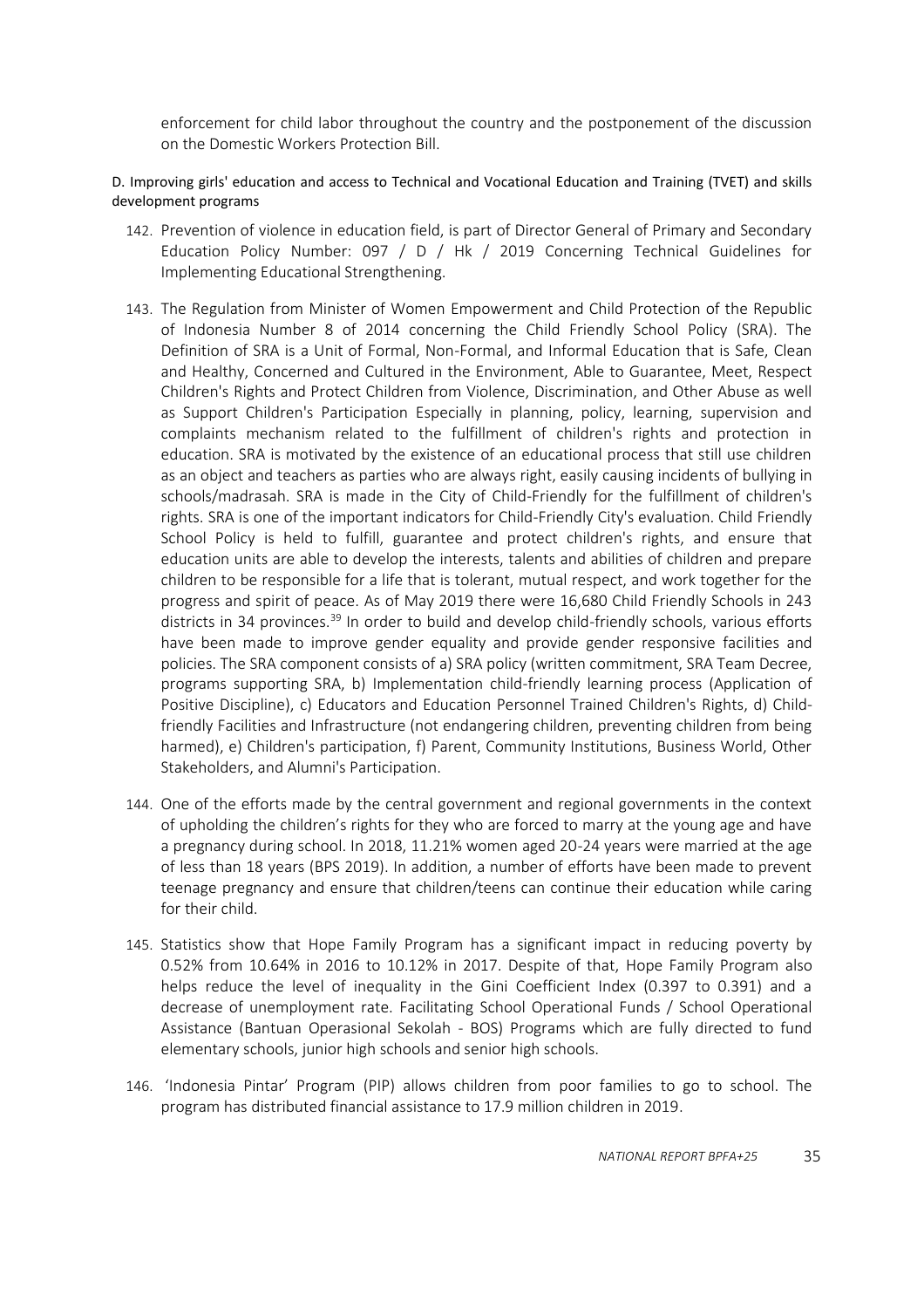- 147. Adequate and better education infrastructure has been built, especially in rural and remote areas. The government, starting from 2014, has allocated more budget to build new school buildings to develop vocational training programs: build 213 new school buildings, 5,438 new classrooms and rehabilitate 999 classrooms. In addition, 1,333 laboratories and 363 libraries have been provided for vocational education institutions. There are also 43 vocational schools built in the Papua region and 114 schools in disadvantaged, frontier and remote areas in 31 provinces.
- 148. Scholarships to help underprivileged vocational students, with special expertise programs according to the Government Guidelines for Implementing Special Assistance Scholarship Programs in 2019. Scholarships also available for vocational students who affected by disaster. To further enhance the knowledge and skills of the younger generation, including: STEM (Science, Technology, Engineering and Mathematics) has become one of the focuses of the Ministry of Research, Technology and Higher Education in 2018, in order to face 4.0 industry challenges or popularly known as the era of disruption technology where the development of business processes is currently heavily influenced by digital business, has made higher education institutions start developing themselves in the digital literacy process. Increased capacity and skills needed by the community to deal with the types of jobs that will be replaced by machinery and automation, a report from Mckinsey (WEF, 2017) states that at least 45% of the current types of work will be replaced by automation for example (check- in, customer service officers and tellers, etc.). Around 20% of students are majored in STEM and there is a tendency that shows more and more women are majoring in STEM.
- 149. The government is currently developing a network of institutions based at the Community Academy. In 2018, Indonesia estimate to build 500 Community Academies. The college focuses on skills for jobs in manufacturing, nursing, automotive technology and other trades. The establishment of community academies is based on regional needs to accelerate the improvement and welfare of society.
- 150. The Revitalization of Vocational Higher Education Activities is also one of the priority activities of the Ministry of Research, Technology and Higher Education which is carried out to support the activities of improving the quality of human resources for vocational graduates in tertiary institutions. The development of polytechnic education aims to encourage improvement in the quality of graduates to be able to respond to the acceleration of economic growth based on regional development in accordance with its potential. Facing the challenge of demographic bonus projections at the level of productive age, vocational education is believed to be able to facilitate the need to increase competency-based / applied skills. To strengthen the vocational higher education system, the Directorate General of Science and Technology Institutions and Higher Education has established 12 polytechnic pilot projects in the framework of testing the adjustment of the dual curriculum system and teaching factory.
- 151. The development of the Science and Technology Park has a function as a center of excellence (collaboration between the business/private sector-Government-Universities) aimed to strengthening the competitiveness of the related national manufacturing industry. In 2018, there are 18 STP total (Science and Technology Park).
- 152. The government, in collaboration with the private party, has established Community Learning Activity Centers (PKBM) under the director general of non formal education, and Community Learning Centers (CLC) in overseas cities where there are many Indonesian citizens. Some Indonesian workers, the majority of whom are women, face challenges in sending their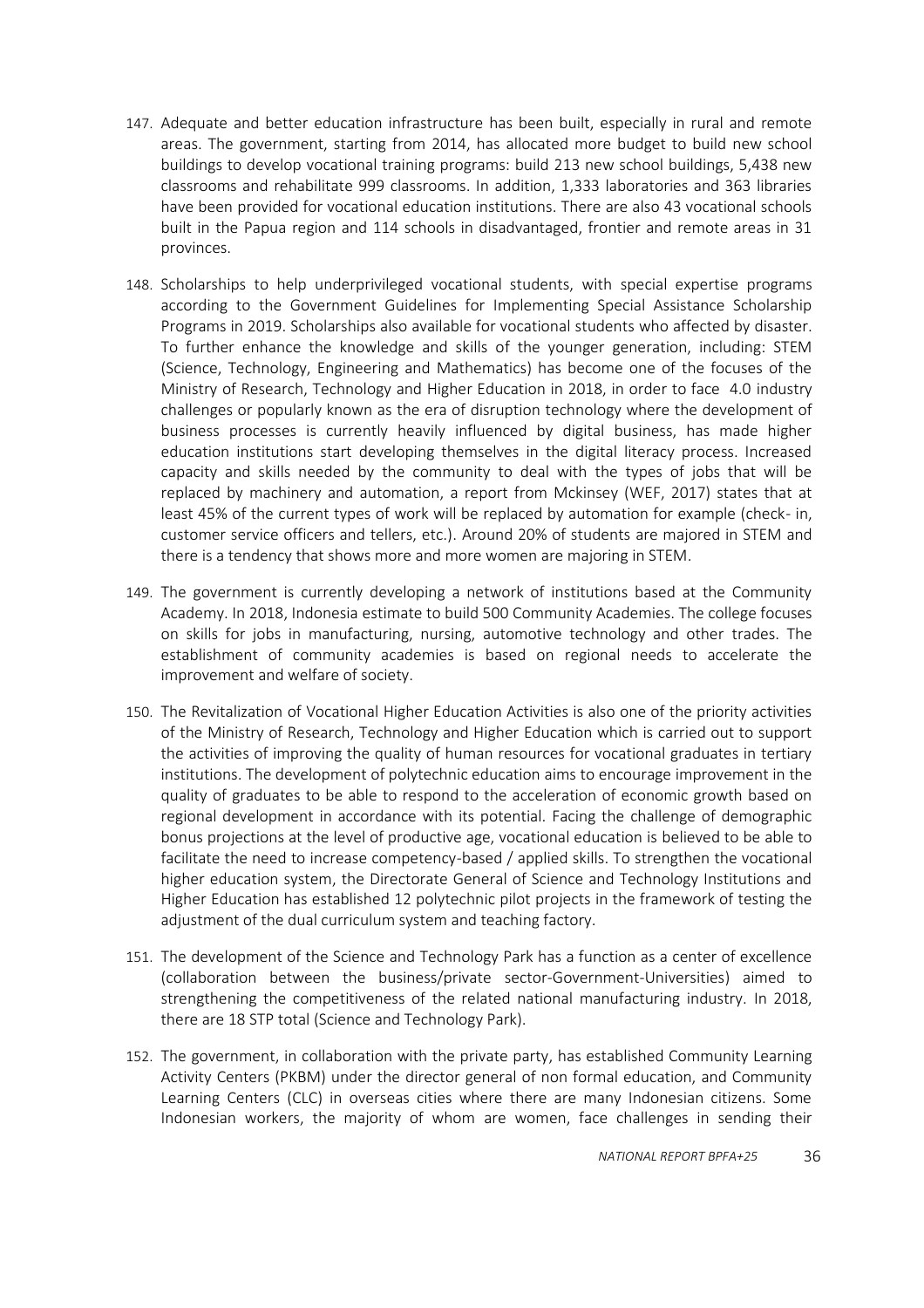children to public schools due to local policies. This CLC is part of the Government's commitment to ensuring that all Indonesian children have access to education.

## <span id="page-36-0"></span>II.3. Free from violence, stigma and stereotypes

Critical Area: D. Violence against women; I. Women's human rights; J. Women and the Media; L. Girl

#### <span id="page-36-1"></span>A. Priority in eliminating forms of violence against women and girls

- 153. Indonesia is committed to withstand all forms of discrimination and VAW. Overcoming violence against women and children is one of the main priorities of the current government. President Jokowi Widodo has been appointed as one of the Impact Champion HeforSHe, whom committed to eradicating and overcoming violence against women and girls.
- 154. Based on cases reported to children social services phone 1500 771 in 2015-2018 there were 4,090 cases. Constitutions Number 35/2014 and Constitution Number 17/2016 revised the Constitution Number 23/2002 on Child Protection, this constitution strengthens the protection of children by including local government participation and provides more sanctions for violators of sexual crimes against children. This constitution states the rights of victims, including protection from relevant stakeholders, health services, and confidentiality of cases, assistance from social workers and legal officials as well as spiritual guidance.
- 155. Constitution Number 8 of 2016 concerning Persons with disabilities, is a progressive step on the protection of persons with disabilities, including women and children. This constitution ensures the rights of women with disabilities such as the right to accept or reject the use of contraception and the right in reproductive health, the right to get treatment from a family or substitute family to grow optimally.
- 156. Constitution number 12 of 2017 which ratify the ASEAN Convention against TIP (Trafficking in Person) / human trafficking, especially women and children. The ratification of this convention emphasizes Indonesia's commitment to eradicate women and a child's trafficking.
- 157. Constitution number 18 of 2017 which amend constitution number 39 of 2004 concerning Protection of Migrant Workers shifts the paradigm from the focus of the placement process to the aspect of protection. This revised constitution also includes, among other things, empowerment and other protection mechanisms for Migrant Workers' families, increasing the role of local government, migration costs, clearer distribution of responsibilities, and authority among institutions.
- 158. Efforts have been made to revise the Marriage Law and overcome child marriage:
	- In December 2018, the Constitutional Court ruled that the minimum age for women to marry was of 16 years old, as provided in the existing Marriage Law, was unconstitutional. The court considers that the minimum age requirement is a form of discrimination because the minimum age requirement for men to get married is 19 years. This is seen as a contradiction with the Constitution.
	- The Constitutional Court has ordered parliament members to revise the minimum age for women to get married, as stipulated in Marriage Law Number 1 of 1974. The provisions in this article will remain for a period of three years. If there is no revision within the time limit, then the minimum age requirement must comply as written in Constitution No. 23 of 2002 concerning Child Protection, which sets the definition of a Child as someone under the age of 18.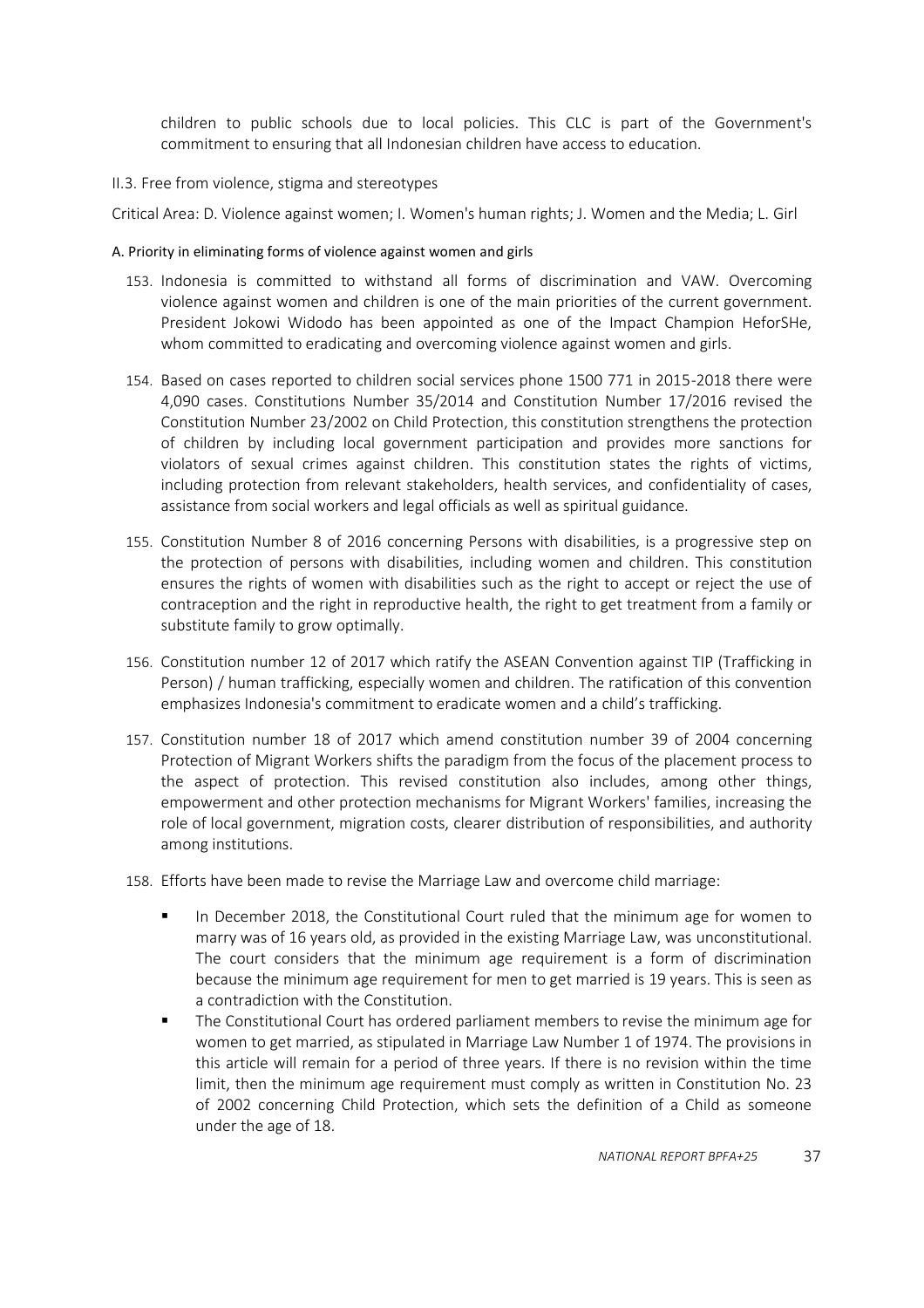- Another important development is the issuance of a fatwa against child marriage by Islamic Scholars in Indonesia. The fatwa, which is not legally binding but will have an effect, was issued after a congress of women clerics for three days. The scholars urged the government to raise the minimum legal age for women to marry to 18 from 16 now. The fatwa called underage marriages is "dangerous" and preventing them was mandatory.
- The Indonesian Female Islamic Scholar's Congress provides recommendations for parents, tutors, the community and the government to share responsibility for stopping child marriage because it limits children from being able to get good education, health and opportunities for their future careers and the safety of adolescent girls.

## <span id="page-37-0"></span>B. Overcoming violence against women and girls

- 159. There are a number of factors that contribute to the case of VAW in Indonesia, such as 1.) Socio-cultural barriers including patriarchal values, unequal social and economic status between men and women; 2.) Lack of comprehensive and verifiable data to formulate effective policies; and 3.) Inconsistencies in law enforcement contribute to the impunity of violence's perpetrators
- 160. Based on findings of the 2016 National Women's Life Experience Survey (SPHPN) shows that:
	- 1 of 3 women aged 15-64 years in Indonesia experienced physical and / or sexual violence by their partners and other partners during their lives.
	- 1 of 10 women aged 15-64 have experienced violence in the last 12 years.
	- Physical and / or sexual violence tends to be higher among urban women (36.3%) compared to rural women (29.8%).
	- Cases of physical and / or sexual violence were higher among women aged 15-64 whom high school graduates (39.4%) and not working (36.1%).
- 161. Data from the Information System for the Protection of Women and Children (Simfoni PPA) shows that there were 17,099 cases of domestic violence reported in 2019, which amounts more than 18,507 victims. 89.4 percent from them have been followed up. This report increased from the previous year (2018): 11,723 reported cases, there were 12,674 victims, and 69.7 percent had been successfully resolved.
- 162. Other challenges faced by Indonesia is the quantity and quality of service centers for women victims of violence that are still inadequate to cope the increasing number of victims who need services and to serve victims scattered in various remote areas in Indonesia. Therefore, supporting facilities in the form of Molin (Women's and Children's Protection Cars) and Torlin (Women's and Children's Protection Motors) are also provided for 34 provinces and 278 districts / cities.
- 163. Other efforts to protect and provide services to victims of violence are supported by government efforts to improve various legal frameworks and related infrastructure at the national level, such as (a) harmonizing VAW regulations and policies as well as completing the existing implementing regulations; (b) increase stakeholder understanding of the Laws and policies related to VAW; (c) increase coordination between ministries / institutions / central or local institutions in prevention efforts and handling of VAW; (d) increase the availability and capacity of human resources in ministries / institutions / local institutions / services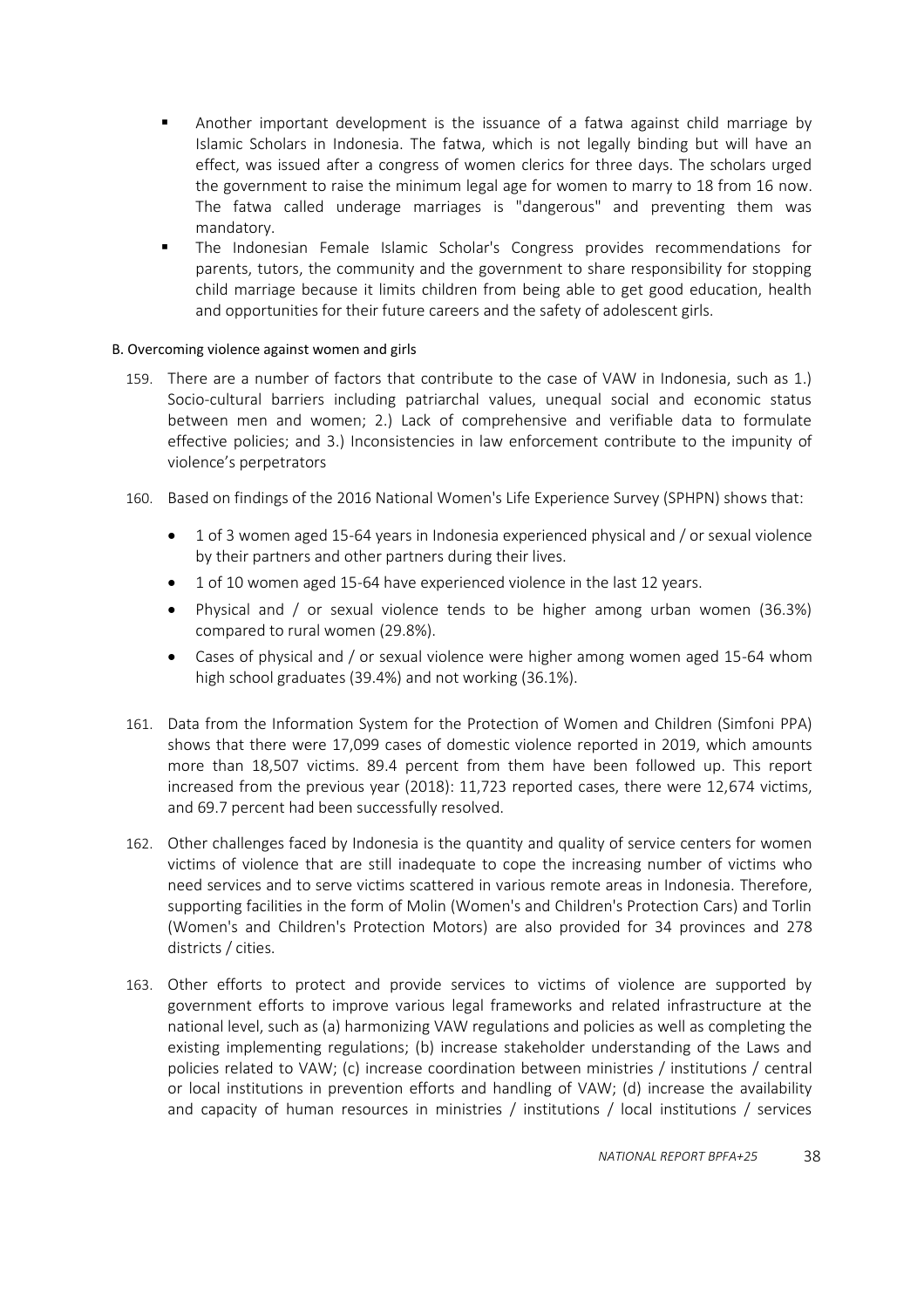related to VAW; and (e) institutionalize provisions, update and utilize VAW data in the formulation of development policies and programs / activities by line ministers.

- 164. As a means to facilitate and expand the scope and area to reach victims of violence, the Indonesia Government has established an integrated service center that provides prevention, protection, promotion, rehabilitation and reintegration mechanisms for victims of violence, and coordination among victims.
- 165. Stakeholders and national task forces for Trafficking in Person. With regard to case management, the Government continues to strengthen the ability of law enforcement and rehabilitation. To ensure cases are handled appropriately, the Ministry of Women's Empowerment and Child Protection provides capacity building for field officers in relevant institutions in handling and reporting Trafficking in Person, knowledge in the legal process and providing legal assistance, provision of relevant health services, social rehabilitation, repatriation and reintegration for victims and their family.
- 166. In 2017, there were 470 Integrated Service Centers for Empowering Women and Children (P2TP2A) and 7 Child Protection Homes / Child Social Protection Houses (RPSA)
- 167. The Government of Indonesia allocates funds for the Integrated Center and provides gender responsive training and capacity building. At present, 949 of 2000 projected law enforcement officers have been trained for handling cases involving women and children. In 2017 there were 567 Women's and Children's Services Units in police stations and 67 Integrated Crisis Units in police hospitals have been established throughout Indonesia. In line with this, the Government has also created a Task Force on Human Trafficking in Cities / 32 Provinces and 194 Regencies.
- 168. Government of Indonesia has implemented specific and targeted strategies to address VAW issues by building prevention mechanisms, improving case management and increasing women's empowerment. Examples of preventive mechanisms are include:
	- a. Encourage local governments to issue regulations on protecting women and children from violence such as Yogyakarta City Regulation Number. 1/2016 concerning Child-Friendly Regency/Cities, Maluku Province has issued Regulation Number. 2/2012 concerning Protection of Women and Children since 2012.
	- b. Issued the Minister of Women's Empowerment and Child Protection Regulation Number. 4/2018 concerning Guidelines for Forming a Technical Implementation Unit for the Protection of Women and Children. This regulation was issued as a means to provide general guidelines and references for local governments in building a comprehensive, inclusive and integrative system for Women's Empowerment and Child Protection. This ministerial regulation also strengthens the role of Integrated Service Centers for Empowering Women and Children at the regional level;
	- c. Established a coordination forum in each province to address the issue of Human Trafficking Members of the Indonesian National Task Force of Anti- Trafficking in Person include non-governmental organizations, academics, professionals, and individuals who share the same concerns and imagine no tolerance for violence, including Trafficking in Person. The National Task Force now is temporarily led by the Ministry of Women's Empowerment and Child Protection as the Daily Chairman. In total, 9 Government Agencies were involved in this National Task Force;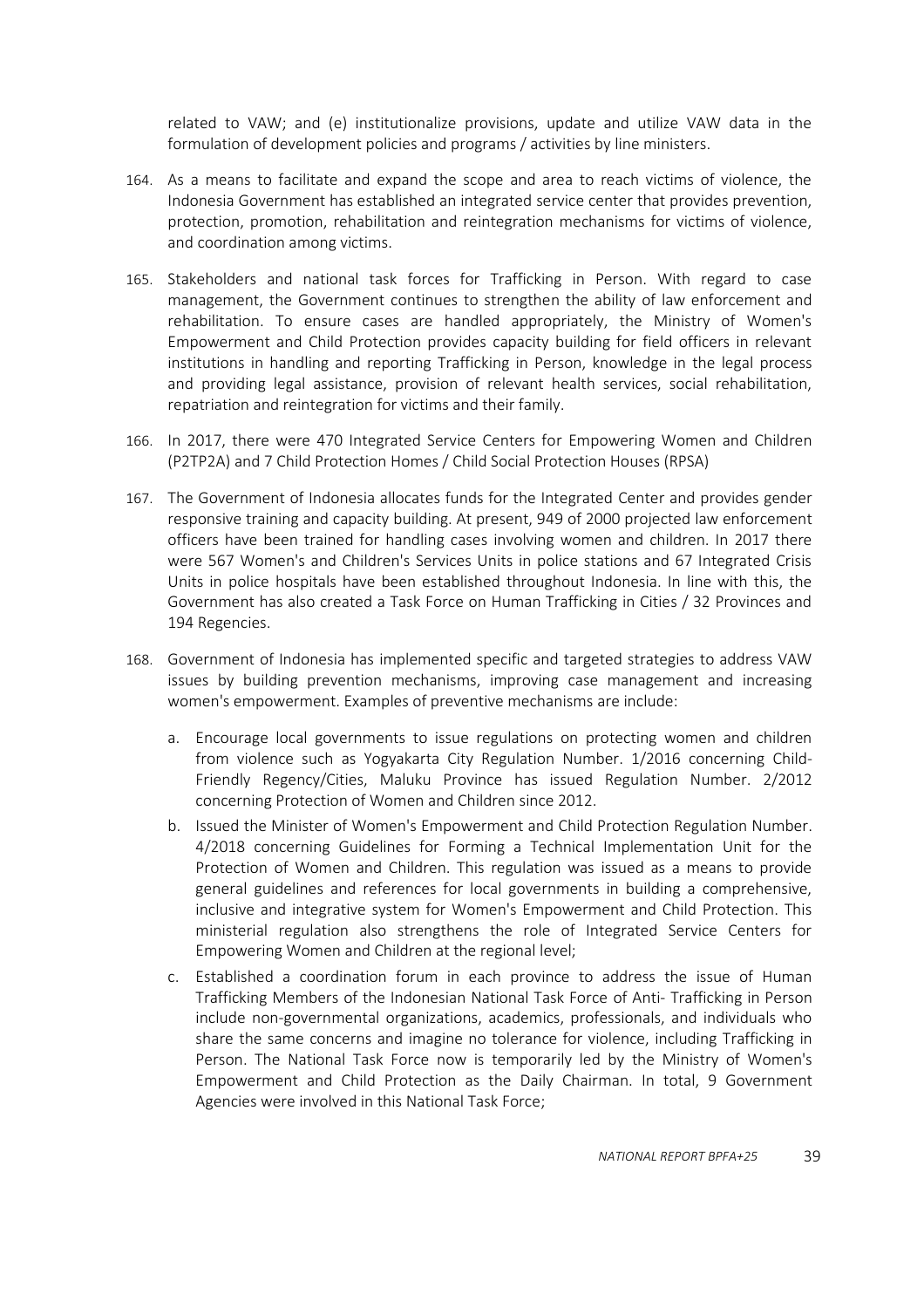- d. Conduct advocacy programs and campaigns to involve men aged 15 to 30 years to participate in preventing domestic violence and empower them to support victims of violence in reporting cases of domestic violence. These programs involve boys and young people to advocate for prevention of VAW and girls through the Children's Forum and the Integrated Community-Based Child Protection Program;
- e. Conduct a pre-marital advocacy course on domestic violence for couples as part of a prematerial basic course by the Ministry of Religion. In addition, campaigns against early forced marriages are carried out where the local Religious Office is prohibited from registering marriages involving children;
- f. Publish Guidelines for Preventing Sexual Violence at Work, a series of recommendations for the protection of women against sexual violence and also the process of resolution for victims and perpetrators. This guideline published by the Ministry of Manpower through the Regency Government at the level of governors, regents and mayors.
- g. Collaborate with all national universities throughout Indonesia in promoting a Gender Responsive Campus and involving academics, as well as youth in raising awareness about gender equality on campus and public spaces. Until now, the program has been carried out in 30 campuses throughout Indonesia;
- h. Conducting Family and Child Development Sessions (Child and Family Strengthening Gathering) as a forum to share knowledge and find solutions to problems related to children in the community, including cases of violence against children. This basically increased the capacity of family / community-based child empowerment. Furthermore, in 2018, there were 409 forums for Child Development Sessions and Family Development Sessions that have been held to raise awareness about this problem;
- i. Conducting 'Goes to School' Social Welfare Services, a national program of anti-bullying and violence against children. Until now, this program has been implemented in 806 locations throughout Indonesia.
- j. The Ministry of Social Affairs has also issued Anti-Violence against Children at Risk module as a policy guide for social workers in dealing with child problems. This module covers the types of interventions for each type of violence, referral mechanisms, relevant mechanisms and ways of prevention;
- k. Mobilizating 806 social workers dealing with child problems, provide individual, group and family counseling and case management services for vulnerable children and women. These workers advocate for good domestic violence services and policies by working in coalitions with other groups, such as those representing clerics, schools, hospitals, businesses, law enforcement, criminal justice, and the military. They are also members of an interdisciplinary team and management can provide important psychosocial input and consultation about the impact of violence on women in such situations;
- l. Forming a Family Development Session (FDS) / Family Ability Improvement Meeting aims to improve practice and encourage behavioral change among Programs / Family Hope Programs (PKH) recipients of conditional cash assistance. In this case the benefits of Family Hope Programs are given to women, because women are more involved in providing health and nutrition, education and childcare, and also child protection. Until 2018, there were 4,648,940 FDS participants in 34 provinces and 278 districts with 21,642 program facilitators assisting the activities.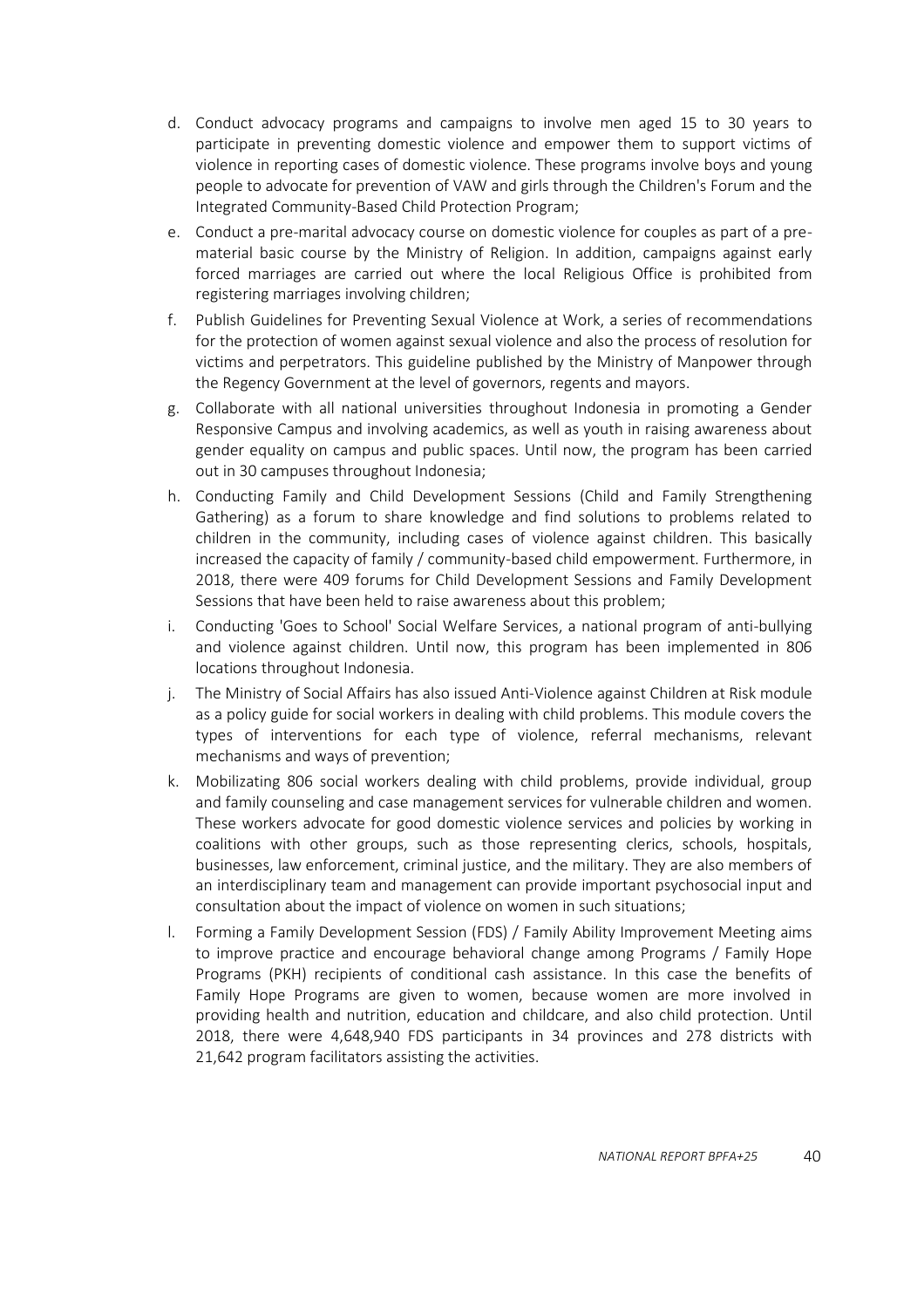- 169. With regard to case management, the Ministry of Law and Human Rights provides capacity building for field officers in the relevant institutions for handling and reporting VAW, knowledge in the legal process and providing legal assistance, provision of relevant health services, social rehabilitation, repatriation and reintegration for victims and their families. In addition, 1928 police officers have received gender responsive training to increase capacity in handling cases involving women and children.
- 170. To improve quality and monitoring services that have been provided, standards for VAW recording and reporting were created through the launch of an online application system called the Information System for Women and Children's Protection (Simfoni PPA). This system has been implemented in 548 Units at the Provincial level, and 419 Integrated Service Centers for Empowering Women and Children, 427 Police Units, and 337 Health facilities. Information System for Women and Children's Protection (Simfoni PPA) has received ISO-27001 certification. This system has increased the availability of current, real-time, and accurate VAW cases, which can be accessed by all Units / Women and Children Service Units (UPPA) for Women and Children, at the provincial and district / city levels.
- 171. The Government also ensures the provision of health care for women and girls who are victims of violence. These efforts include:
	- a. Strengthening the regulatory mechanisms by issuing Government Regulation No. 61/2014 on Reproductive Health; Regulation of the Minister of Health No. 97/2014 on Periodic Health Services Before Pregnancy, Pregnancy, Childbirth, and After childbirth, Implementation of Contraceptive Services and Sexual Health Services; and Regulation of the Minister of Health No. 68/2013 on Health Care Provider's Obligations to Provide Information on Alleged Violence against Children.
	- b. To issue guidelines on prevention and handling of Residence Card ownership and child cases, including the Handbook for Community Health Center Development in managing the issue of Residence Card ownership and Child Service guidelines and Case and Case Reference for Residence Card and Child Health Officers for health.
	- c. Perform capacity building such as Case Management Training, which includes TIP, for health officers (doctors, midwives, nurses) in the Public Health Center (Puskesmas) and hospitals as well as Curriculum Preparation and Training of Trainers (ToT) modules for the facilitator.
	- d. Regarding data provision, the current data about the Residence Card comes from various sources. As there is not one integrated data on the Residence Card, including women's disability data, in 2016, the government launched a national survey to collect data and more comprehensive Residence Card information, including the root of the problem.
	- e. To improve the intervention, in 2016, the government conducted its first survey on the number of Residence Card ownership. The survey was conducted on cooperation between the Ministry of Law and Human Rights and the Central Statistics Agency. The survey collected data from 9.000 households, in 83 districts of 24 provinces through oneon-one interviews. The survey focused on finding out whether women experienced any of the following violence: physical, sexual, emotional and economic.
	- f. The National Anti-Sexual Crimes against Children Movement (GN AKSA) prevents sexual crimes against children which are a manifestation of government concerns in publishing the presidential instruction (INPRES) No. 5 of 2014 on National Movement Anti-Sexual Crimes against Children.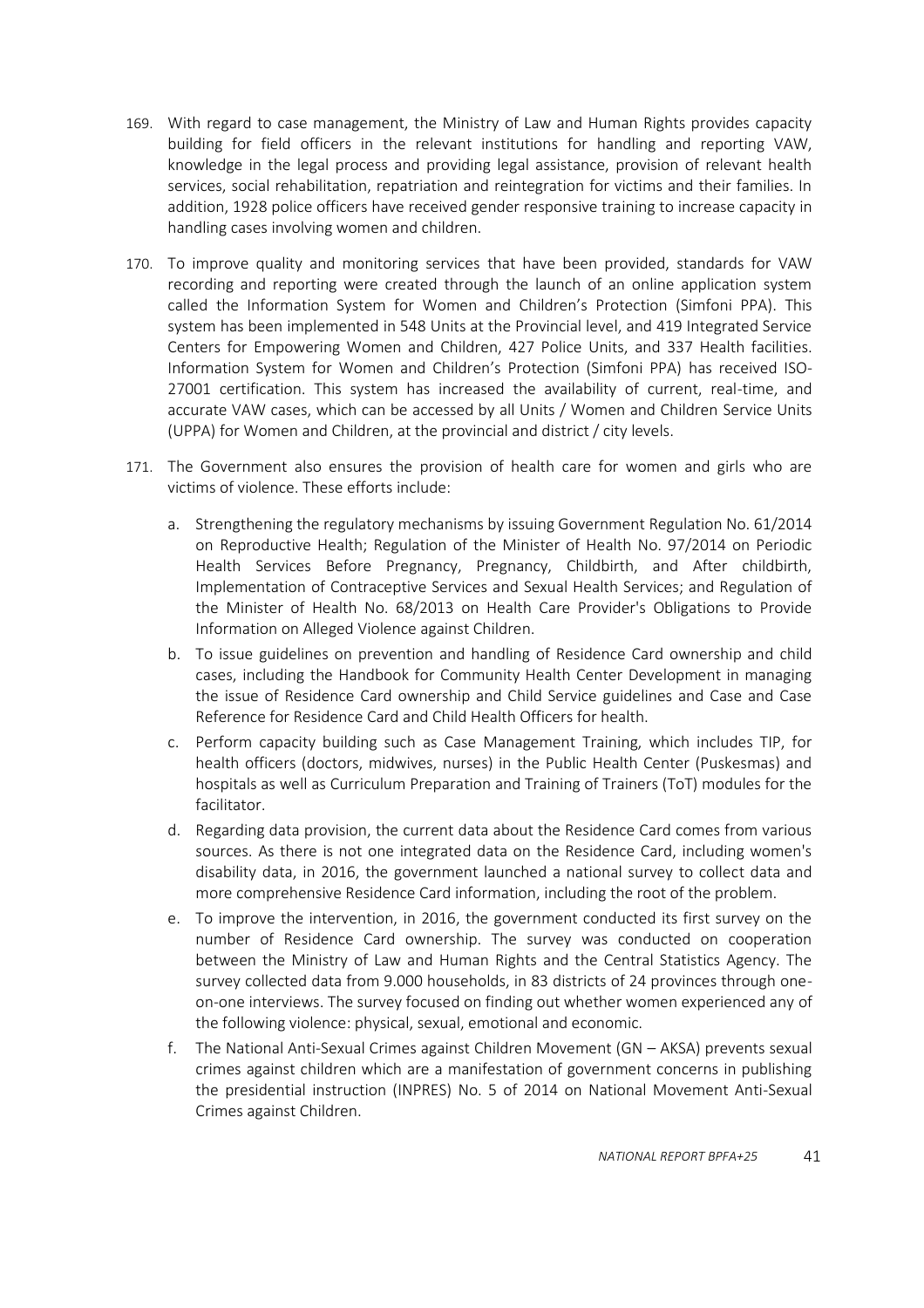- 172. Efforts to Tackle and Prevent Female Circumcision
	- a. Female circumcision is a part of tradition and belief inherited from generation to generation of family and society and was done symbolically. Although a prohibition has been etablished through Minister of Health Regulation and health officer and Health Service Facility do not promote female circumcision, there is still a demand for female circumcision in society.
	- b. Government of Indonesia have conducted an awareness program for health and medical workers, parents, public figures and religious figures to prevent female circumcision practice in society. KPPA have also intensify the efforts to collect supports in stopping female circumcision practice by involving public figures, especially religious figures. A series of workshop collaborating with Human Rights Institution have been done to formulate a concrete strategy and program to overcome female circumcision issue.
	- c. Government of Indonesia have revoked Minister of Health Regulation No. 1636/2010 concerning Female Circumcision by publishing Minister of Health Regulation No. 6/2014. The most recent regulation forbids all medical practitioner to do a female circumcision procedure. The Ministry of Health regularly organized a dissemination program through Minister of Health Regulation No. 6/2014 on each stakeholder in 34 provinces, and professional organization on October 2016 and 2018, Ministry of Health also conducted a seminar about Minister of Health Regulation No. 6/2014 in IBI National Meeting in Batam and Jakarta.
	- d. In 2017, MoWECP published the Publishing Advocation and Socialization Guideline for Female Circumcision Prevention for Leaders and Religious Agency. This guideline will provide tool for religious leaders and known religious agency to convince society that there is no verse or religion text, religion teaching regarding female circumcision; no medical benefits; and no social/behavioral consequences. This guideline have been widely spread in South Kalimantan and North Sumatera. Another guideline, which concern is about preventing female circumcision targeting families and public figures, currently is on formulation.
- 173. Trafficking and efforts to countermeasure
	- a. A significant effort have been done to promote justice and liability for perpetrators and victim and also survivors of human trafficking. According to Bareskrim Report, POLRI in 2018, female victims account for 70% of 297 victims, with details of adult women of 190 people and female children of 18 people, whereas the rest are adult male and male children<sup>42</sup>. According to National TIP Report 2017, approximately 1,9 million of 4,5 million of Indonesian citizen working abroad, most of them are women, have no legal document or already extend their visas expiration date. On domestic trafficking level, many women and female children were exploited in domestic slavery and sex trafficking. The victims often recruited with the offer of working in restaurants, factories, or household services, insted become the target of human trafficking.
	- b. Indonesia have implemented the Law on Elimination of Human Trafficking Crimes No. 21/2007 as a main legal framework of human trafficking victims protection, prohibition of human trafficking, and legal procedure to convict the perpetrators.
	- c. The government also formed a National Task Force for TIP in which the members are consised of 19 national institution, including legal enforcement authority. Currently, there are task forces operating in 32 province and 191 regencies/cities.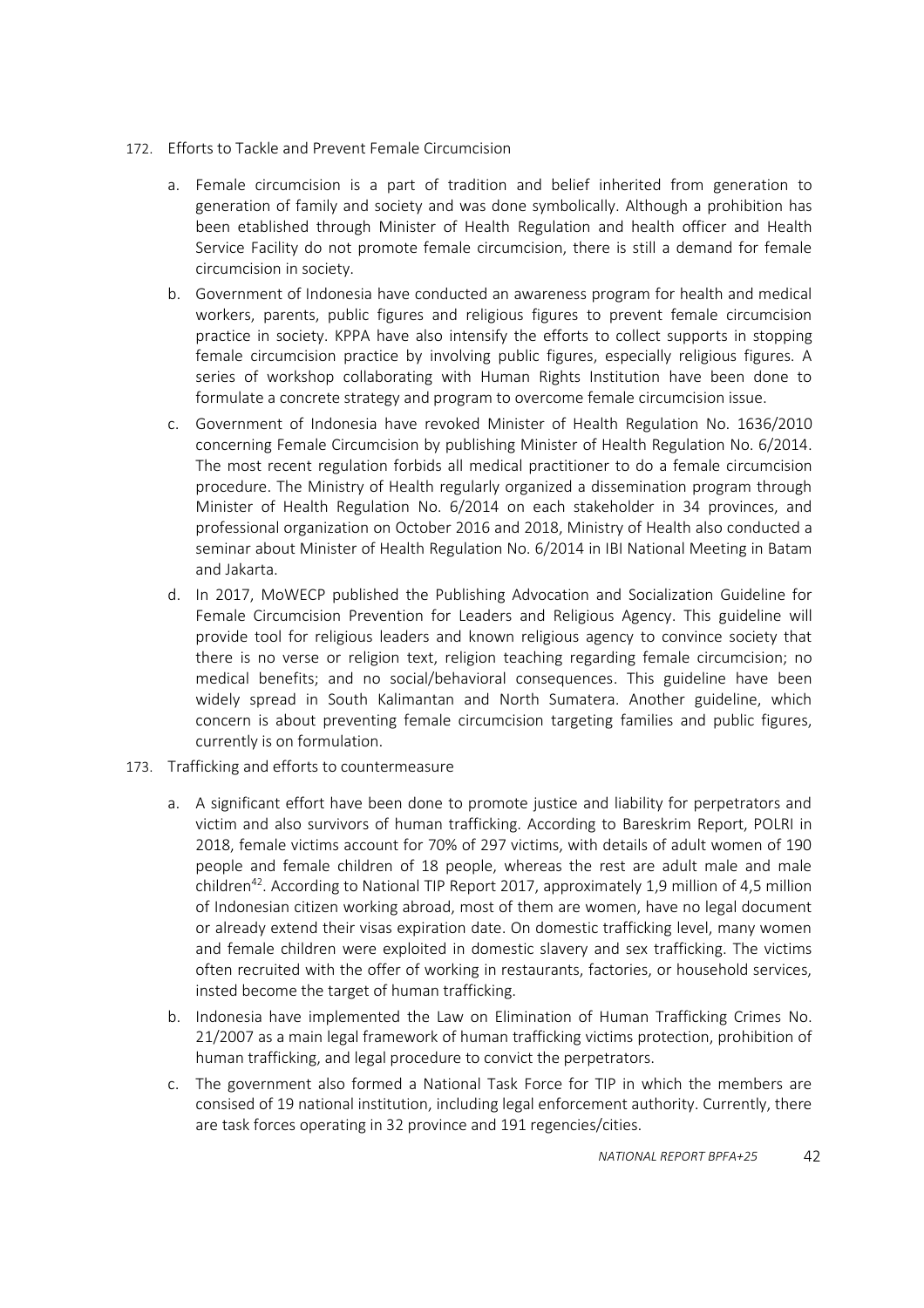- d. Indonesian mission in international affairs functioning as first responders of a TIP case and being responsible to provide a safe home and legal support for the victims and survivors. Currently there are 12 Indonesian mission in international affairs which equipped with an in-house lawyers. To strengthen the mission capacity on handling TIP cases, since 2014, by cooperating with IOM, Indonesia have conducted regular training programs for staffs responsible for 45 internasional mission. In 2018, the officials of the Ministry of Foreign Affairs also participated in training regarding services and citizen protection procedures, including TIP
- e. On regional level, Indonesia promoted the best efforts and practices to prevent and overcome TIP through Bali Process mechanism regarding human trafficking, TIP, and associated transnational crimes. Several programs such as improving knowledge and strengthen the officials capacity in preventing and handling human trafficking, included in it was implementing specials steps and care for TIP. An advance on regional level have been followed with the publication of Gender Sensitive Guideline for Handling Human Traffiking Women Victims. This guideline is an implementation of ASEAN Commission concerning Child and Women Rights Protection and Promotion Working Plan 2012-2016, which include protection of female in trafficking starting from identification until theire recovery and integration.
- 174. Since 2012, several steps have been conducted to further strengthen legal framewok and policy to overcome TIP including implementing:
	- a. The Law No. 31/2014 concerning victim and witness protection as a legal instrument to provide legal security regarding victim and/or witness of human trafficking protection. LPSK would also provide protection for informants and justice collabolator;
	- b. The Law No. 12/2017 concerning ASEAN Convention Ratification against TIPS Particularly Women and Children. This ratification is expected to improve effectivity of prevention and elimination of TIP crimes, especially against women and children, giving protection and support for the victims;
	- c. Governmental Regulation No. 43/2017 concerning Implementation of Child Restitution as Criminal Victim. A retribution must be paid by perpetrators as a compensation of suffering caused by the act of crimes and replacement of medical and/or psychological care as a form of criminal retribution;
	- d. Presidential Decree No. 2/2015 concerning RPJPM 2015-2019 as a reference in preparation to handle and countermeasure TIP crimes on every ministries and institutions;
	- e. Ministerial of Political, Legal, and Security Affairs No.2 / 2016 concerning RAN-PTPPO 2015 - 2019, which of them highlights the prevention and protection measures in this case;
	- f. Minister of Manpower Regulation No. 20/2010 concerning General Guideline on Migrants Worker Family Programs / Indonesian Migrant Worker Family Management (BK-TKI).
- 175. Furthermore, a National Task Force have been organized to implement RAN-PTPPO under coordination of Ministry of PMK, which consists of MoWECP, Ministry of Social Affairs, Ministry of Manpower, Ministry of Legal and Security Affairs, Indonesian National Police and Ministry of Foreign Affairs. The Task Force is responsible to coordinate data collection and have succeeded on arranging annual report including data about TIP.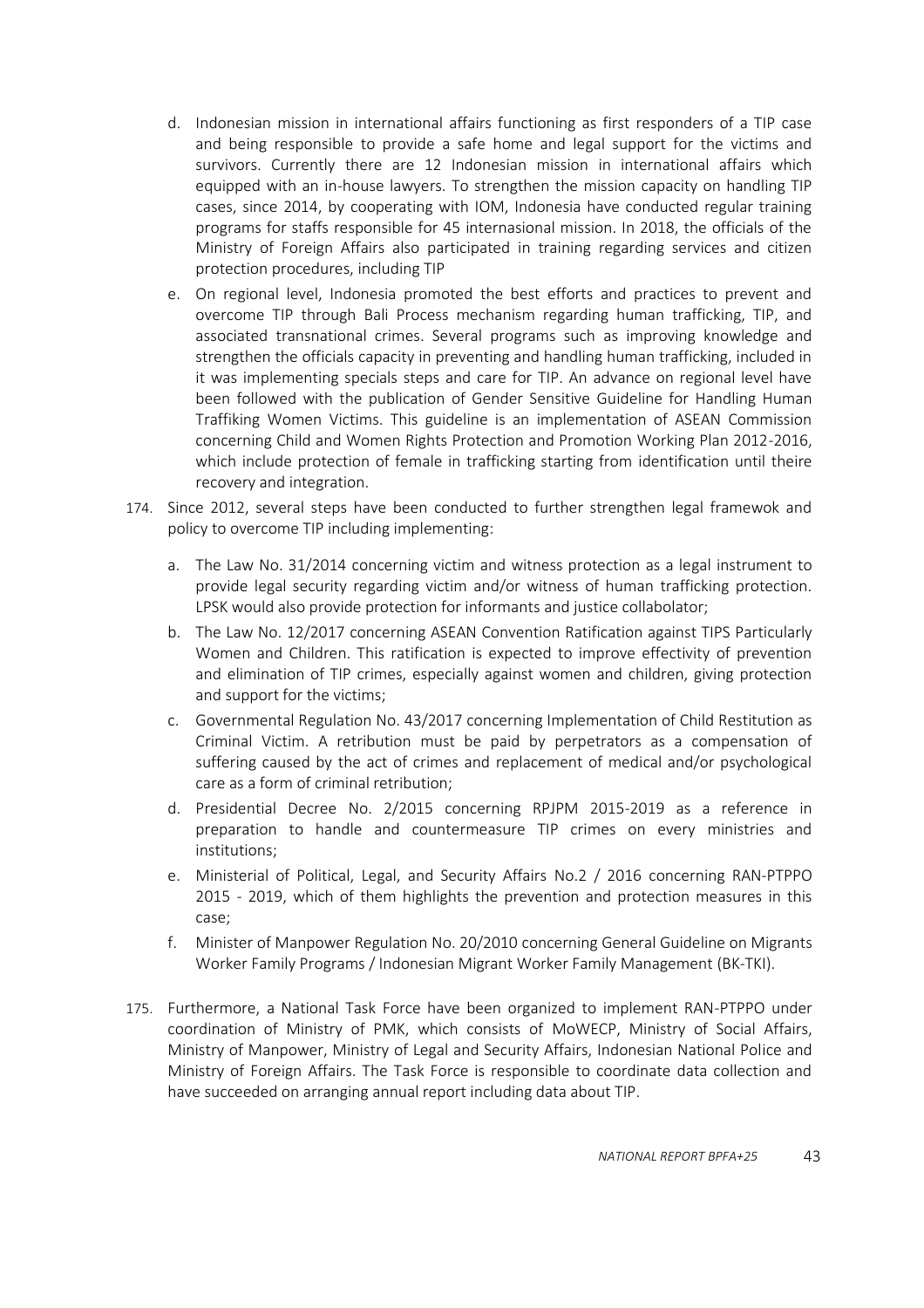- 176. The following efforts have been implemented within the framework of the National Task Force – Implementing RAN-PTPPO: BK-TKI is a program to empower the economic resilience of migrant workers' families, foster entrepreneurial spirit and educate remittance use for the creative economy. Up to 2018, there have been 117 BK-TKI communities in 104 villages in 13 provinces:
	- a. MoWECP held coordination meetings with task forces in 32 provinces and 191 task forces for TIP prevention and response, including facilitating TIP meeting point focus from each ministry;
	- b. The Government arranges training for migrant workers before overseas placement, in cooperation with the Ministry of Foreign Affairs, Ministry of Home Affairs, Ministry of Social Affairs, Ministry of Health, National agency on Placement and Protection Indonesian Workers Abroad (BNP2TKI) and other relevant stakeholders;
	- c. The community for TIP Program Prevention and Response (Community Watch) was established in 2016;
	- d. Training for law enforcement by the Ministry of Law and Human Rights on 8-10 October 2017 in East Nusa Tenggara was attended by 160 prosecutors, judges, lawyers, and police officers representing the 33 cities/districts;
	- e. The Government provides health care for the TIP victim through P2TP2A which provides comprehensive coverage for victims of trafficking and domestic violence. Victims requiring certain forms of protection will be placed in shelters;
	- f. Indonesia has LPSK that provides witnesses and victims of cooperatives by helping law enforcement uncover TIP cases;
	- g. The Government facilitates rehabilitation, repatriation, and social reintegration of TIP victims and witnesses by providing 27 units of Trauma Center/Home Protection (RPTC), 1 female Social Protection House Unit/and 14 units of RPSA;
	- h. In 2015, the Ministry of Women Empowerment and Child Protection trained 25 instructors from 6 provinces to discuss the mental reinforcement module. The Program continues in 2016 with the training of 200 instructors;
	- i. In 2017, the Ministry of Health trained Puskesmas and hospitals in 12 provinces about the handling and response to victims of human trafficking and other forms of violence faced by women and children;
	- j. The Ministry of Woman Empowerment and Child Protection has been managing capacity building training through the Agents of Changes program in 5 districts/cities in 2016.
	- k. The Ministry of Woman Empowerment and Child Protection in cooperation with Scan Media Communications Inc. in managing SMS blasting programs to areas known as source, transit, and destination of TIP
- 177. Up to 2018, the Government of Indonesia has shut down 151 local prostitution websites from 168 sites, as well as reinstate 17.760 of sex workers and return them to their families. Rehabilitated sex workers enrol in the empowerment program, usually the economic empowerment program provided by the local government. For example, in East Java, the local government transformed the brothel into a handicraft centre, leading to a source of income for former sex workers.
- 178. To tackle slavery in the fishery industry, the Ministry of Maritime Affairs and Fisheries issued regulation No. 2 of 2017 on the Human Rights Certification in the Fishery Industry. It is also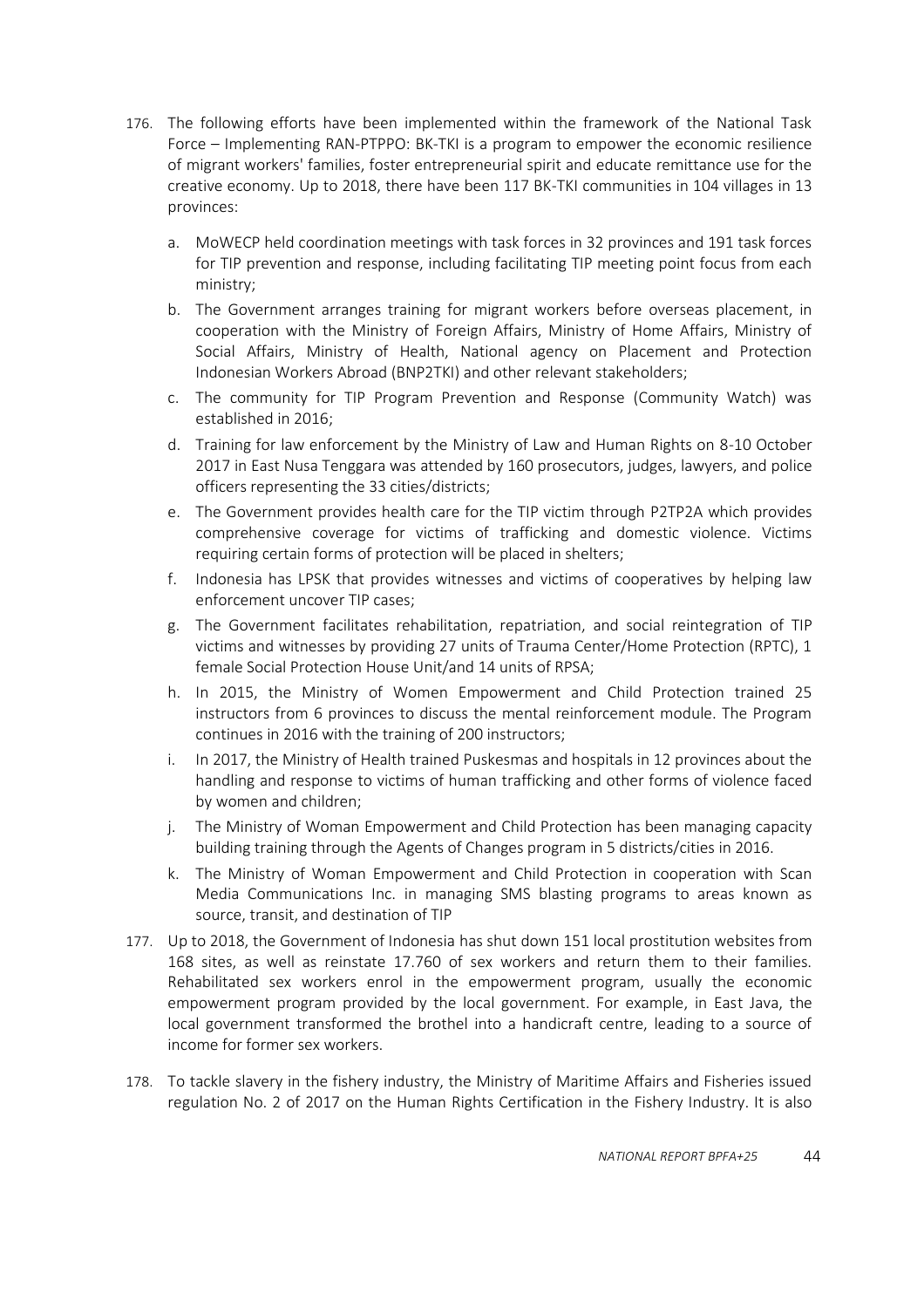part of Indonesia's commitment to strengthening the dimension of Human Rights in business activities

179. Nevertheless, the challenge persists, such as the lack of reliable data related to TIP, lack of knowledge and understanding of the community related to TIP criminal action, poverty and unemployment which causes people to become potential victims of human trafficking and sluggish implementation of the law on TIP by the authorities.

## <span id="page-44-0"></span>C. Preventing and responding to violence against women and girls based on technology

- 180. The following strategy was used by the Government of Indonesia for the last 5 years to prevent violence against women and girls:
	- a. BERLIAN campaign Together protecting the children, nine districts/cities have signed a commitment together to realize the world movement of World Fit for Children and Indonesia Worthy Children (IDOLA)
	- b. 3Ends campaign from the Ministry of Women Empowerment and Child Protection includes:
	- c. PUSPAGA The Family Learning Center (PUSPAGA) serves as a one-stop/single-door family service, holistic integrative child-based service that enhances the ability of the family in parenting and protecting children and the creation of parenting, education, health, protection for children and parents/family to support children's growth optimally.
	- d. PATBM Community-based Integrated Child Protection
	- e. PUSPA Public Participation for the Welfare of Women and Children
	- f. Kid Friendly School
	- g. Children Creativity Center
	- h. FAN National Children Forum
	- i. RPTRA Children Friendly Unified Public Space
	- j. TESA Children Companion Phone Service
	- k. TePSA Children Social Phone Service by the Ministry of Social Affairs
	- l. Addiction Friend Phone Service 021 171
	- m. Citizen Service of the Ministry of Foreign Affairs
	- n. Domestic Call Center of Indonesian Red Cross Society 0800 1000
	- o. International Call Center of Indonesian Red Cross Society +6221 29244800
	- p. Call Center of Jakarta Province
	- q. Call Center of the Department of Population and Civil Registration (HALO DUKCAPIL 1500537)
	- r. RPTC and RPSW Services in central and regional level (complete data via Pak Untung)
	- s. Children's Social Protection House (RPSA) by the Ministry of Social Affairs
	- t. Development of the Integrative Child Social Welfare Program (PKSAI) by the Ministry of Social Affairs and UNICEF
	- u. Community Complaint Service Unit, MoWECP Task Force
	- v. PPTPPO Task Force (Prevention and Security of Trafficking Criminal Acts)
	- w. Efforts in primary and secondary school education including comprehensive sexual education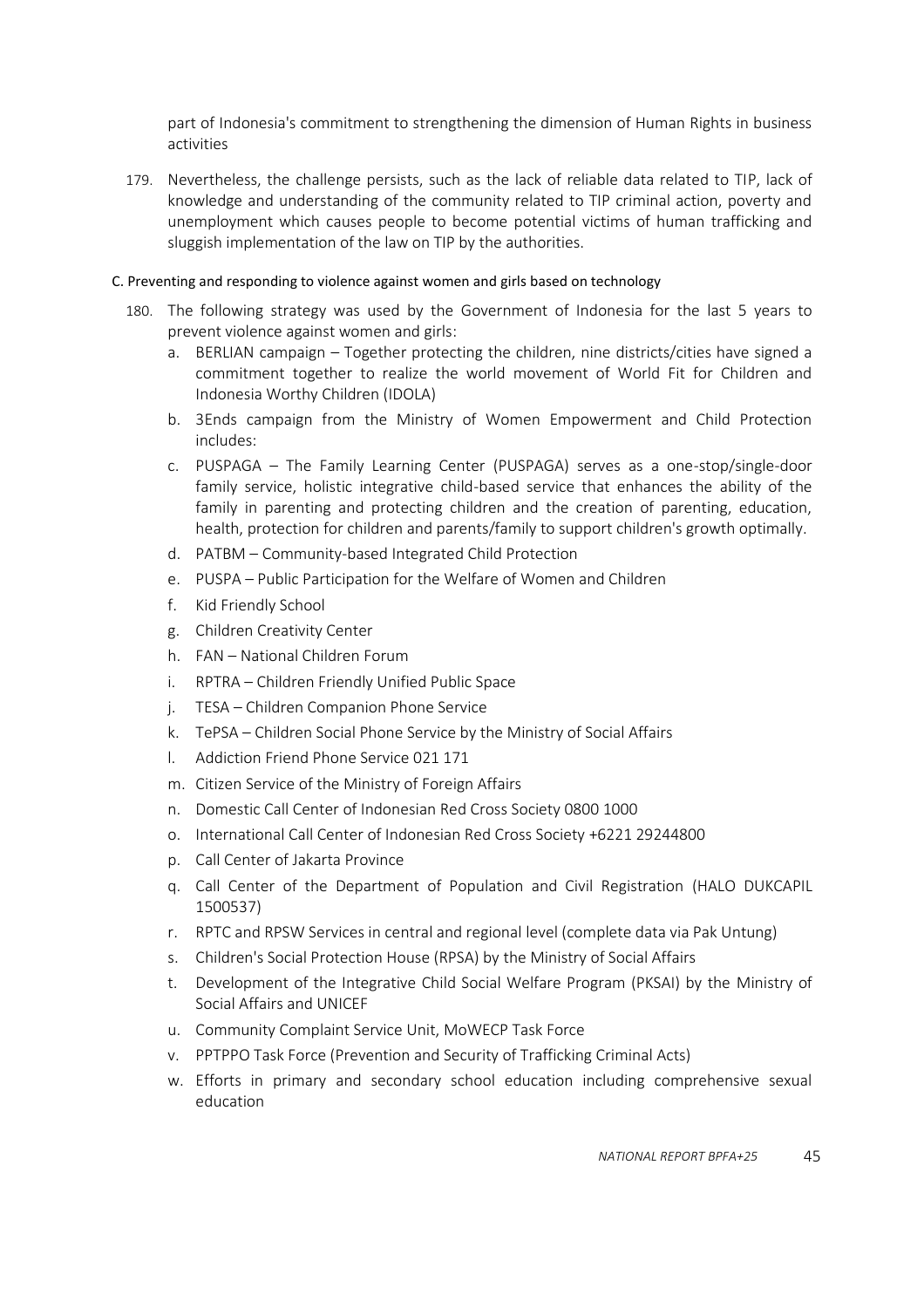- x. Grassroots and community level mobilization
- y. Changes in the representation of women and girls in the media (MoU between the Ministry of Woman Empowerment and Child Protection with the Press Council in 2019)
- z. Strive with men and boys (HeforShe campaign)
- aa. Program (empowerment) for perpetrators of violence
- bb. P2TP2A (Integrated Service Center for Women and Children) is a community-based government agency that comes into contact with women of violence victims, who have a moral obligation to participate in combating and overcoming the factors causing the violence against women. One of the concerns in addition to providing protection to women from behavior that leads to violence also creates independence for women by conducting women's economic empowerment programs.
- cc. LAPOR! (People's Online Aspirations and Complaints Service) is a means of aspiration and complaints based on social media that is easily accessible and integrated with 81 ministries/institutions, 5 local governments, and 44 state-owned enterprises in Indonesia. LAPOR! was developed by the Presidential Staff Office to increase public participation for governmental program and performance supervision in the implementation of public development and services.
- dd. Introducing/strengthening laws and policies (Law of Pornography Law No. 4 of 2008) and Law No. 11 of 2008 on Electronic/ICT Information and Transactions
- ee. Implementation of the initiative in raising targeted awareness to the society, girls and boys in the educational world (anti-pornography digital campaigns)
- ff. Working with technology providers to obey good business practices, such as the National Digital Literacy Movement (GNLD), creating the national movement for facing the biggest potential threat in Indonesia, namely distribution of negative content over the internet such as hoax, cyberbullying and online radicalism.
- gg. Countermeasures were conducted by socializing digital literacy to various sectors especially education. One of them was encouraging the inclusion of digital literacy material into a formal curriculum. This movement also encouraged people to actively participate in spreading positive content over the internet and become more productive in the digital world.

## <span id="page-45-0"></span>D. Overcoming the depiction of women and girls, discrimination and gender bias in the media

- 181. The rapid development of information and communication technology (ICT) in recent decades has provided both positive and negative impacts on women. On the one hand, such rapid dissemination of information and crossing the boundaries of the country can harm women through abusive media content, as well as non-gender sensitive and stereotyping news.
- 182. The survey of the Indonesian Internet Service Provider Association (APJII) in 2019 revealed 64.8% of the Indonesian population (264 million in 2019) using the Internet. Female users reached 48.5% of the total number of the internet users, and 49% of female social media users had been harassed: 56% of them, when connected to the Internet, experienced sudden pornographic content appeared during their browsing activities.
- 183. Support for women's participation in the media also includes encouragement for women to be involved in journalistic professions. In 2013, 28% of professional journalists in Indonesia were women. Unfortunately, there has not been a special quota for women journalists to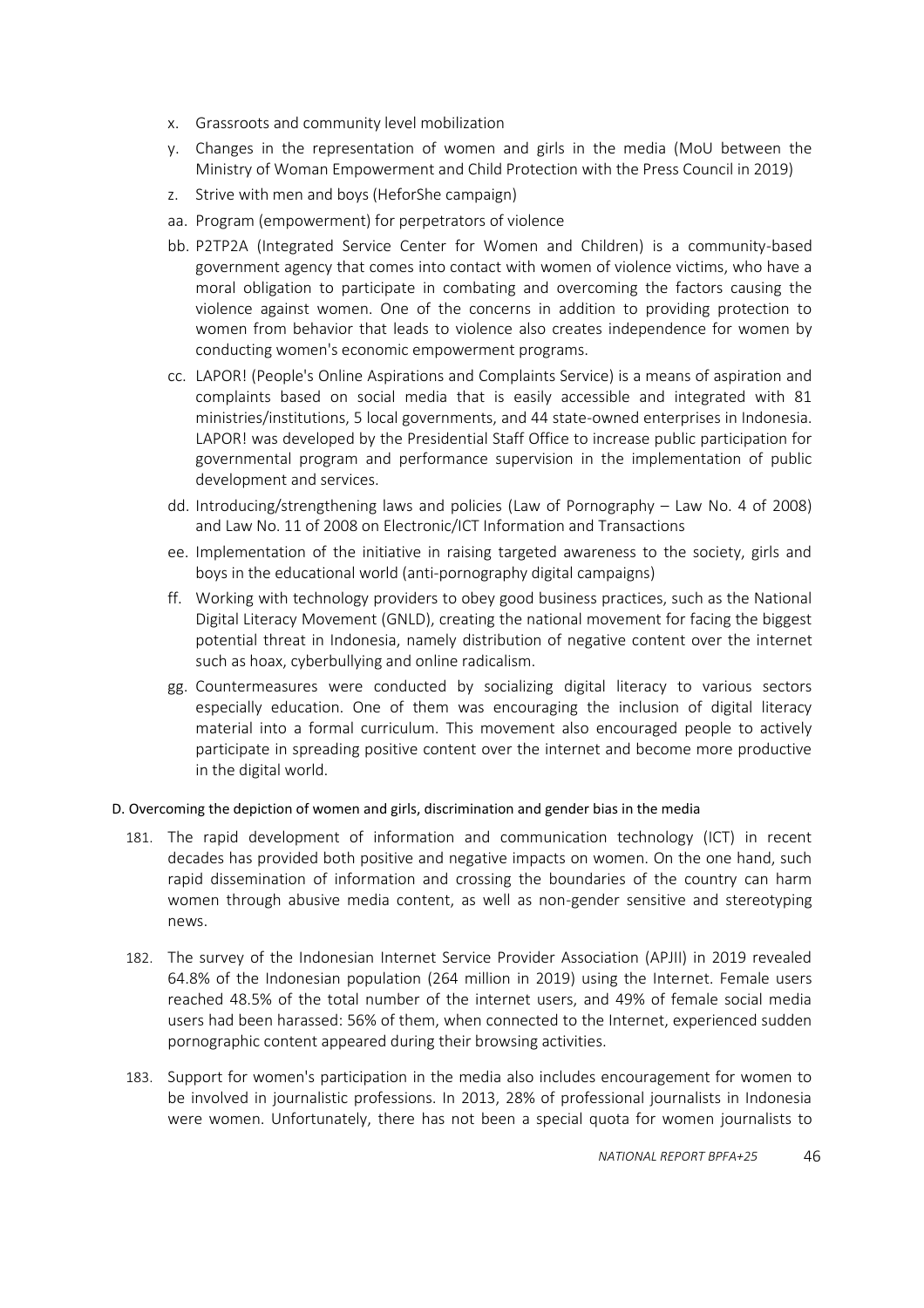occupy the seat of decision-makers in the media sector affecting the lack of female journalists' representation. The Ministry of Woman Empowerment and Child Protection has made socialization efforts to encourage the role of women journalists in strategic positions in the media by holding the women's journalist's gathering.

184. The gender equality awareness through a digital platform of SEREMPAK and SETARA from 2015 to 2018. SEREMPAK is a community-based interactive digital program developed by the Ministry of Women Empowerment and Child Protection to facilitate dialogue and disseminate information on women's empowerment and child protection. SETARA is the social movement program to increase awareness of women's empowerment and child protection. For information dissemination, public figures used to describe videos and photos of women's empowerment.

#### <span id="page-46-0"></span>II. 4. Participation, accountability, gender responsive institutions

Critical Area: G. Women in power and decision making; H. Institutional mechanisms for women; I. female human rights; J. Women and the Media; L. Girls

- 185. Women's equality in politics and decision-making have been generally recognized in the Universal Declaration of Human Rights. The participation of women in Government is not merely a counterbalance in decision making and can better represent a balanced society, but the existence of women is expected to fight for their interests. In practical world, women's role in decision making is still limited. This is due to the existence of a patriarchy culture limiting women's participation in the decision-making process. The steps taken by the Government to increase women's participation in decision making are:
- 186. General Election Commission Regulation No. 6 of 2018 The Registration, Verification and Determination of the Political Party of the Electoral Participants of the House of Representatives and the Regional House of Representatives
- 187. The Regulation of the Minister of Women Empowerment and Child Protection of the Republic of Indonesia No. 10 of 2015 on Grand Design of the Improvement of the Women's Representation in the House of Representatives, Regional Representative Council, and Regional House of Representative on the 2019 Elections has been developed into the Grand Design of Increased Women's Representation in Politics and Decision-making towards Planet 50:50 Gender Equality in 2030. This Grand Design discusses the strategic step of raising women's role in the legislative, executive and judicial institutions.
- 188. The establishment of the Women's Parliamentary Caucuses (KPP) and the Women's Political Caucus of Indonesia (KPPI) to promote and encourage the achievement of gender equality and justice by aiming to encourage the representation of women in a strategic/key position in the Parliament. The caucus also developed at the regional level, at the provincial and regency/city level.
- 189. Towards the 2019 elections, the Ministry of Women Empowerment and Child Protection also issued a supply module for the candidate of legislative members. The training module consists of five parts: (1) The meaning of a female political representation; (2) 2019 elections system; (3) Calculating the vote in the electoral area; (4) Mapping the network of voters and competitors in the electoral area; (5) A winning strategy for female candidates. The fifth part of this module can provide adequate capital for female candidates to join a healthy competition in the 2019 election.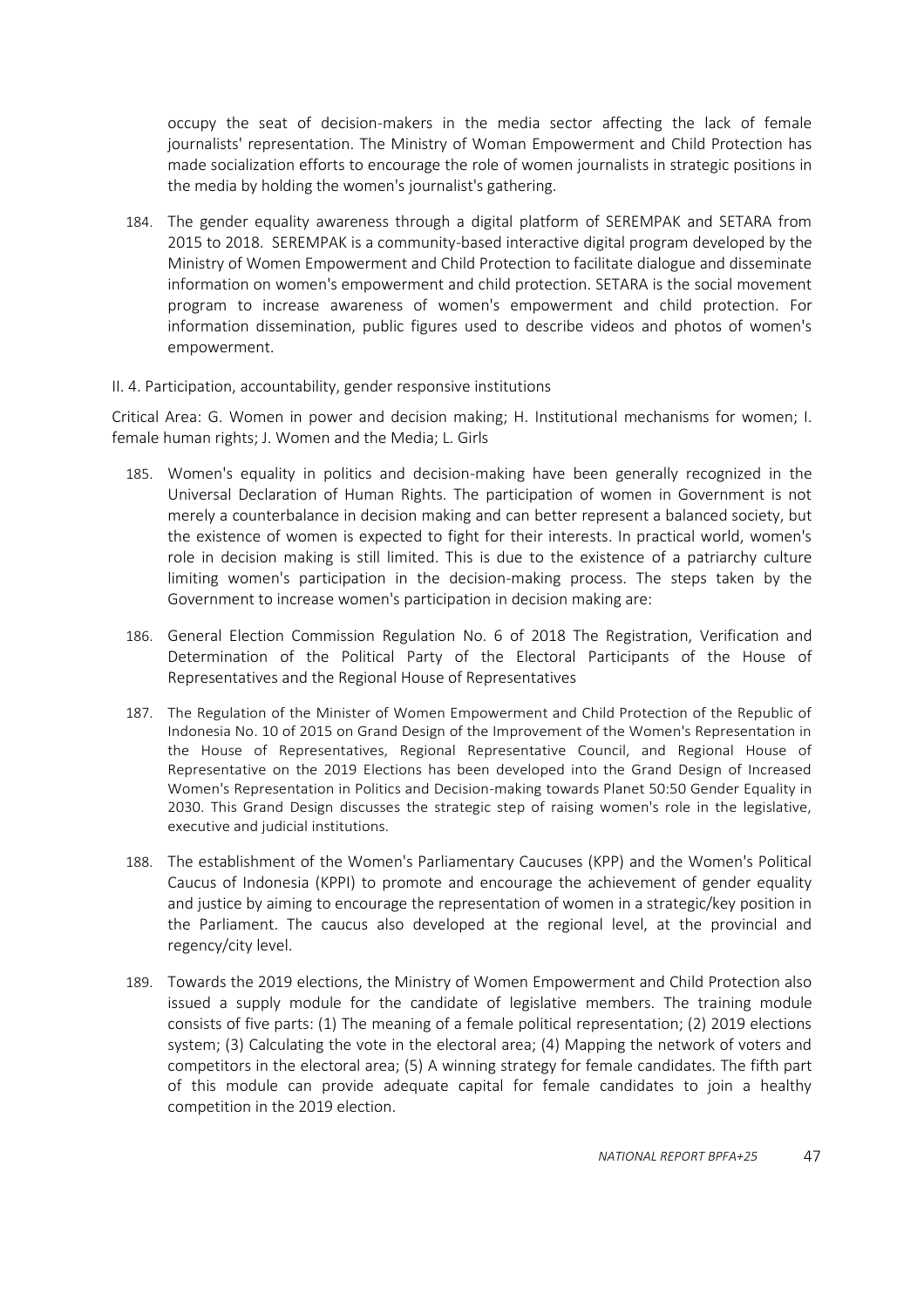- 190. The results of the legislative elections showed that more female candidates to be elected, reaching a total of 20.87% of the total number of seats in parliament at the 2019 election. The simultaneous elections of the year 2018 also resulted in 31 female Regional Head and Deputy Regional Head of the total 342 elected Regional head and Deputy Regional Head (9.06%). This number tends to stagnate when compared to previous elections. At the 2015 election, only 8.7% of women were elected, while in 2017, only 5.90% of women were elected. This data showed a gap in the women's representation in the simultaneous elections held in three periods in 2015, 2017, and 2018. The recapitulation of the results of the three periods of elections resulted in a total of 92 female Regional Head and Deputy Regional Head (8.49%) scattered in 91 regions (4 provinces, 69 districts, and 18 cities) from 542 regions holding the regional elections.
- 191. At the executive level, female civil servants cover 51.29% of the total number of civil servants in Indonesia in 2019. However, the number of female civil servants occupying structural positions at Echelon II was only 2.660, compared to the male civil servants who reached 17,649 in 2018 (13%). In the same year, the number of male civil servants occupying Echelon I was 518 while female civil servants were only 103 (16.58%). This proportion does not increase much from the previous year. In 2017, the number of Echelon II male civil servants were 15.462 and the female civil servants were 2.323 (13%). At the level of the Echelon I, the number of male civil servants were 457 and female civil servants were only 82 (15.21%).
- 192. In the composition of the Working Cabinet of 2014-2019, 8 women ministers held strategic positions: Women Empowerment and Child Protection, Finance, Foreign Affairs, Health, Marine and Fisheries, Environment and Forestry, State-owned Enterprise, Human and Culture Development Coordinator. At the current Working Cabinet of Volume II, 5 positions (14.7%) of ministers occupied by women from a total of 34 ministers namely the Minister of Women Empowerment and Child Protection, Minister of Foreign Affairs, Minister of Finance, Minister of Labour, Minister of Environment and Security. There is also 1 female Vice-minister among 12 deputy ministers, namely the Deputy Minister of Tourism and Creative Economy.
- 193. Women's gait in politics and decision-making at the rural level also continued to be encouraged, principally as the Village Chief. The recent number of the female village chief is 3,789 while for the male village chief is 63,778.
- 194. Involvement rates of women in the politics in 2004, 2009, 2014, and 2019 were 11.82%,18.21%, 17.32%, 19.30%, respectively (General Elections Commission of Indonesia, June 2019).
- 195. One example of best practices can be seen from the active involvement of women in various political activities of the Regional Representative Council. Even during the 2 periods (2009- 2014 and 2014-2019) elements of the Chairman of the Regional Representative Council of Indonesia also filled by women, precisely as Vice Chairman. This was based on the regulation of the Regional Representative Council of Indonesia No. 1 of 2014 on the code of Conduct article 49 paragraph (1) C on the electoral procedures of the Regional Representative Council's leadership. It regulated that the composition of the Chairman of the Regional Representative Council pays attention to the women's representation. With the existence of women in one of the compositions of the chairman of the Regional Representative Council of Indonesia, women have at least room to participate in the decision-making process of the policy to be adopted institutionally by the Regional Representative Council of Indonesia.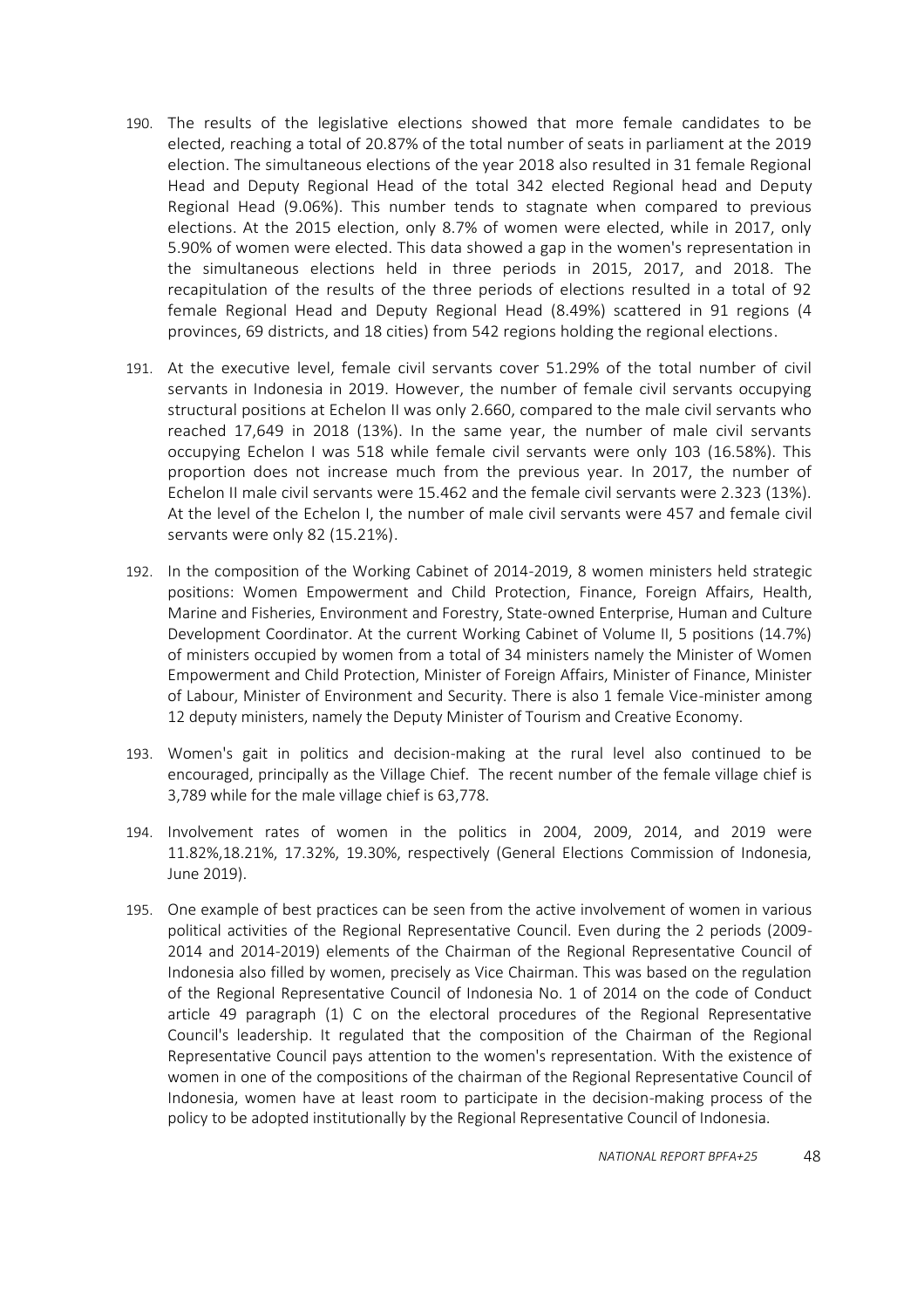- 196. The launching of Indonesian Democracy Index (IDI) by the Ministry of National Development Planning of the Republic of Indonesia to develop the democracy in Indonesia, where there are 3 aspects of assessment including women as an indicator of (i) aspects of civil liberties measured from the level of gender equality, particularly the elimination of gender discrimination, (ii) aspects of political rights based on the number of female candidates selected in the elections, and (iii) aspects of the democratic institution focusing on the number of female candidates in political parties in provincial level. In 2017, democratic level in Indonesia, referring to IDI, increased from 70.09 (2016) to 72.11 (2017)
- 197. Challenges and Recommendations: lack of education and political training for women is still an obstacle in women's participation in politics and decision-making. This causes the regeneration of women in political parties to run well within the right quantity, but lacking in terms of quality. Lack of education causes women not to fight for women's interests at the level of decision-makers. This issue also led to the willingness of women to plunge into politics, moreover with the stigma in the community that decision making is generally done by men. Political parties should be more active in preparing or conducting female recruitment ranging from grassroots to national level. In 2018, the affirmation of female representation was marked with many female Regional Government Head who stumbled on corruption cases.
- 198. Another challenge, although there is already a quota requirement of 30% of the women's representation in the list of prospective members of the Regional House of Representative, the implementation has not been firmly regulated in the sense that there is no sanction for the parties that do not include the female representatives in the list of candidates. Furthermore, no warranties/provisions on laying out the sequential numbers are often detrimental to the female prospective members who are often put in a back-sequence number (low probability to be chosen). For that, it can be encouraged to use an intermittent sequence list system (male and female) as well as advocating for political parties' awareness to encourage the representation and visibility of women in the prospective order list.
- 199. The challenges women face did not stop when elected as lawmakers. In connection with this, women legislators often put more on feminine stereotypical fields, such as Commission VIII (Religion and Social), IX (Labour), and X (education). Women's compositions at the commission were 29.5%, 40.8%, and 21.2% respectively. The House of Representatives is expected to be able to strive for women's representation to be spread evenly throughout the Commission.
- 200. Another challenge is to increase the representation of women, both in the number and quality of the positions held in the executive and the judicative institutions responsible for the governmental administration as well as the makers and the executors of the state policies. Women's leadership in various non-governmental institutions that are also an important force in politics and decision-making must also continue to be encouraged, such as women's leadership in private institutions, academics and media

<span id="page-48-0"></span>II.5. Peaceful and inclusive Society

Critical Areas: E. Women and Armed Conflicts; I. Female Human Rights; L. Girls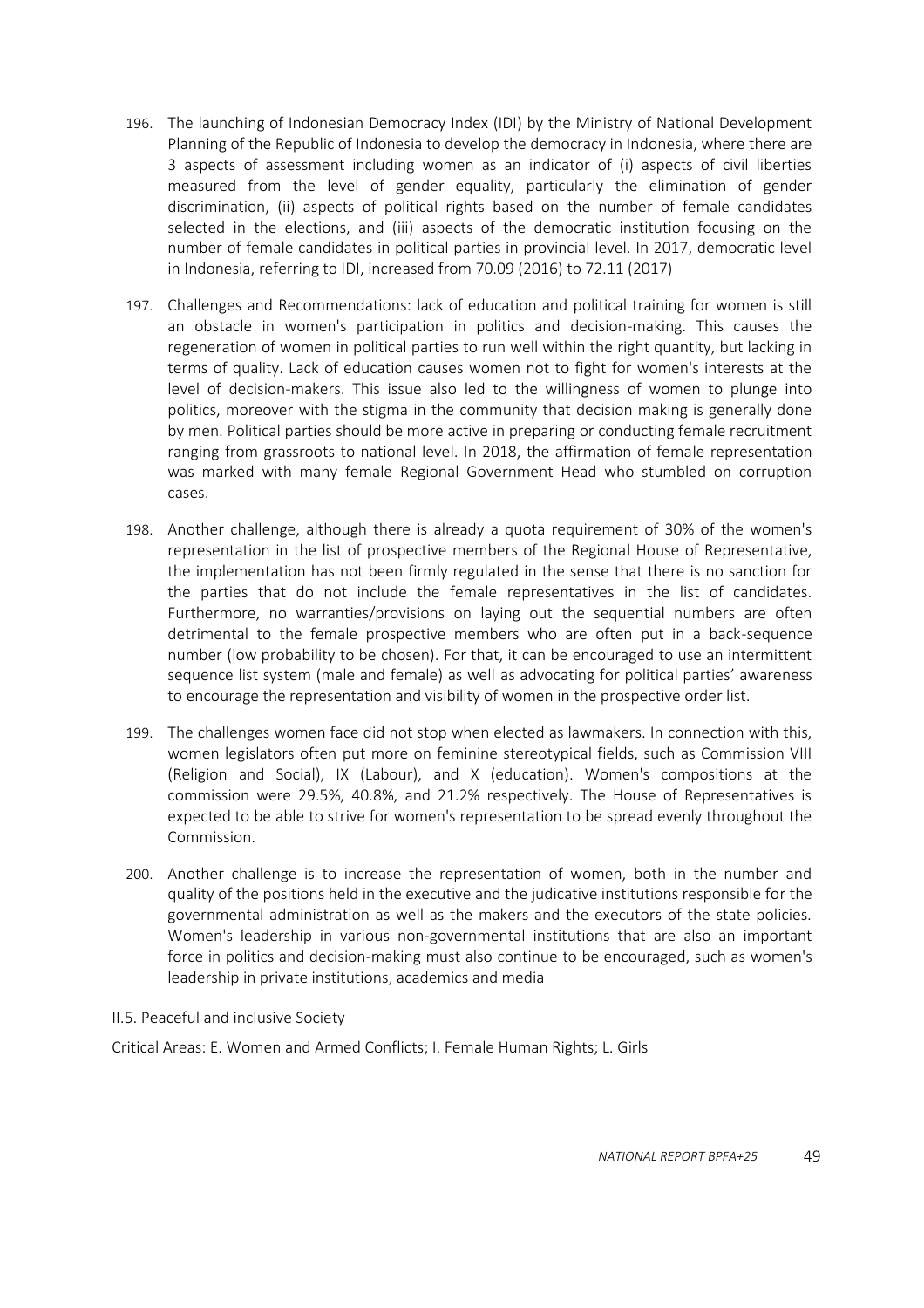#### <span id="page-49-0"></span>A. Efforts to build and maintain peace, promoting a peaceful and inclusive society

- 201. Peace is a key requirement for the achievement of gender equality and sustainable development. Various types of conflicts, including armed conflicts of social conflicts continuing to occur in various parts of the world, create a conducive situation to the occurrence of human rights and humanitarian law violations. As a group often marginalized in the community in peaceful situations, women and girls are vulnerable to be violent victims even though they are not directly involved as a combatant (the disputing party). Even civilian victims of women and girls often exceed the number of victims of the combatant. Besides, the majority of refugees and internally displaced persons (IDPs) are women, teenagers and children. Later in post-conflict, women generally bear the responsibility to care for the victims of conflict, including those who are disabled; As the head of the family who had been abandoned by men who became combatants and victims of conflict.
- 202. Armed conflicts involve militias/armed groups and disrupting international peace and security. As part of the international community, Indonesia continues to contribute to the efforts of creating international peace and security through the United Nations Peacekeeping Mission. The members of the Police and Armed Forces of the Republic of Indonesia are currently deployed in 8 United Nations Peacekeeping Missions with a total of 1,699 personnel. Indonesia has even established a Peacekeeping Mission Center (PMPP) to prepare Indonesian personnel, including female personnel before being deployed to the field. PMPP also continues to integrate gender perspectives in modules and pre-deployment training curriculums for peacekeepers in line with the UN Security Council resolution No. 1325 recommendation on Women, Peace and Security. In the future, Indonesia has targeted 4,000 peacekeeper engagement into various peacekeeping missions by the Regulation of the Minister of Foreign Affairs No. 1 of 2017 on the 5-year 2015 Regulation Ammandments on Vision Road Map of 4000 peacekeeping personnel in 2015-2019, in 2016 the government was determined to include the 40 women's police in the UN peacekeeping mission (MPP). Also, Indonesia has participated actively in various global movements to eliminate violence in conflict situations, including sexual violence through the Preventing Sexual Violence Initiative (PSVI).
- 203. Indonesia have also prioritized the development and improvement of legislation as well as the associated mechanisms to overcome the impact of social/communal conflict for women and children, including:
	- a. Law No. 7 of 2012 concerning Handling of Social Conflict (there are already 7 articles which are gender responsive).
	- b. Presidential Decree (PerPres) No. 18 of 2014 dan Coordinating Ministry for Human Development and Cultural Affairs Regulation (Permenkokesra) No. 8 of 2014 concerning National Action Plan for the Protection and Empowerment of Women and Children during Social Conflicts (RAN P3S) in 2014-2019.
	- c. KPP-PA conducted a training for P2TP2A in conflict-ridden areas on the handling pre and post conflict.
	- d. Indigenous Peoples' Alliance of the Archipelago (AMAN) organized Women's school for peace to women of age 18 – 85 years old in Poso, Bogor, Tasikmalaya, Jember and Jakarta. Growing peace value in families also implemented on children of age  $7 - 18$  years old through reading parks in Bogor and Safe House in Jakarta.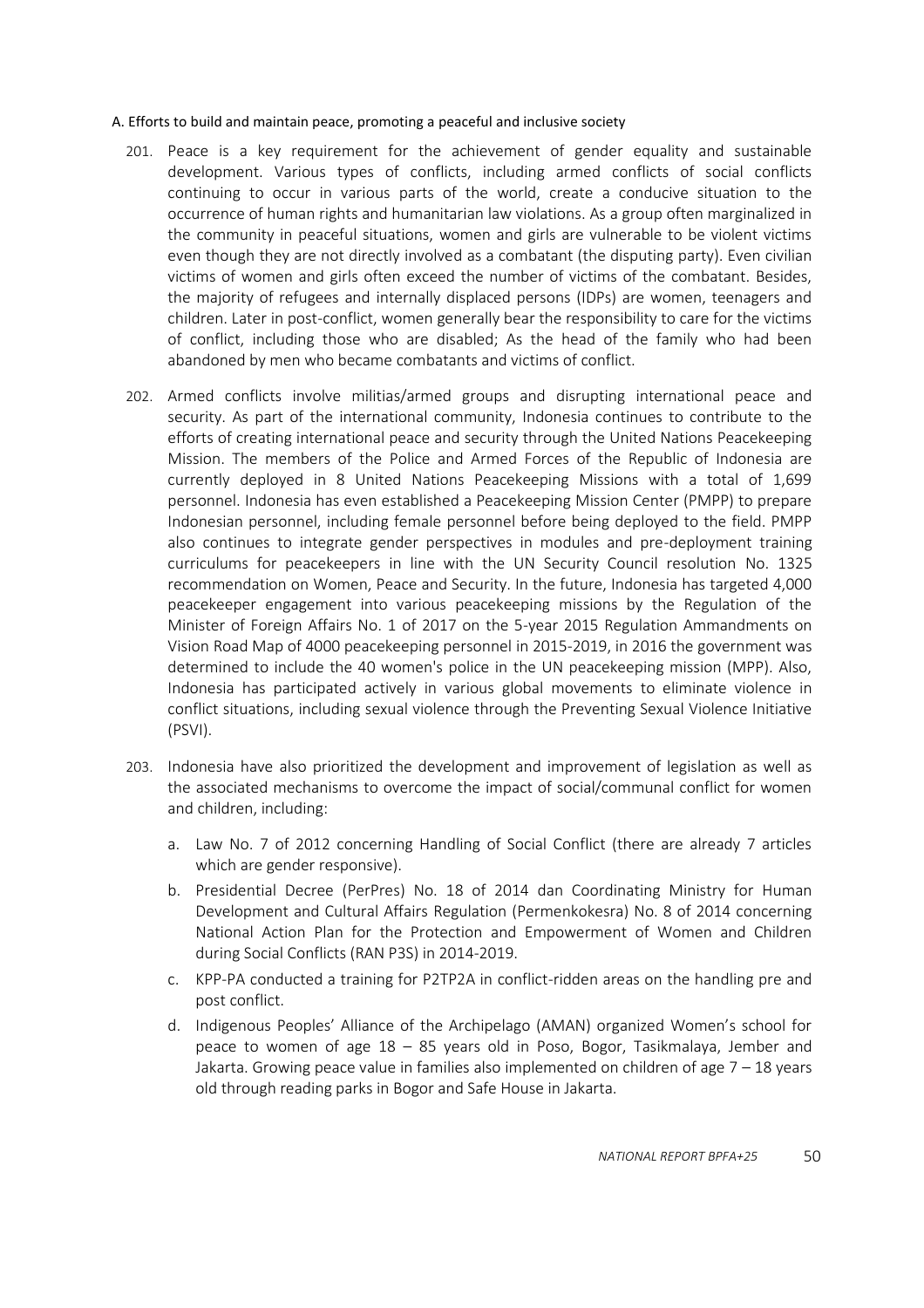- e. The Ministry of Defence conducted education of crisis management and conflict resolution and reconciliation in various universities. The same training also conducted by National Defense Institute (Lemhanas), Ministry of Home Affairs, and Coordinating Ministry for Political, Legal, and Security Affairs, which can be held through delegating participator abroad or inviting foreign speakers.
- f. Peace Program of Local Government conducted by Ministry of National Development Planning, Ministry of Home Affairs, Coordinating Ministry for Human Development and Cultural Affairs and UNDP.
- g. N-Peace Network conducted training about women, peace and safety in multiple regions.
- 204. Challenges and recommendations: a greater attention is needed on the efforts to eliminate impunity on perpetrators of violence in a social conflict. Impunity elimination efforts were not aimed only to full reconciliation and fair settlement for the victims of violence acts (including women) on previous conflicts such as in Aceh, Jakarta, Poso, Atambua, Ambon and Papua, but also to generate deterrence mechanism to prevent either the recurrence of violence or impunity for the perpetrators.

<span id="page-50-0"></span>B. The efforts to improve leadership, representation and participation of women in conflicts' prevention, resolution, peace development, humanitarian action and crisis response, on decision-making level in Indonesian armed conflict situation and others, and in critical or susceptible

- 205. Through Presidential Decree No.33/2018 concerning Amandement of Presidential Decree Number 75 of 2015 on National Action Plan on Human Rights 2015-2019 which is the formation of secretariat with RAN-HAM which consisted of ministries conducting governmental affairs on law and human rights sector; b. Ministries conducting governmental affairs on social sector; c. ministries conducting governmental affairs on home affairs sector; d. Ministries conducting governmental affairs on national development planning; and e. ministries conducting governmental affairs on foreign sector. Within there are Increased of policewomen (Polwan) assigned at Juvenile Court (PPA) as investigator on matters regarding women and children, Fulfillme of legal aid access on every stage of justice against women and Children Faced with Law (ABH). On 2016, the precentage of ABH completion through diversion is lower (40%) than criminal verdict (44,88%). On 2017 it has reached 136.000 Public-Based Child Protection (PATBM). For 2017, 136 PATBM model village were given intervention reinforcement program of priority and budgement planning through village fund and subdistricts' OPD fund. Furthermore, trainings were conducted for 1.360 activists to create Anti Pornography Villages, Law Conscious Villages, No Violence Villages, and Disabled-Friendly Villages.
- 206. Activities conducted in 2018 on the development of PATBM:
	- a. Assistance of Thematic Villages (8 exploitation-free tourist village, 4 free pornography village and 5 Children faced with Law-free village)
	- b. National Facilitator Training of 34 participators, and 190 Regional Facilitator
	- c. PATBM Regional Facilitator Training of 195 Regional Facilitator from 64 Regencies/Cities
	- d. Training of Disabled Child Protection Facilitator. Trainings on regional facilitator from PP Office, P2TP2A or PATBM activists to expand the knowledge and understanding regarding management of disabled childern
	- e. Training of Prevention of Child Sexual Exploitation on Internet to PATBM Activists and Facilitators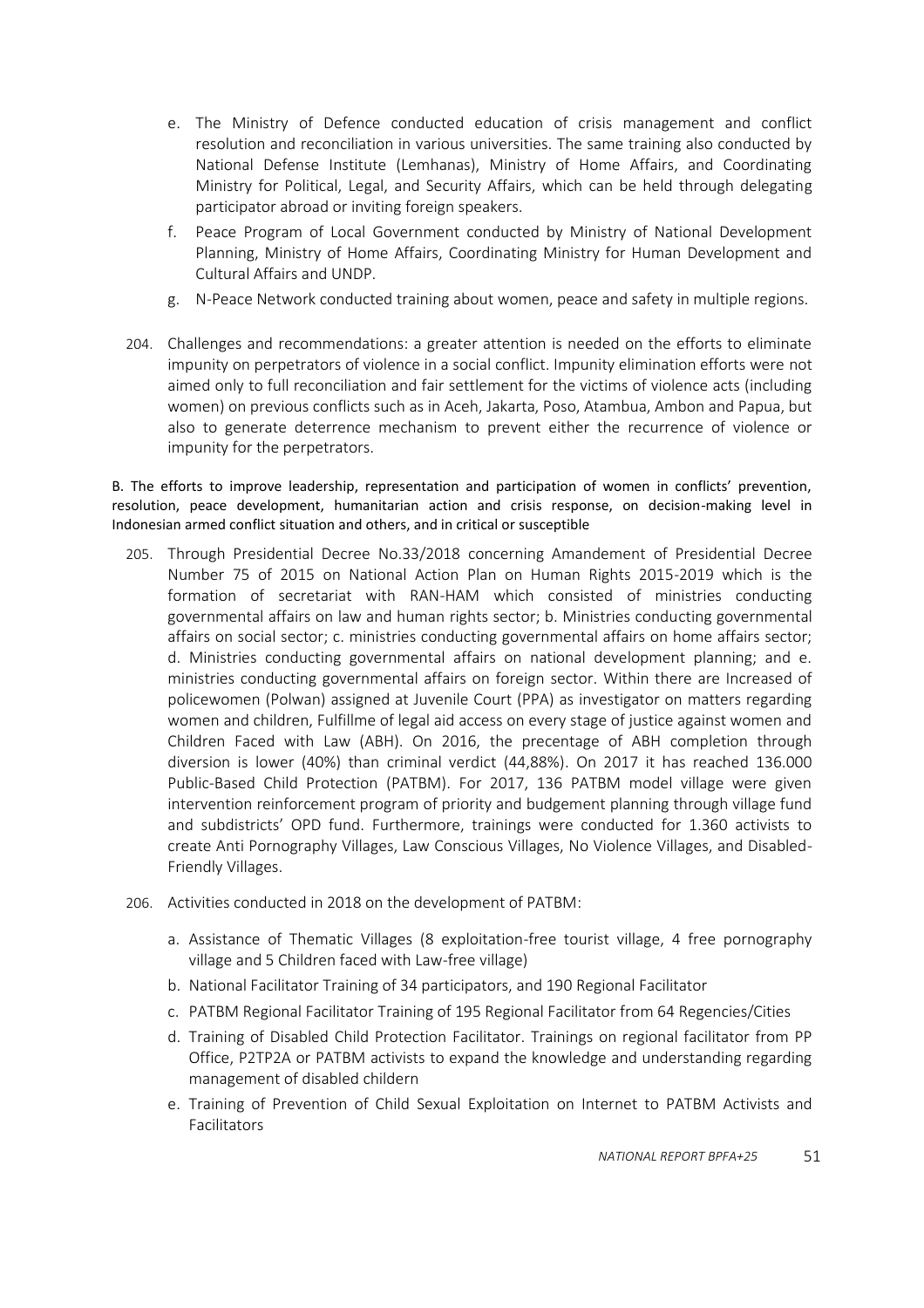- f. Improvement of Human Resource Capacity of Law Conscious Villages' Officials
- g. Child protection and pornography prevention through child pornography-free village
- h. Half-Time Review to measure implementation achievement and arrangement mechanism of PATBM on village level as well as measuring attitude in regard to child protection from violence and perception of avoiding and confronting violence ability for children
- i. MOLIN and TORLIN: on 2016 in Province level there are 34 Molin units & 68 Torlin units, whereas on 2017 in Regencies/Cities level there are 168 Molin units % 336 Torlin units, and on 2018 increased by 45 molin units in Reg/City.

## <span id="page-51-0"></span>C. Improving judicial and non-judicial accountability

For the last five years, Government of Indonesia has implemented efforts to improve judicial and nonjudicial accountability of international humanitarian law violation and women and children rights law violation in armed conflict or other or humanity situation. As well, Government of Indonesia has conducted solidarity act and crisis response to countries suffering from social conflict situation and in humanitarian affairs, conducting reconstruction after disaster, and also TPPO, forbidden drugs and ilegal weapons trafficking and refugees.

## <span id="page-51-1"></span>D. Eliminate discrimination againts and violation of female children rights

- 207. Female circumcision is a part of tradition and belief inherited from geneation to generation of family and society and was done symbolically. Several efforts have done by Government of Indonesia, such as:
	- a. Conducting awareness program for health and medical workers, parents, public figures and religious figure to prevent female circumcision practice in society.
	- b. Revoke the Ministerial of Health Regulation No. 1636/2010 concerning Female Circumcision by publishing Minister of Health Regulation No. 6/2014 which in point forbid all medical practice regarding female circumcision
	- c. Publishing Advocation and Socialization Guideline for Female Circumcision Prevention for Leaders and Religious Agency (MoWECP, 2017). This guideline will provide tool for religious leaders and known religious agency to convince society that there is no verse or religion text, religion teaching regarding female circumcision; no medical benefits; and no social/behavioral consequences
- 208. Government of Indonesia endeavor to decrease HIV, Syphilis and Hepatitis B prevalence by 2022. The primary effort was by conducting viral screening for pregnant women, which required once per pregnancy period minimum. With this effort the hope is to decrease the transmission of HIV, Syphilis and Hepatitis B infection from infected mother to her child. Triple elimination program (HIV, Syphilis and Hepatitis B) have been conducted since 2017. Triple elimination aims to eradicate those 3 infectious diseases and preventing transmission to children.
- 209. Constitutional Court have decided to revised the minimum age for marriage for women from 16 years old as arranged on Wedding Act Number 1 of 1974, and this MKRI decision has been followed by legalization of marriage age limit for women to 19 years old the same as for male by The House of Representatives of The Republic of Indonesia.
- 210. Indonesian Women's Ulama Congress (KUPI) recommend that parents, tutors, society and government share responsibility to stop child marriage as it restricts their rights on education, health, and better chance to develop future career.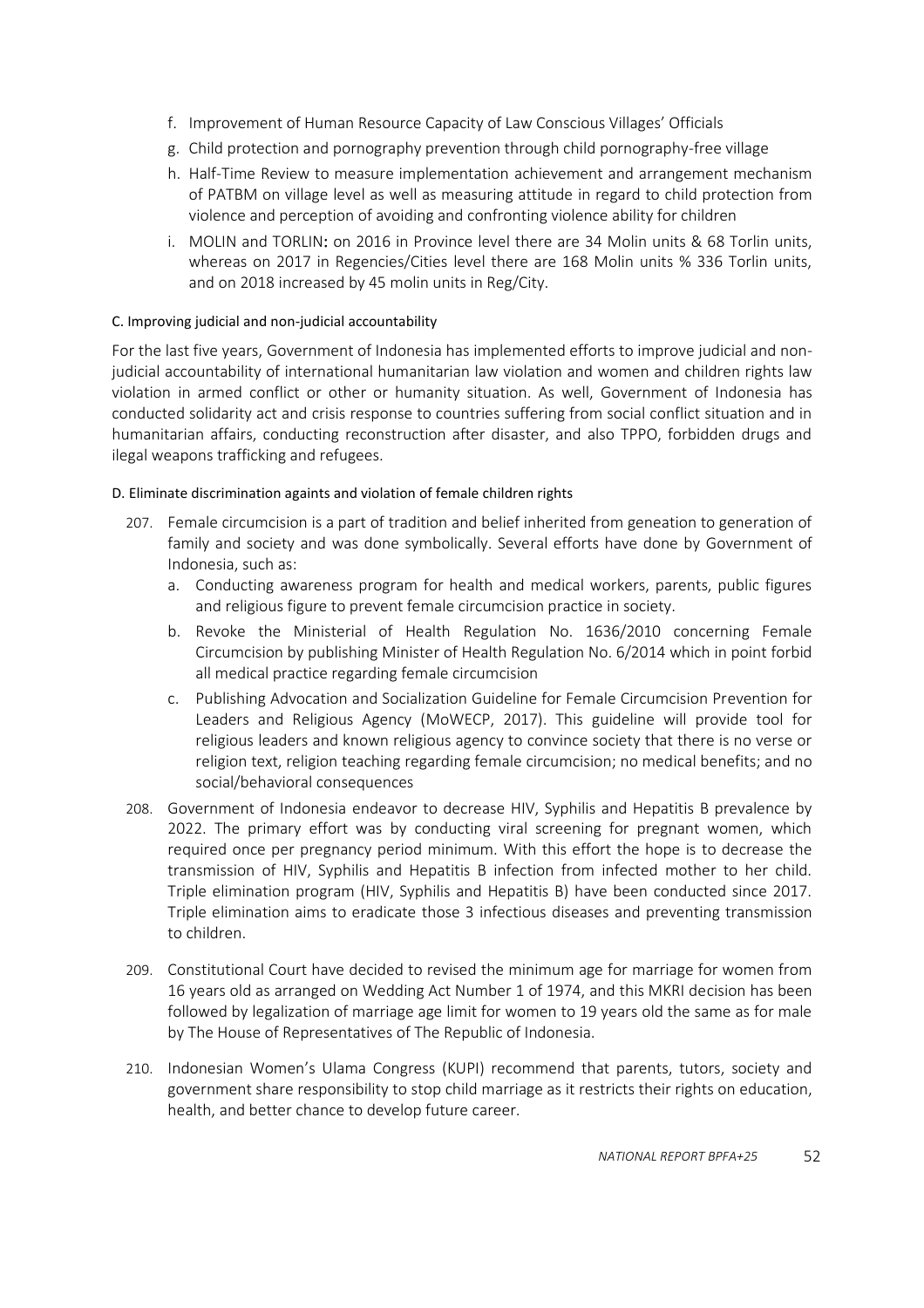- 211. Government of Indonesia have commited to eliminate all forms of discrimination and violence for women and female children, which was proven by the appointment of President Joko Widodo as one of the Impact Champion HeforSHe.
- 212. Government of Indonesia have prepared a Bill (RUU) of Elimination of Violence against Women. This draft has been arranged and discussed together with Civil Society Organization, CSO, academy and civil society, but it has not been verified by House of Representatives this year. This Draft Bill hase define all forms of sexual violence for women (and female children), containing preventive measure by involving various elements of society and government, prevention effort and sanction for violence perpetrators.
- 213. Law No. 35 of 2014 and Law No. 17 of 2016 revised the Law No. 23 of 2002 concerning Child Protection, strengthening the protection for children by concluding regional government participation and by applying a greater sanction for sexual violence against children perpetrators.
- 214. To overcome the problem of child labour, Government of Indonesia arranged a national workframe on the National Action Plan for the Elimination of the Worst Forms of Child Labour (RAN-PBTA), which currently has entered the second decade which is 2013-2022. This RAN PBPTA was established through Presidential Decree Number 59 of 2002. In order to ensure companies, obey the RAN-PBPTA, the government has taken a few steps, including: Minister of Manpower launched a Child Worker Free Zone program at industrial area in Indonesia. Additional objective of this program is to provide help and to return child worker back to education in cooperation with Ministry of Education and Culture, Ministry of Religious Affairs, The National Team for The Acceleration of Poverty Reduction (TNP2K); Ministry of Manpower in cooperation with the Association of Child-Friendly Companies (APSAI) have also established a series of indicators as a mechanism to promote a child-friendly company.
- 215. The government also published a legal mechanism through Local Government Regulation and Minister of Culture and Tourism Regulation Number: PM.30/HK.201/MKP/2010 concerning Guideline of Protection of Children from Sexual Exploitation in Travel and Tourism, and National Action Plan for Elimination of Human Trafficking and Child Sexual Exploitation (RAN PTPPO dan ESA).

## <span id="page-52-0"></span>II.6. Nature conservation, protection and rehabilitation

Critical Area: I. Rights of Woman; K. Woman and the Environment; L. Female Child

## <span id="page-52-1"></span>A. Integrating gender perspective and concern about environmental policy

216. Minister of Environment and Forestry of Republic of Indonesia Regulation Number P.31/Menlhk/Setjen/Set.1/5/2017 concerning Gender Mainstreaming on Environment and Forestry Field Practical Guideline. Environmental protection is a critical element of sustainable development, where to actualize continuous economic growth there is a need to preserve nature and its contents. On the other hand, in a sustainable development concept, the role of human is on its center. Regarding this matter, the participation and cooperation among all of public elements, particularly women, should always improved. In fact, gender equality is one of the normative principles in sustainable development approach. On every policy-making and environmental program, indentification of different gender requirement should be done as male and female could have a particularly different experience regarding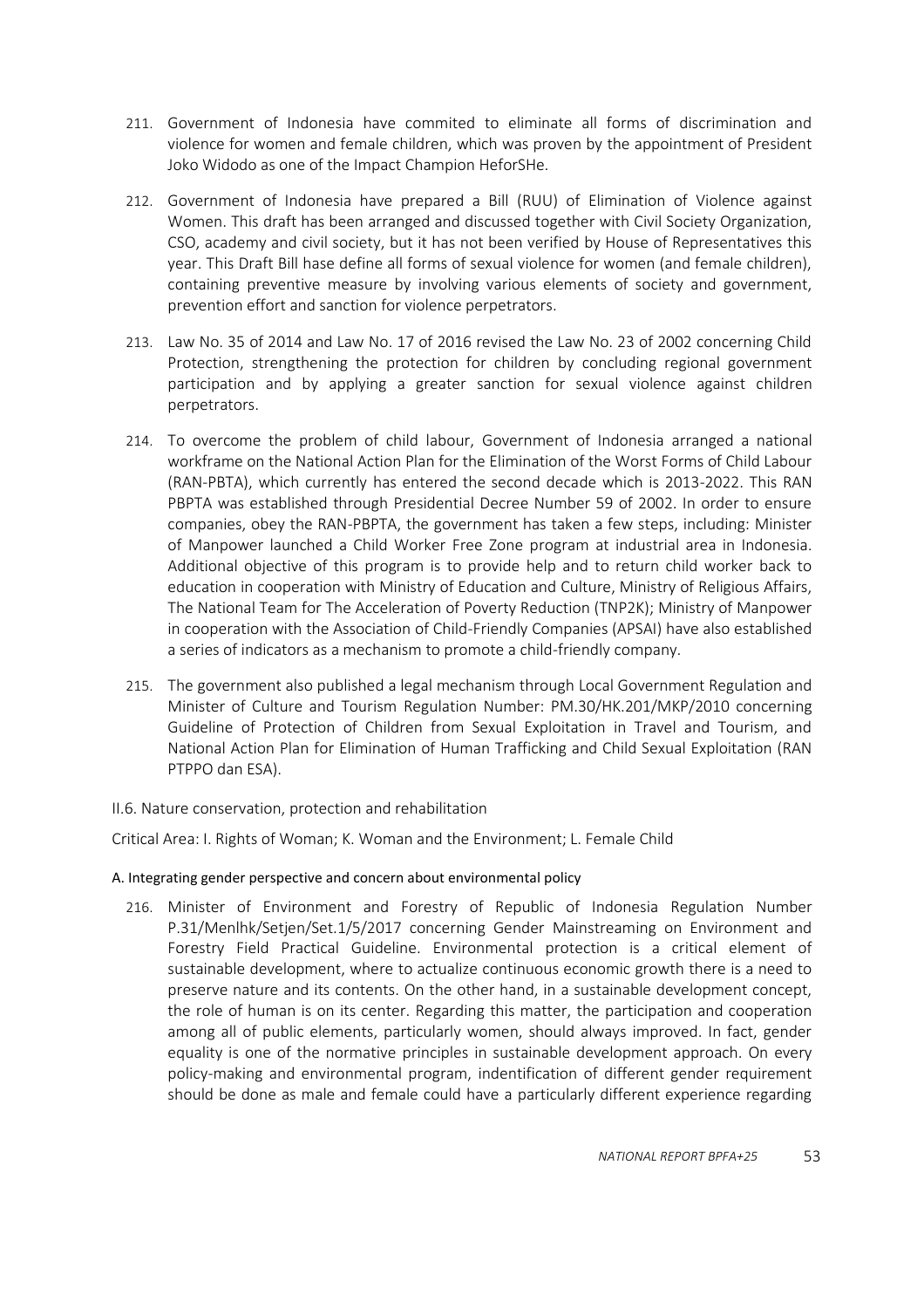environment or susceptibility concerning environmental problems as a result of their different social role and function.

- 217. On the other hand, women should not be considered as a victim who is susceptible to environmental danger. In daily life, as in Indigenous Community or people who resides in remote areas, women play a role in environmental preservation and protection efforts. Women which generally play a role as organizer of family life have a local wisdome which may contribute in the management of Natural Resources (SDA) in a continuous manner. This made women as a key partner on environmental protection, a responsible Natural Resource management, and decrease in disaster risk or post-disaster management.
- 218. A formulation of policy and guideline for the gender mainstream application in natural resource and environmental field, could promote an improvement in quality of life and acceleration of social welfare improvement in Indonesia. Numerous efforts have been conducted by Indonesia regarding gender equality i environmental field, such as: Law No. 5 of 1960 concerning Basic Regulations on Agrarian Principles (article 9, section 2), established that every Indonesian citizens, either male or female have the same opportunity to recieve land rights as well as to obtain the profit both for themselves of their family. Government Regulation No. 24 of 1997 concerning Land Registry (Article 31) supported these rights.
- 219. Ministry of Energy and Mineral Resources (ESDM) have organized a Gender Work Group to educate society about the usage of environmental-friendly briquettes and stoves, promotion of energy-saving programs in schools, also conducting competitions for clean and environmental-friendly technology innovation in schools and universities.
- 220. Local Government, in this matter the Provincial Government of Kalimantan Timur have established a gender responsive policy in mining management.
- 221. Challenges and Recommendations: One of the greatest challenges in actualizing full access and participation of women on Natura Resources and Environmental management is the lack of women's access to be involved on decision and policy-making regarding environmental issues in various executive and legislative agencies.
- 222. Furthermore, often times the policy meant to improve women's role, instead it gives additional burden for women in the environmental preservation effort, for example "National Program of Woman Movement, Plant, Spread and Nurture Trees" which add women's responsibility in domestic sectors. Regarding this matter, a more in-depth gender analysis is needed to ensure that the enviromental programs were actually gender sensitive.

## <span id="page-53-0"></span>B. Integrating gender perspective into disaster risk reduction program and policy, climate resilience and mitigation

- 223. Law No. 24 of 2007 concerning Disaster Countermeasure have special provicion regarding protection and participation of susceptible groups, including women.
- 224. National Action Plan for Climate Change (RAN API) which used Gender Mainstreaming as a strategy, including thorugh vulnerability assessment. This has been implemented in 20-30 Province Regency/City. KPP-PA in 2015 arranged a Gender Responsive and Child Care General Guideline of Climate Change Adaptation especially on the impact of climate change aspect toward food sovereignity, energy resilience and clean water availability.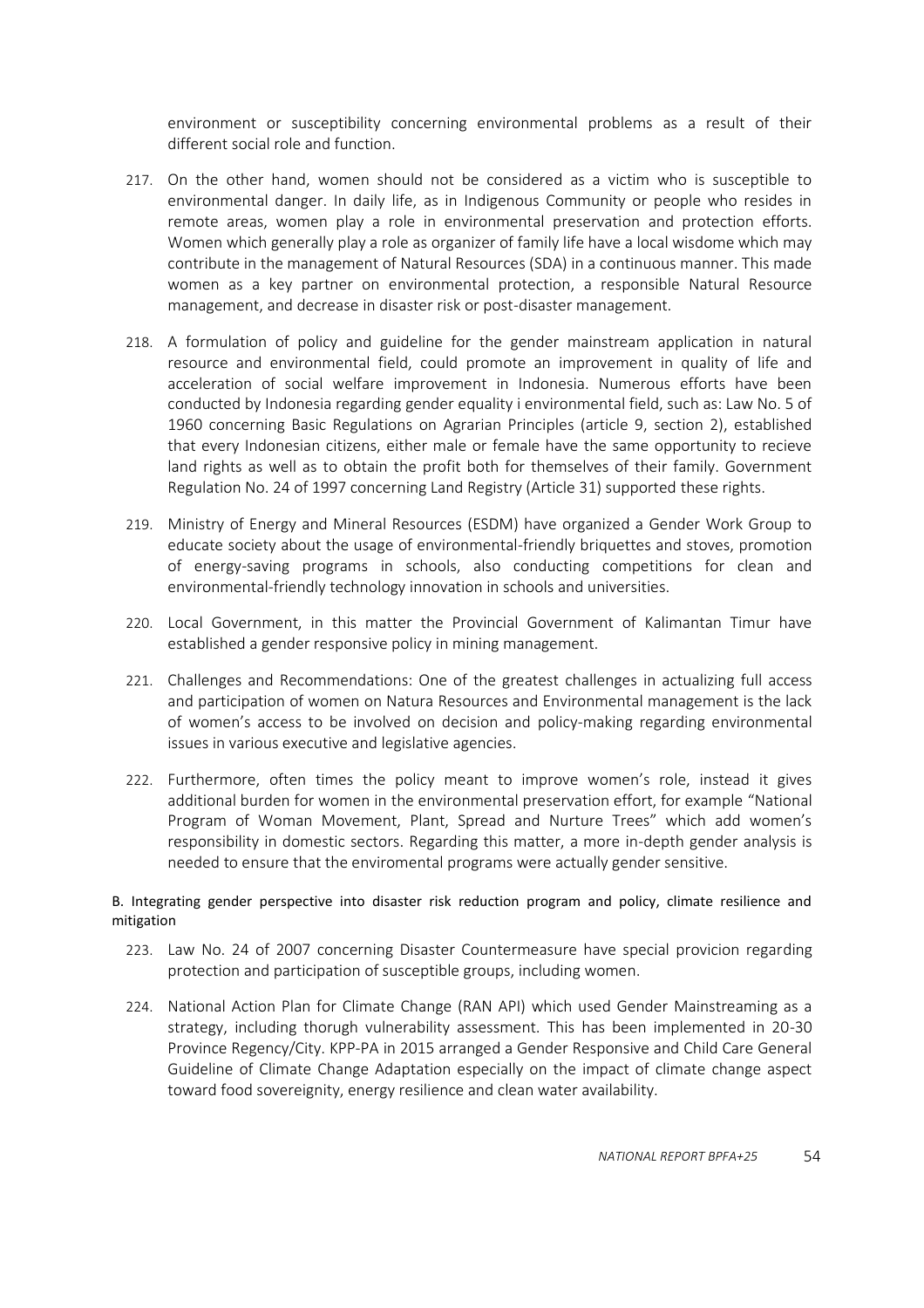- 225. National Plan of Disaster Countermeasure 2015-2019 integrating gender equality issue and protection of other susceptible population (the unfortunate, disabled and people with special needs) in disaster countermeasure, such as problem and challenge identification and planning elimination risk program for people with special needs. Regarding this matter, Local Government of Yogyakarta, Central Java and Maluku have begun to prepare an Action Plan for Local Disaster Countermeasure, which include the element of gender mainstreaming.
- 226. On determining the officials, women were taken into account although on a ratio basis male worker are 73% and females are 27%. Upon its commitment and effort, the Ministry of Oublic Works and Public Housing have received various Anugrah Parahita Ekapraya (APE) awards which is a government award given to Ministry/Department and Local Government who succeed in implementing Women empowerment and Child Protection development. Levels of the award are Pratama level in 2008, Madya level in 2009-2010, Utama level in 2011-2013, Mentor level in 2014-2016. The achievement of APE award in Mentor (highest) category in 2016, was due to the PUPR Ministry was concidered as an exemplary in developing the region and work partners on gender mainstreaming and protection also women empowerment. Regarding the work partner development, such as constructional industry partner, Ministry of PUPR have been giving a lot of socialization aboutthe Danger of HIV/AIDS for constructional workers, while also promoting the consultant or contractors to consider gender issue in regard to planning and constructing the building design. The Ministry of PUPR also succeeded at publishing numerous policies which are gender responsive, for a concrete example: in practica guideline of Community Based Sanitation (SANIMAS) program, Community Based Water Supply and Sanitation (PAMSIMAS), City Without Slum (Kota Tanpa Kumuh or KOTAKU). Furthermore, the regulation regarding convenience and/or assistance in achieving subsidized housing enclosing not only the husband's income but also the wive's.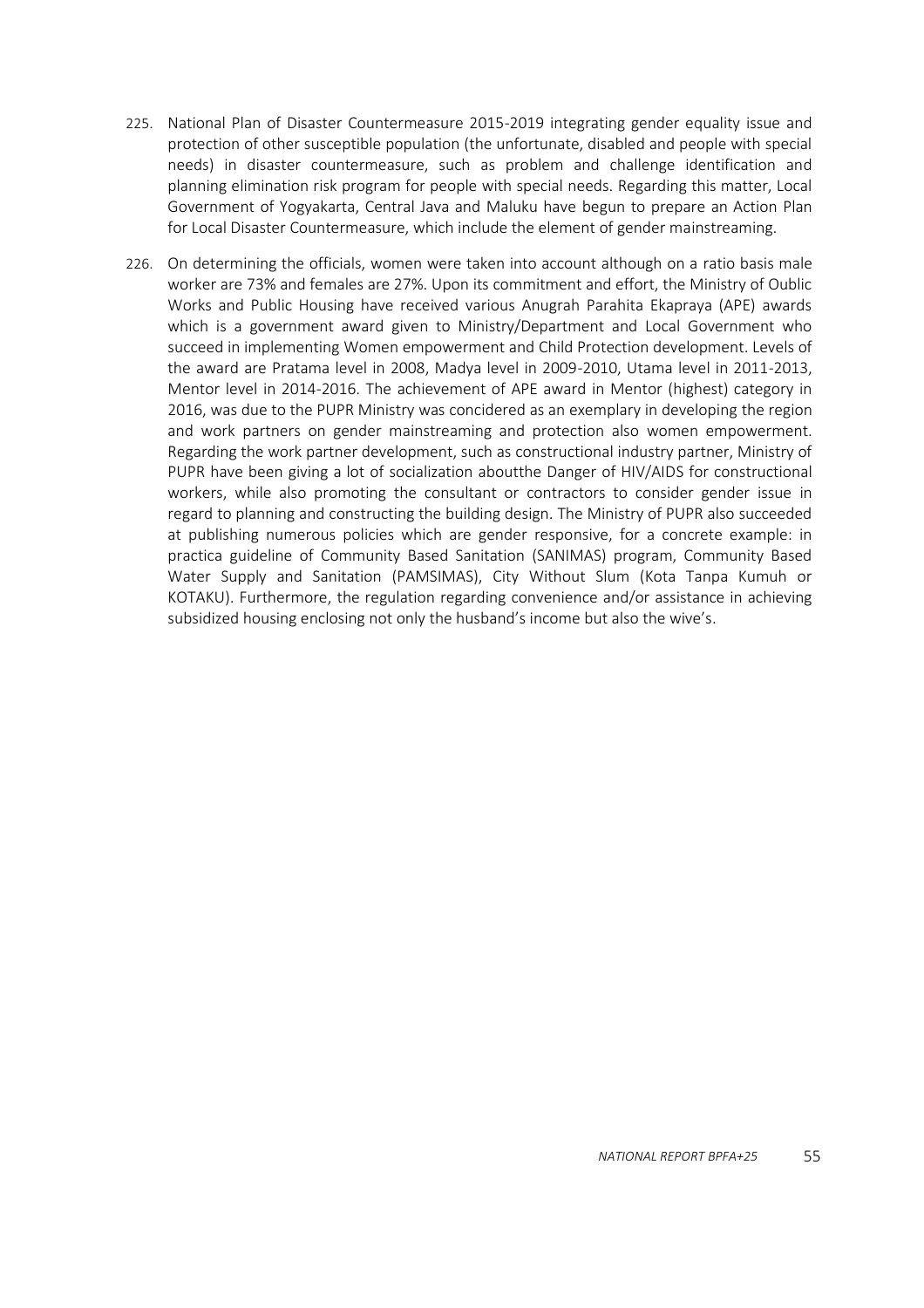## <span id="page-55-0"></span>CHAPTER III: NATIONAL MACHINERY AND PROCESS

- <span id="page-55-1"></span>III.1. *National Machinery* for gender equality and women empowerment
	- 227. Regarding the Law No. 39/2008 about Ministries and Presidential Decree No. 59/2015 about MoWECP, the ministry is responsible to organize governmental affairs on women empowerment and child protection under President Guidance.
	- 228. MoWECP was established in 2008. Gradually developing its responsibility not only to promote women empowerment but also child protection. Budgeting and human resources capacity have also increased to be twice-fold, from 214 billion rupiahs in 2014 to 553 billion rupiah in 2018. This number showed the current commitment of the government to improve the capacity, range and quality of MoWECP services for women and children. Furthermore, there is a significant increase in regard to human resources from 293 staffs in 2014 to 400 staffs in 2018.
	- 229. Strengthening national machinery not only in national level, but also at local government level. Currently there are 33 institutions which focusing on women empowerment and child protection issue in province level and 514 in regional level. Furthermore, the focus points or units on female and children of MoWECP, is Coordinating Ministry for Human Development and Cultural Affairs, Ministry of Foreign Affairs, Ministry of Law and Human Rights, Ministry of Social Affairs, Ministry of Health, Ministry of Home Affairs, Ministry of Manpower, Ministry of Education and Culture, Ministry of Religious Affairs, Ministry of National Developmen Planning (Bappenas), Ministry of Cooperatives and SME and Indonesian National Police. Provincial government was also geiven mandate to take specific action to promote women and children's rights, including women empowerment.
	- 230. The government is cooperating closely with NHRI, such as National Commission on Violence Against Women (Komnas Perempuan) and National Commission for Child Protection (KPAI), which specifically has been given mandate to promote women and children rights, and to develop an environment that allows for the elimination of all forms of violence against women and children in Indonesia. Furthermore, the government also cooperates with National Commission on Human Rights (Komnas HAM), Ombudsman Indonesia, and Witness and Victim Protection Agency (LPSK) on various issues regarding promotion and protection of rights of women.
	- 231. The Ministry of PP PA also launched a flagship program called 3Ends Program in 2016. This program is focusing on ending violence against women and children; human trafficking; and any obstacle for economical justice for women. A few real examples of this program are: Child-Friendly City/ Regency (KKLA); an increase in awareness and training for associated stakeholder including law enforcer and society; and training and workshop for home industry.
- <span id="page-55-2"></span>III.2. National Machinery Chairman as a member of institutional process for SDGs Implementation
	- 232. MoWECP as a member of Execution Team, and Working Group I Social Pillars of Sustainable Development, for Sustainable Development Goals (SDGs) according to Minister of National Development Planning Regulation Number 7 of 2018 concerning Coordination, Planning, Observation, Evaluation, and Reporting on Implementation of Sustainable Development Goals.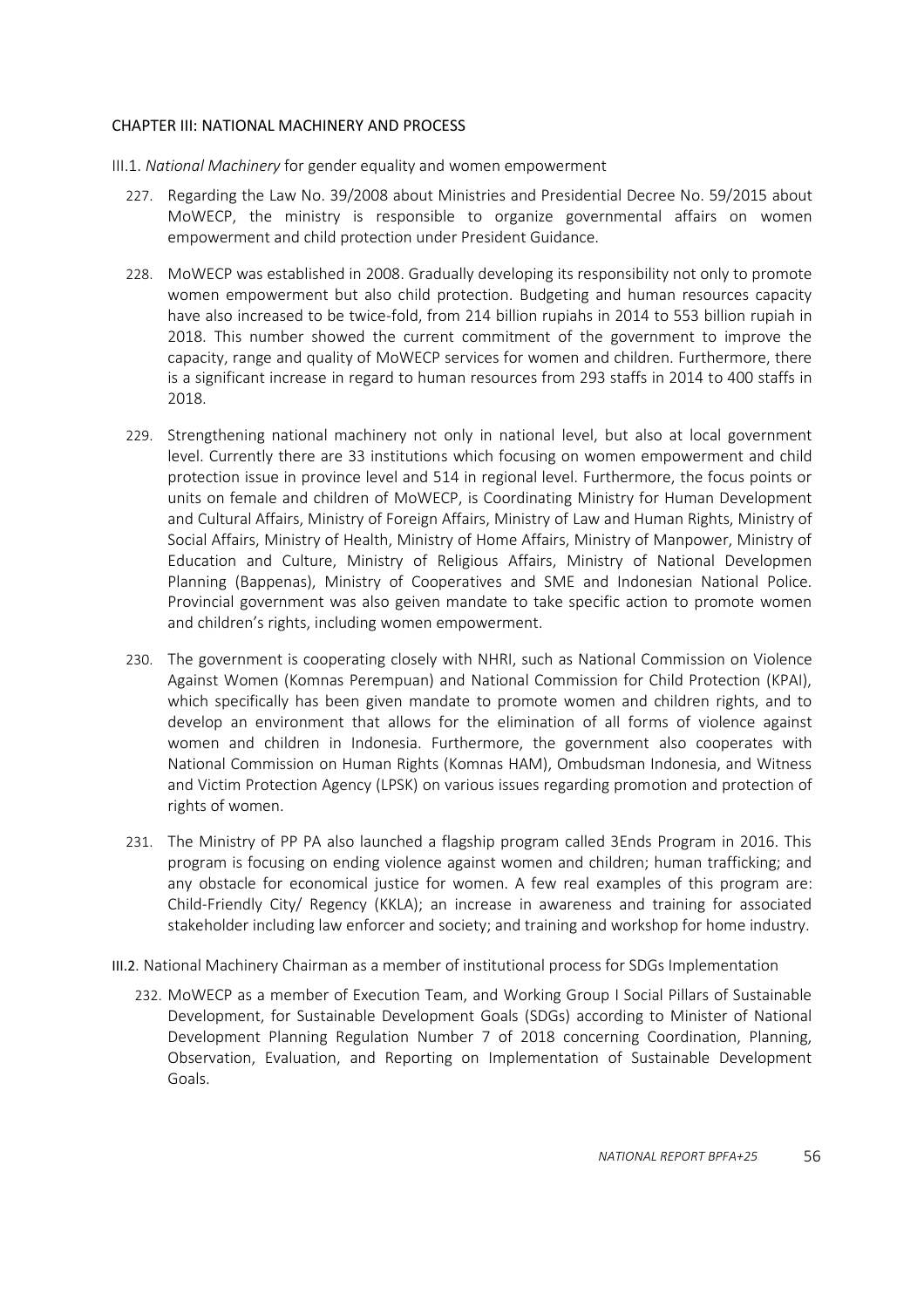- 233. In 2014 a National Strategy on Acceleration of Gender Mainstreaming was launched through National Strategy on Gender Responsive Planning and Budgeting (Stranas PPRG) and in 2018 its National Strategy is being updated for implementation until 2025 (RPJP) and SDGs in 2030.
- 234. National Minister of National Development Planning, Minister of Finance, Minister of Home Affairs, and Minister of Women empowerment and Child Protection in Jakarta, launched a Circular Letter concerning National Strategy on Acceleration of Gender Mainstreaming (PUG) Through Gender Responsive Planning and Budgeting (PPRG).
- 235. Subsequently a number of ministries published policies such as Minister of Maritim Affairs and Fisheries of Republic of Indonesia Regulation Number 51/Permen-Kp/2016 concerning Guideline of Implementation Mapping of Gender Mainstreaming on Local Maritime Affairs and Fisheries, Minister of Home Affairs Regulation Number 67 of 2011 concerning General Guideline of Gender Mainstreaming Implementation in Regional, by organizing PUG working group (Pokja PUG) on every local government and focal point in institutional level.
- 236. Presidential Decree Number 59 of 2017 concerning Implementation of Achievement of Sustainable Development Goals. This Presidential Decree emphasized that the President of Republic of Indonesia himself is leading the implementation of SDGs as the Chairman of Directional Board and the Minister of National Development Planning is appointed as the Executive Coordinator. To implement the SDGs, Indonesia is applying an inclusive principle by involving 4 participatory platform which consisted of Parlement and Government, Experts and Academy, Phylantrophist and Bussinessmen, Civil Society Organization and Media with the focus on susceptible population and the disabled, including children, women and youths. Each of this platform has their own role yet related to each other. The government, both in central or local level, play a role in making policy and regulation, formulating planning and budgeting allocation, implementing, monitoring, evaluating and reporting the acheivement results. Whereas, the role of People's Representative Council is to oversee the budgeting, implementation and monitoring of SDGs. Civil society organization and media play a role in disseminating and advocating about SDGs, building public awareness, to facilitate the program and its implementation while also contibuting in monitoring and evaluation. Phylanthropist and bussinessmen, play a role in advocation among other bussinessmen and bussiness sector, facilitate and implementing the program, improving public capacity, and providing financial support. The contribution of experts and academy stands on the fundamental function of education and is based on Tri Dahrma Perguruan Tinggi including educating, conducting research, and implementing community service.

<span id="page-56-0"></span>III.3. Formal mechanism on implementation and monitoring BPfA and 2030 Agenda for SDGs

- 237. SDGs consists of 17 goals 166 targets 2041 indicators in which from those 17 goals 15 of them is full of women and children's issues and were translated into SDGs Action Plan dividing the rle of all KL accrding to the duties and function involved in achieving SDGs goals.
- 238. Whereas on the implementation of BPfA the government aside from giving mandate to Ministry of PP and PA is also forming independent mechanism as the government's partner in the efforts of Human Rights protection and advancement in form of National Human Rights Institutions (NHRIs). Indonesia is also one of few countries which own more than one Human Rights National Institution, where currently there are National Commission of Human RIghts (Komnas HAM), National Commission of Violence Against Women (Komnas Perempuan), and Indonesian Commission of Child Protection (KPAI). The National Institution of Human Rights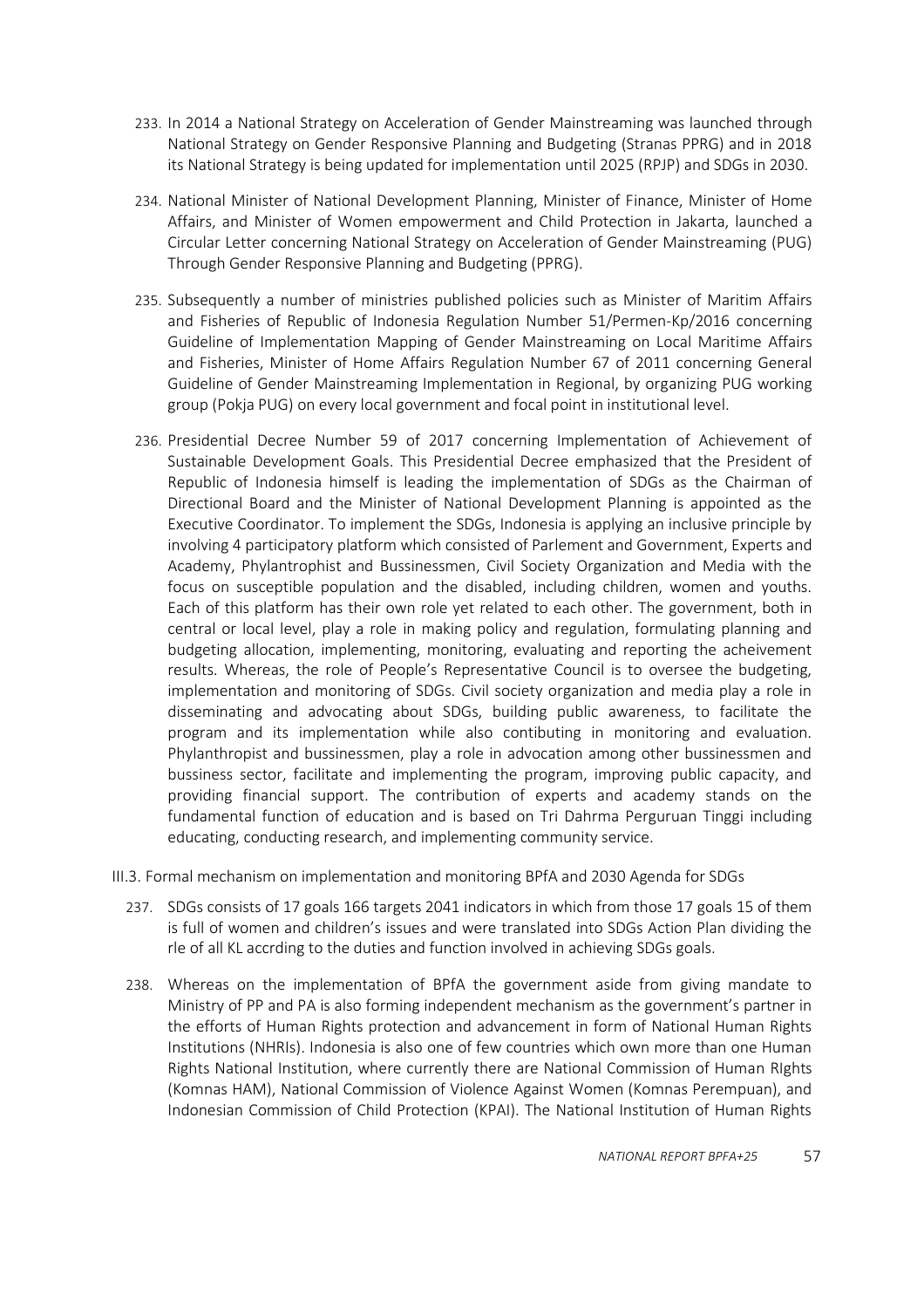together with other civil society organization, academy, or Indonesian women groups until currently have been actively play a role to ensure the fulfillment of government commitment in actualizing gender equality and women empowerment. Collaboration between government, Human Rights national institution, CSO and women civil organization are also an important element in terms of forming normative frame, implementation, and monitoring and evaluation from various government policy. Komnas Perempuan which was established through Presidential Decree No. 181 of 1998, have a special mandate to develop a conducive condition for elimination of all forms of viomence against women rights in Indonesia. Until recently, Komnas Perempuan keeps working independently as a Human Rights national institution abide by Paris Principles. Now, this agency has become a unique exemplary model of NHRI and works specifically on women issues on both Southeast Asian region and international.

- 239. Meanwhile, National Commission of Child Protection (KPAI) which formed through Presidential Decree, have the main authority to provide reference, referral, consideration and monitoring upon the implementation of child protection in Indonesia, including the rights of female child.
- 240. There is an affirmation action being done for marginalized women and children one of them was conducted through PPRG mechanism focusing on gender analysis process in program and activity in sector level.
- 241. Contributions in form of information supports, data, relevent program, and synergy among stakeholders.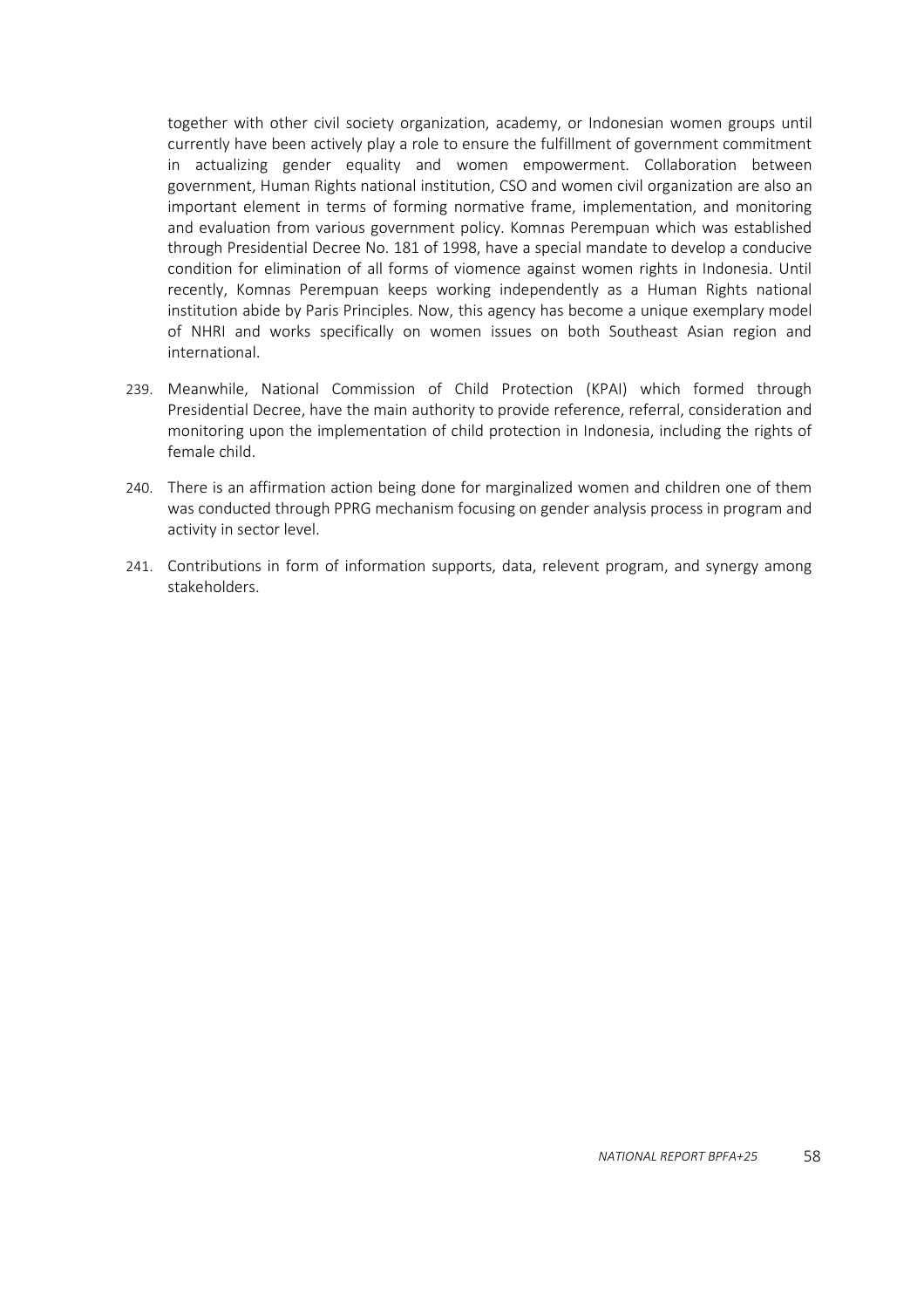## <span id="page-58-0"></span>CHAPTER IV: DATA AND STATISTICS

<span id="page-58-1"></span>IV.1. Three main area which has been implemented according to gender statistics on national level

- 242. MoWECP have a mutual agreement together with Central Bureau of Statistics (BPS) concerning Child and Gender Information and Data Provision which have been implemented since 2010 as a strategy on the effort of developing gender statistics. The objective of this Mutual Agreement is to improve commitment, cooperation and synergy between two agencies as a shared responsibility on implementing programs and activities regarding Child and Gender Information and Data Provision.
- 243. Generating new survey to produce national basic information regarding special topics, such as: conducting a survey about violence against children which was done in 2013 and 2018, with a different method. Also conducting survey of violence against women in 2016. These surveys were developed to obtain prevalence data on violence against women and children.
- 244. Developing web-based data through SIMFONI.

<span id="page-58-2"></span>IV.2. Three main priorities regarding reinforcement of national gender statistic

- 245. Processing data from census/survey results to produce more data to analyze and/or new gender statistic, which is through arranging Women Profiles, Child Profiles, Gender-Based Human Development publications and thematic gender publication according to factual issues which happened currently. These publications are pubished every year since 2010.
- 246. Using more gender sensitive data on formulating policies and implementation of programs and activites, by utilizing gender statistic and data from various publication either published by MoWECP or other institution.
- 247. Increasing coverage and web-based data variable

<span id="page-58-3"></span>IV.3. National indicators to monitor the development of SDGs

248. According to Presidential Decree No 59 of 2017 concerning National Action Plan of SDGs which herein after referred as RAN TPB is a document containing 5 (five) years work plan and programs for the implementation of various agenda which both directly and indirectly supported TPB achievement TPB in line with national goals. Overall there are 17 Goals, 169 Targets, 241 Indicators globally but in Indonesia Bappenas established 319 national indicators including 85 national indicators which are in line with global indicators, 165 national indicators as a proxy of global indicators and 69 national indicators as an addition of global indicators. All the indicators were categorized into 4 pillars: economy, social, environment, governance and law.

<span id="page-58-4"></span>IV.4. Process of data collection and compilation regarding SDGs indicators and gender specific indicators

249. Several national indicators which are consistent with global indicators that is national indicators which concept and way of measurement is the same as metadata of global indicators such as Maternal Mortality Rate have been conducted and collected.